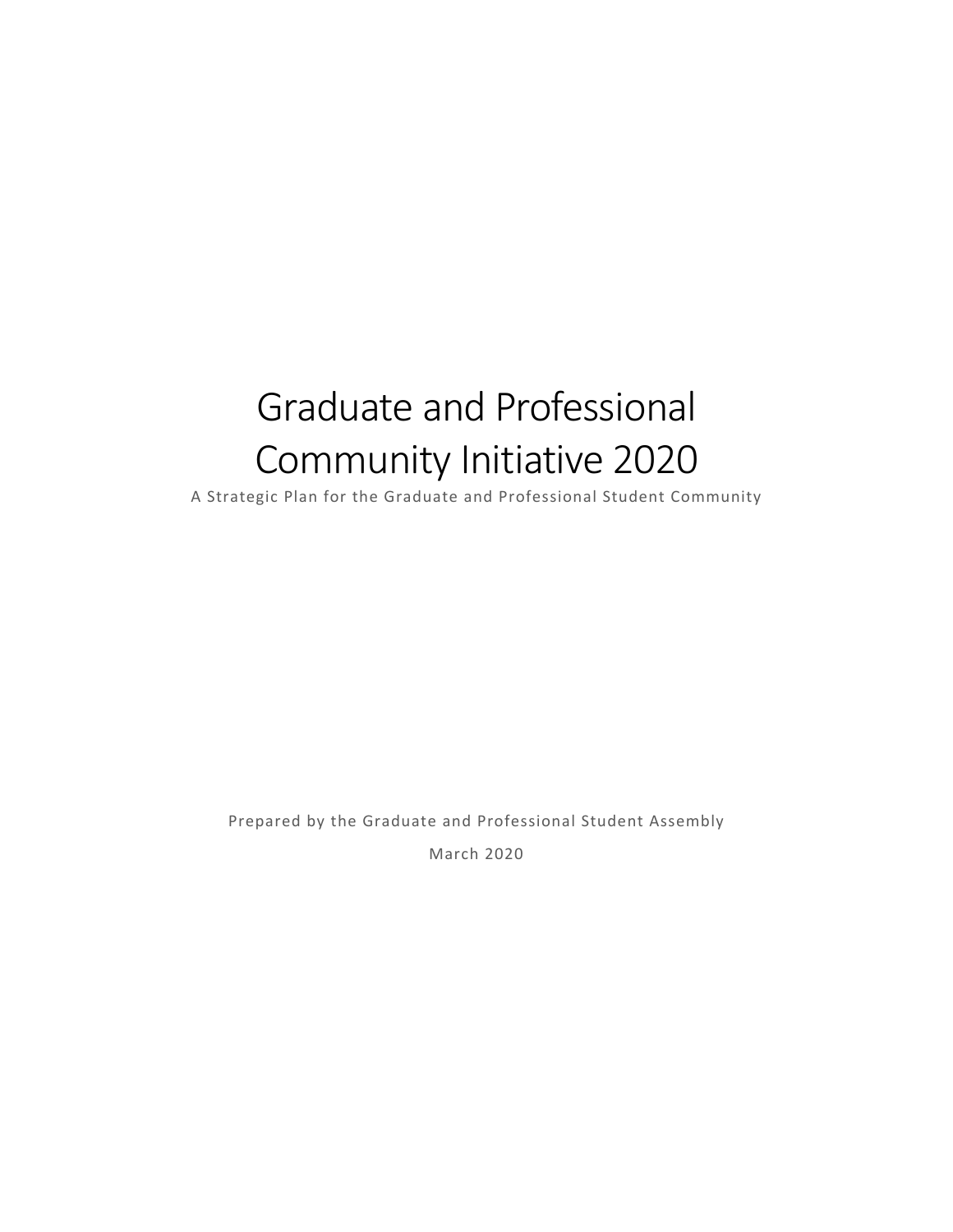# Table of Contents

| <b>Topic Areas</b> |  |
|--------------------|--|
|                    |  |
|                    |  |
|                    |  |
|                    |  |
|                    |  |
|                    |  |
|                    |  |
|                    |  |
|                    |  |
|                    |  |
|                    |  |
|                    |  |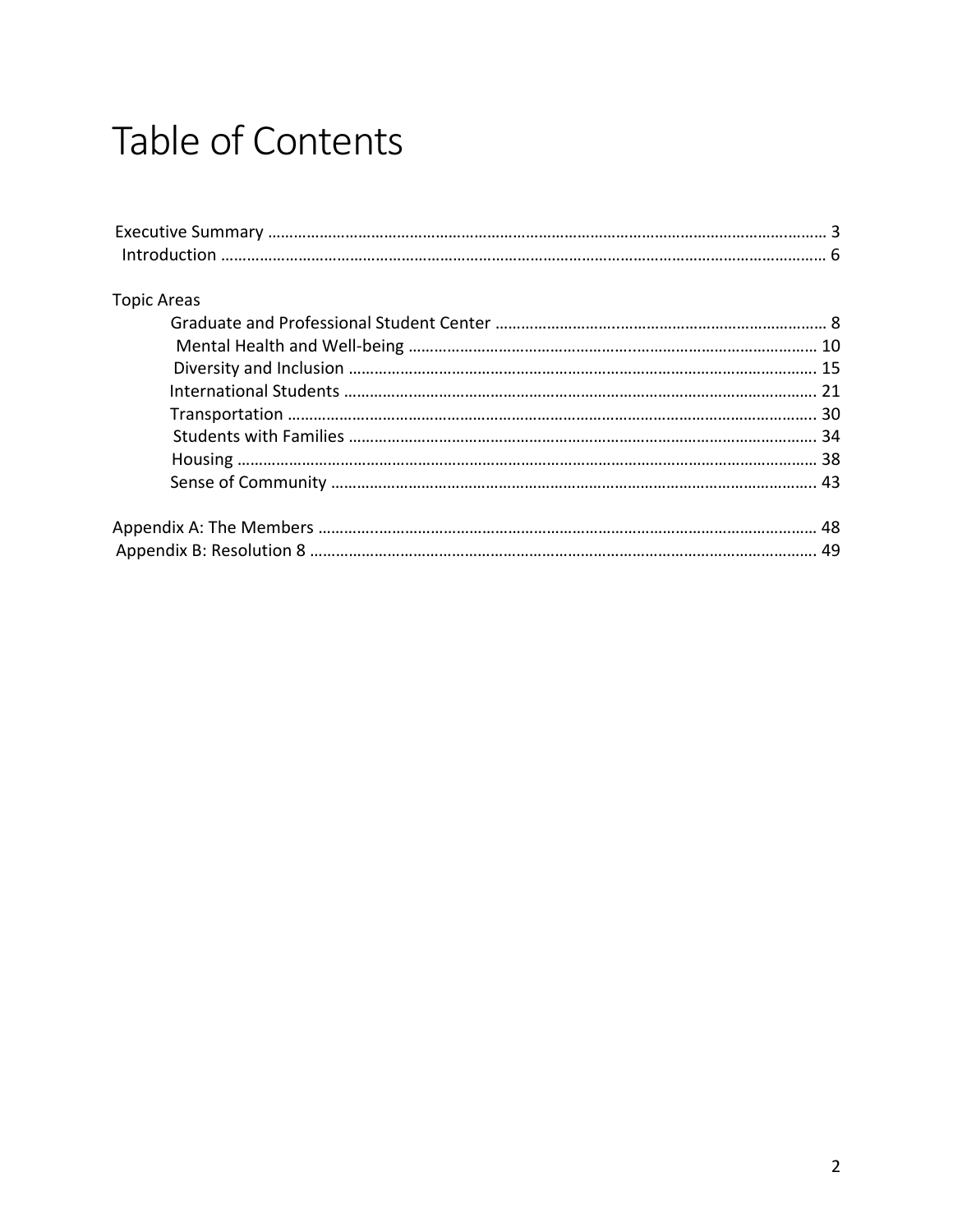## Executive Summary

 to Cornell University and the broader Ithaca community by a dedicated group of graduate and professional students. Our goal with this document is to bring attention to issues in graduate and professional student life at Cornell University. We hope this document serves as a guide for the Graduate and Professional Student Assembly (GPSA) and the university administration for years to come. The Graduate and Professional Community Initiative (GPCI) is a strategic plan presented

 diverse. Graduate and professional students perform many roles, including taking and teaching classes, conducting research, and reaching out to the broader community. This community is also one of the most diverse at Cornell, comprising 46.1% international students and 18.9% minority students. With this diversity comes unique needs within different subpopulations, which this strategic plan identifies. The graduate and professional student community at Cornell University is extremely

 committee created by the GPSA, worked with the administration and solicited feedback from the greater graduate and professional community to develop actionable items. The GPCI Committee developed eight topics to cover the diverse needs of the graduate and professional community. Each topic area contains strategic action items to recommend steps that Cornell can take to improve the graduate and professional student experience. The GPCI was developed in a collaborative way. The GPCI Committee, an ad hoc

## Eight Topic Areas

#### *Graduate and Professional Student Center*

 – could better serve the graduate and professional student community by enhancing the accessibility of the Big Red Barn by increasing the seating within the Big Red Barn and assessing the ability to provide air conditioning to expand summer hours. Additionally, the GPCI looks to increase the communications around the Big Red Barn so they are disseminated more widely to ensure more students are aware of what is available at the Big Red Barn. The GPCI suggests that the Big Red Barn – the Graduate and Professional Student Center

#### *Mental Health and Well-being*

 professional community is predicated on many factors. Because of this, the GPCI aims to increase support for graduate and professional students to prevent mental health crises from occurring. This involves improving support for graduate and professional students in advisor- advisee relationships, providing access to the fitness centers, and advancing data collection to enhance approaches to improving mental health. The GPCI recognizes that the mental health and well-being of the graduate and

#### *Diversity and Inclusion*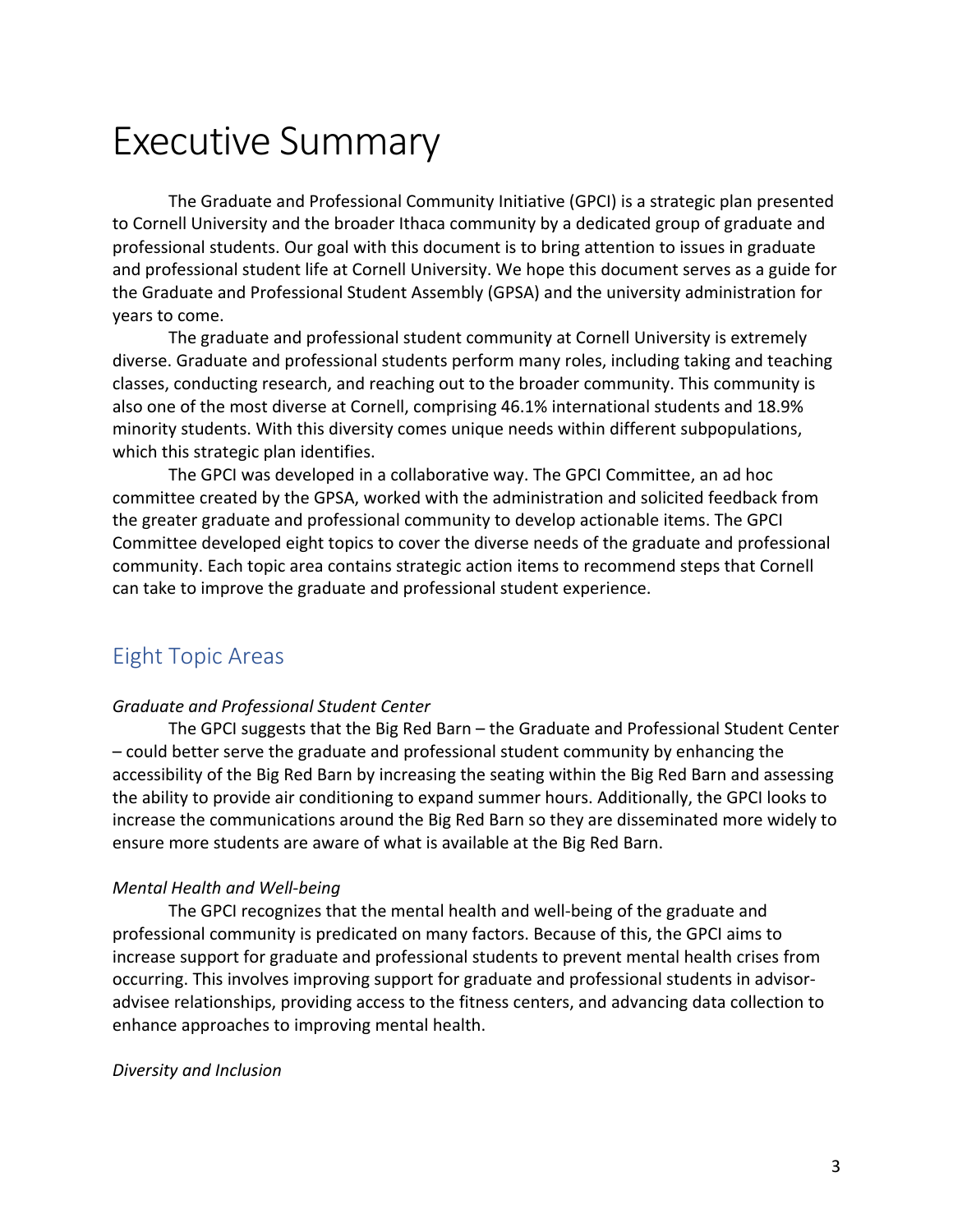While the graduate and professional community is extremely diverse, the GPCI identifies many areas of improvement to better support this community. The GPCI aims to improve diversity and inclusion programming and mental health and increase representation among underrepresented minority groups to enhance recruitment and retention of diverse students. Additionally, the GPCI looks to improve overall campus climate through educational programs, include ability as a measure of diversity, and more broadly recognize the affordability barriers at Cornell.

#### *International Students*

 community deserves special attention. The GPCI aims to improve the experience of these students by providing programming to help students form communities, as well as improving services available to international students to better ease their transition to Cornell and the United States. Additionally, the GPCI aims to recruit and retain international students and faculty to continue to better serve this community. Since 46.1% of graduate and professional students are international students, this

#### *Transportation*

 alternative transportation options. This involves exploring the opportunity for implementing a campus circulator bus, expanding opportunities for travel outside of Ithaca, and improving parking to reduce congestion. The GPCI aims to improve access to transportation, as well as provide additional

#### *Students with Families*

 Students with families are a large subpopulation of the graduate and professional student population with unique needs. The GPCI focuses on providing better access to information for students with families, including through the creation of an online forum. Additionally, the GPCI aims to expand affordable childcare opportunities, as well as provide more support for spouses of students.

#### *Housing*

 campus and off-campus housing. For those on-campus, the GPCI aims to improve access to internet, as well as expand bus routes to on-campus housing. For those off-campus, the GPCI aims to provide expanded opportunities to form relationships with other students who live off- campus, as well as improve the process of finding off-campus housing. The GPCI assesses the needs of the graduate and professional community in both on-

#### *Sense of Community*

 student community, a broad sense of community is often difficult to attain. To ameliorate this, the GPCI aims to promote the theme of "One Cornell", continue and improve both academic and social programming, and expand opportunities to learn about events to expand community Due to the large size and variety of academic interests of the graduate and professional at Cornell.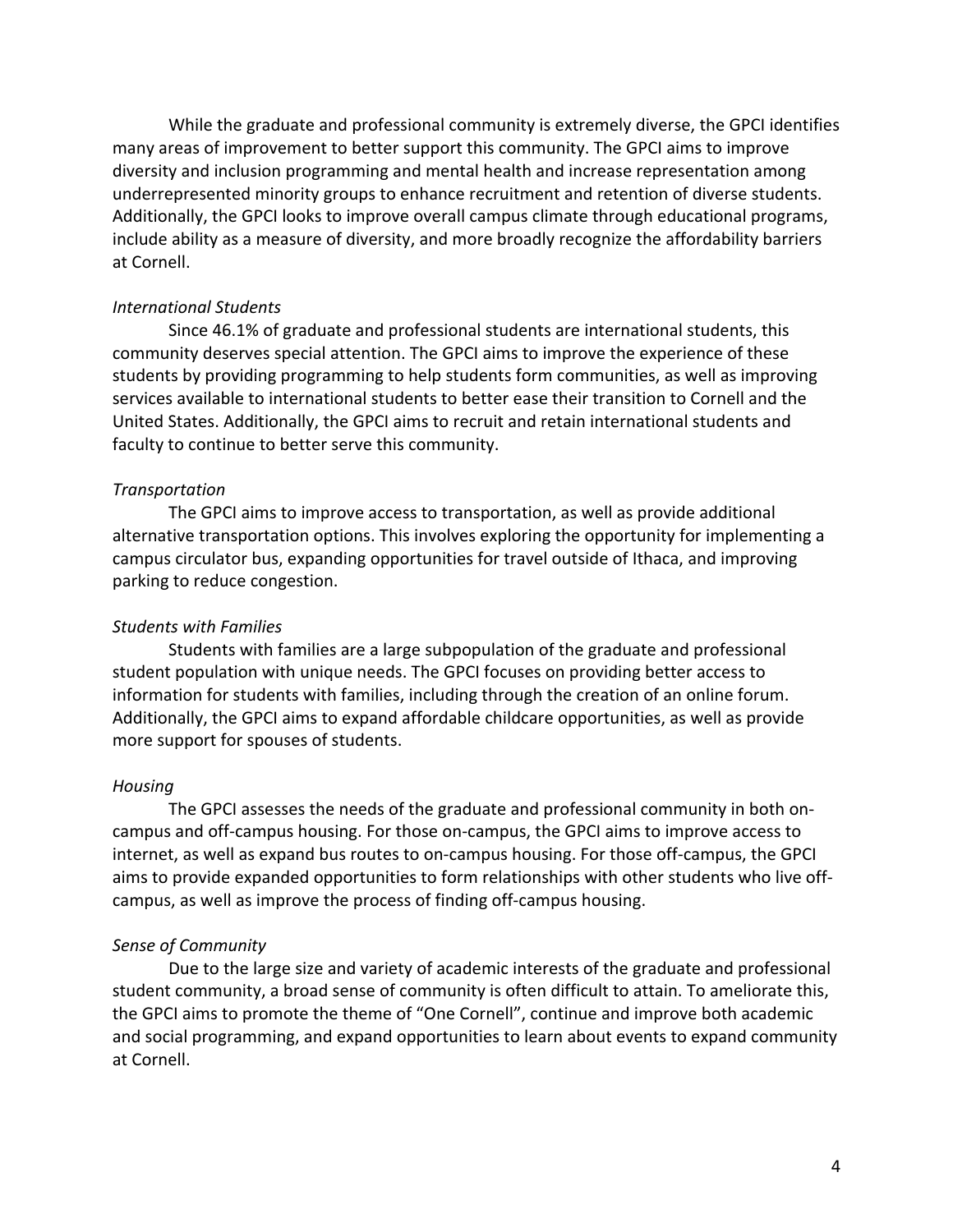## Our Vision

 Previous Graduate and Professional Community Initiatives (2008 and 2013) have proven to be successful at providing administration with the framework to implement change on issues affecting the graduate and professional student community. Our goal with this iteration is to continue the success of previous documents as a guide for the University's strategic plan. We hope that the GPSA and Cornell administration view this as a living document to inform policy decisions in the future. The GPCI is a collaborative and strategic plan representing the vision for the GPSA and graduate and professional student at Cornell.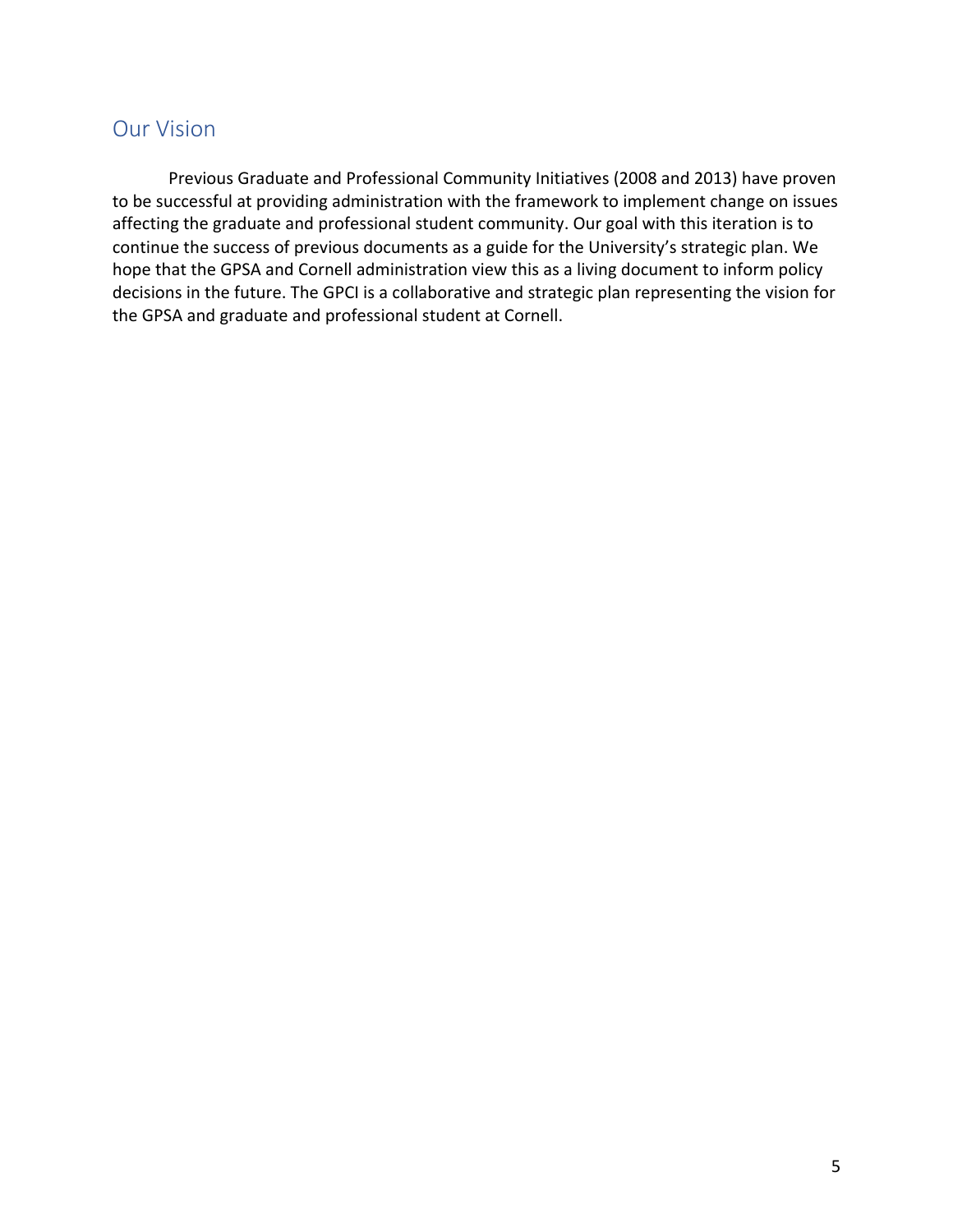## Introduction

## What is the Graduate and Professional Community Initiative?

 to Cornell University and the greater Ithaca community by the Graduate and Professional Student Assembly to address issues facing Cornell's graduate and professional students. The GPCI outlines these issues and provides an integrated plan to action to ameliorate these challenges. The 2013 GPCI served as a living document and provided guidelines on how the university and GPSA approached student issues. We hope that the 2020 iteration will fulfill similar goals and be updated by future members of the graduate and professional community. The Graduate and Professional Community Initiative (GPCI) is a strategic plan presented

## History of the Graduate and Professional Community Initiative

Statement for a Graduate Community Initiative<sup>"1</sup> (2007 GCI), was presented to the Board of Trustees in March 2007. A working group was formed in response, but the 2007-2008 global recession sidelined efforts as the financial outlook of the university changed drastically. Ultimately, in 2010, the GPSA reviewed the work of the 2007 working group and urged the consideration of graduate and professional student needs in the overall university strategic plan. The 2007 GCI was later referenced in the university strategic plan and remained a blueprint for decisions made by university administrators for years to come. The initial iteration of the Graduate and Professional Community Initiative, the "Vision

 professional community continued with the passage of the 2013 Graduate and Professional Community Initiative (2013 GPCI)<sup>2</sup>. The 2013 GPCI continued to serve as a blueprint for university administrators. The Graduate School, under the leadership of Dean Barbara Knuth, has referenced the 2013 document heavily in decisions made for graduate and professional student life. In 2018, the Graduate School released a progress report<sup>3</sup> that reported a summary of progress on GPCI-related issues, highlighting important advancements in the quality of graduate and professional life. The collaboration between the university administration and the graduate and

<sup>&</sup>lt;sup>1</sup> https://news.cornell.edu/stories/2007/07/graduate-community-initiative-seeks-integrated-approach

<sup>2013-</sup>GPCI-Funding-VD.pdf <sup>2</sup> [https://gradschool.cornell.edu/wp-content/uploads/2020/03/Graduate-and-Professional-Community-Iniative-](https://gradschool.cornell.edu/wp-content/uploads/2020/03/Graduate-and-Professional-Community-Iniative)

ACC1419.pdf <sup>3</sup> [https://gradschool.cornell.edu/wp-content/uploads/2019/01/GPCI-2013-Progress-as-of-Spring-2018-](https://gradschool.cornell.edu/wp-content/uploads/2019/01/GPCI-2013-Progress-as-of-Spring-2018) ACC1419.pdf 6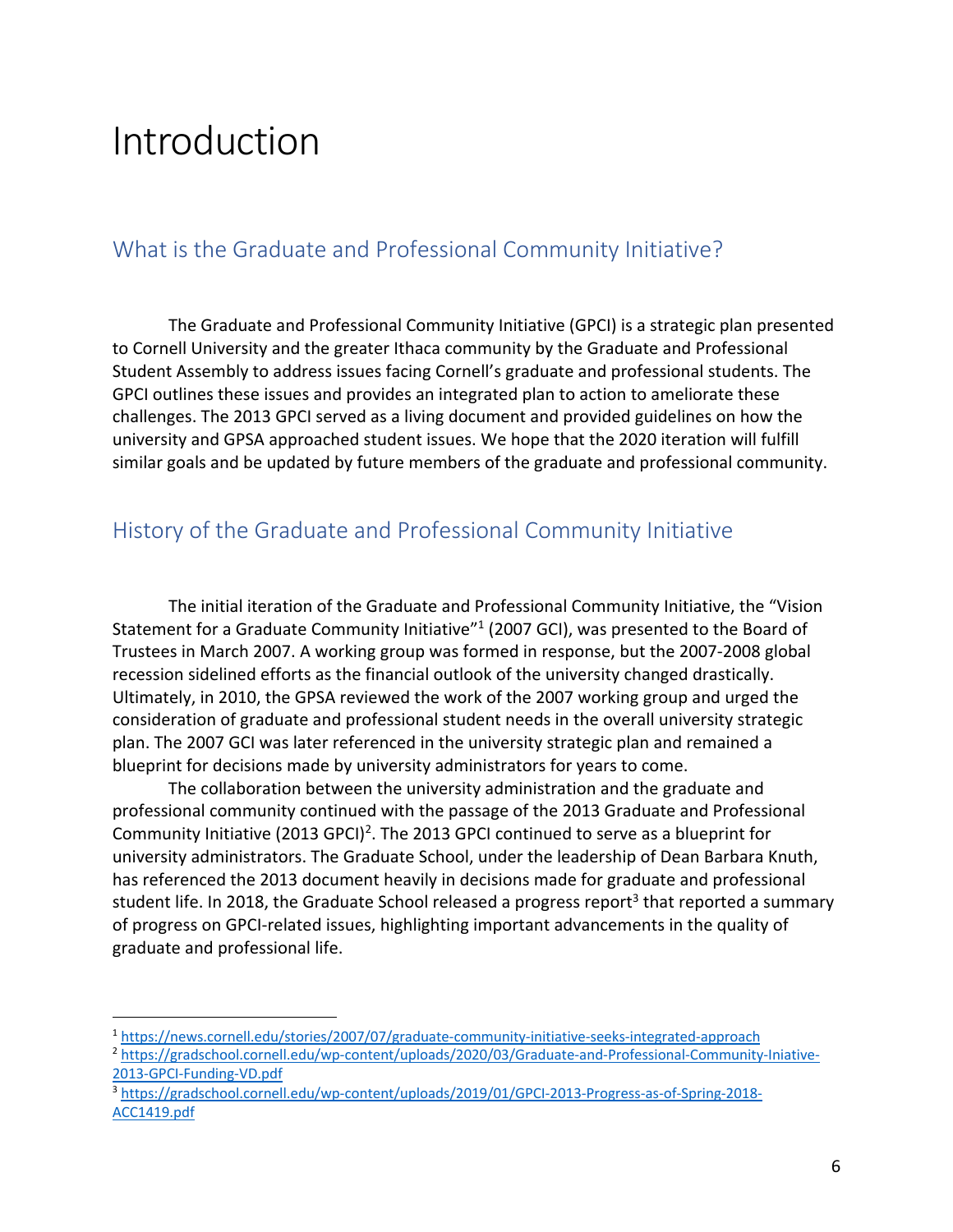Building off of the success of the 2007 GCI and 2013 GPCI, the GPSA wishes to continue facilitating a collaborative partnership between the graduate and professional community and university administration with a new iteration of the GPCI. Work on the 2020 GPCI began in fall 2018 with the creation of the GPCI Ad-Hoc Committee and included numerous dedicated individuals who worked tirelessly to create their sections. This document represents the work done by the GPSA, GPCI Ad-Hoc Committee, and numerous stakeholders across campus who held town halls, participated in discussions, and provided feedback to help create this important document.

## The Process

the academic year<sup>4</sup>. The GPCI Ad-Hoc Committee consisted of graduate and professional students across many fields and at different stages of their education. The committee first worked to determine topic areas of the GPCI and assigned a chair to head efforts of each section. Each chair then analyzed the state of the graduate and professional community within their respective topic area to assess progress made since the 2013 GPCI. To aid in assessing accomplished goals, Dean Barbara Knuth assigned members of the Graduate School administrative team to each topic area. The GPCI Ad-Hoc Committee was formed on September 10, 2018, at the second GPSA of

 person fora were used. A town hall was held in the Fall of 2019 after the first draft of the 2020 GPCI was presented to the public. Some topic area chairs chose to hold Dine & Discuss events to talk about specific issues, including mental health. Finally, all members of the graduate and professional community had the opportunity to provide feedback via an online form on the Office of the Assemblies website. Ultimately, we received feedback from hundreds of graduate and professional students. To obtain input from the graduate and professional community, both online and in-

 and present goals to constituents. Additionally, topic area chairs regularly met with administrators to discuss the goals outlined in the document to ensure that they were able to both impact the community and could realistically be accomplished. The final document was compiled and presented to the GPSA for approval via resolution<sup>5</sup>. The 2020 GPCI was shared with the GPSA on multiple occasions to facilitate discussion

<sup>&</sup>lt;sup>4</sup> [https://assembly.cornell.edu/sites/default/files/2018-09-10\\_gpsa\\_minutes\\_final-amended.pdf](https://assembly.cornell.edu/sites/default/files/2018-09-10_gpsa_minutes_final-amended.pdf)<br><sup>5</sup> [https://assembly.cornell.edu/sites/default/files/resolution\\_8](https://assembly.cornell.edu/sites/default/files/resolution_8)\_-

 \_a\_resolution\_to\_adopt\_the\_graduate\_and\_professional\_community\_initiative.pdf 7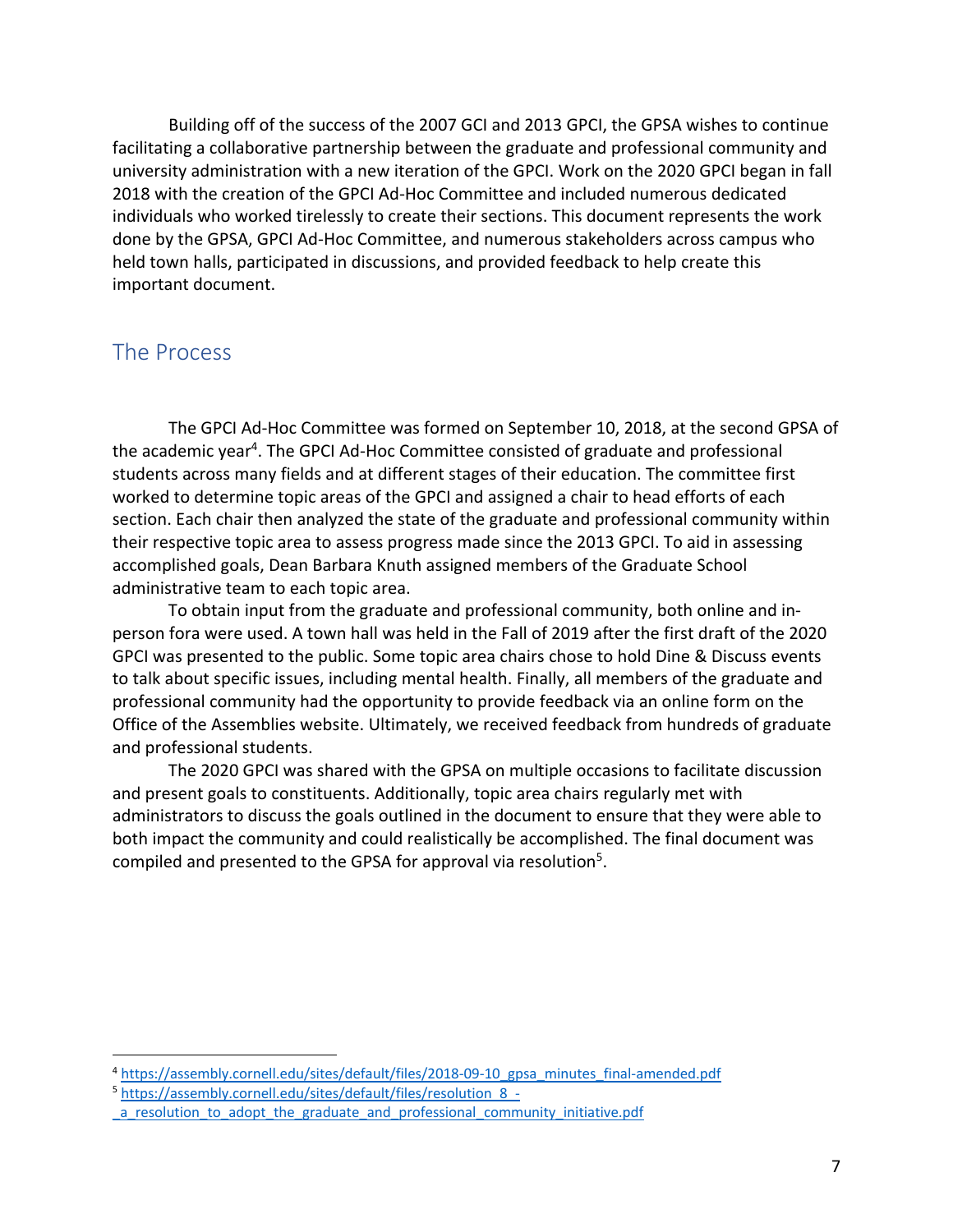# Graduate and Professional Student Center

## **Objectives**

 Objective 1*:* Enhance the operation and accessibility of the Big Red Barn to better foster both academic and social interactions among graduate and professional students

 *Rationale:* Similar to the previous GPCI document, this objective is still standing as an on-going long-term goal. The Big Red Barn is under new leadership and many changes are expected to happen in the coming years to elevate the usage of the Big Red Barn and improve the students' experience at the center. One of the main goals is to increase graduate and professional students' usage of the Big Red Barn. The following are some actions to help maintain this objective.

*Actions:* 

- a. Support the operation of the BRB Advisory Board. The BRB Advisory is led by the management of the BRB and includes BRB management and staff, Cornell dining and GPSA representatives. GPSA will continue to designate two graduate/professional student representatives every year to serve on the BRB Advisory Board.
- b. Continue supporting the Big Red Barn with funding for maintenance and building upgrades as needed.
- c. Upgrade the seating area
	- i. Increase the number of indoor tables and seats at the Big Red Barn.
- d. Support the Big Red Barn in examining cooling down systems to make the building's temperature more comfortable during hot weather
- e. Increase operating hours of the barn to include weekends (during Fall and Spring)
	- i. Create a committee to explore what the Big Red Barn could provide during the summer in terms of services, programming and operating hours
- f. Increase operating hours of the barn to include summers
	- i. Create a committee to explore what the Big Red Barn could provide during the summer in terms of services, programming and operating hours.
		- i. *Summer 2019 was the first summer in which the BRB was operational. To ensure that the BRB is open in future summer, the GPSA will continue to support the BRB in maintaining and expanding their summer operating hour.*

 Objective 2*:* Increase the visibility and usage of the Big Red Barn amongst graduate and professional students.

 *Rationale:* The Big Red Barn hosts and/or create s a multitude of events and programming. Moreover, the Big Red Barn space serves as a free physical space resource for graduate students and organizations to host events. Some students might not be aware of these things;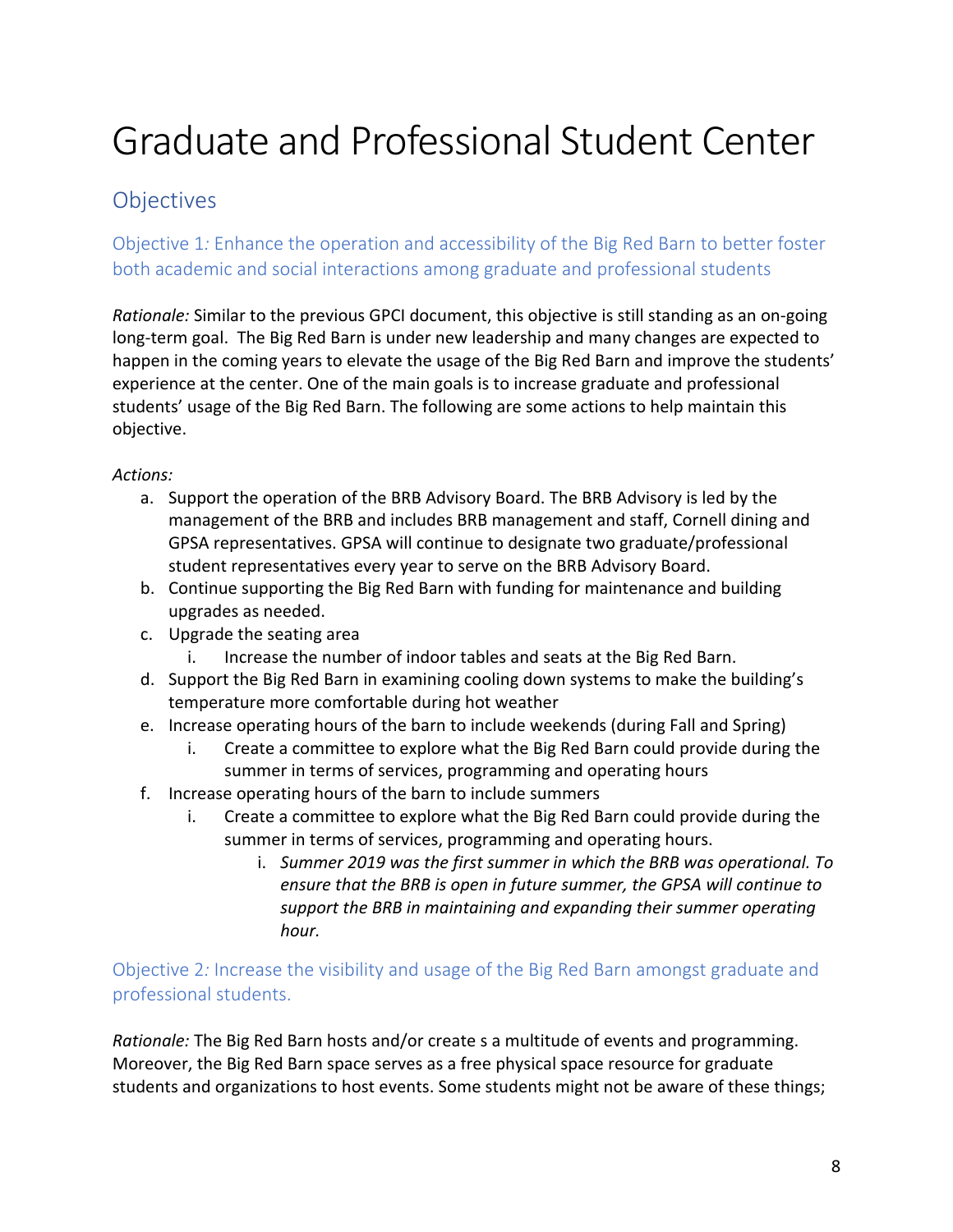therefore, it is essential to continue promoting the Big Red Barn's space, events and programming.

- a. Include the Big Red Barn in newsletter and mass communication.
- b. Assist the Big Red Barn in promoting events and programming.
- c. Encourage graduate and professional student organization to use the Big Red Barn for meetings and events.
- d. Offer incentives to organizations when hosting programming at the Big Red Barn.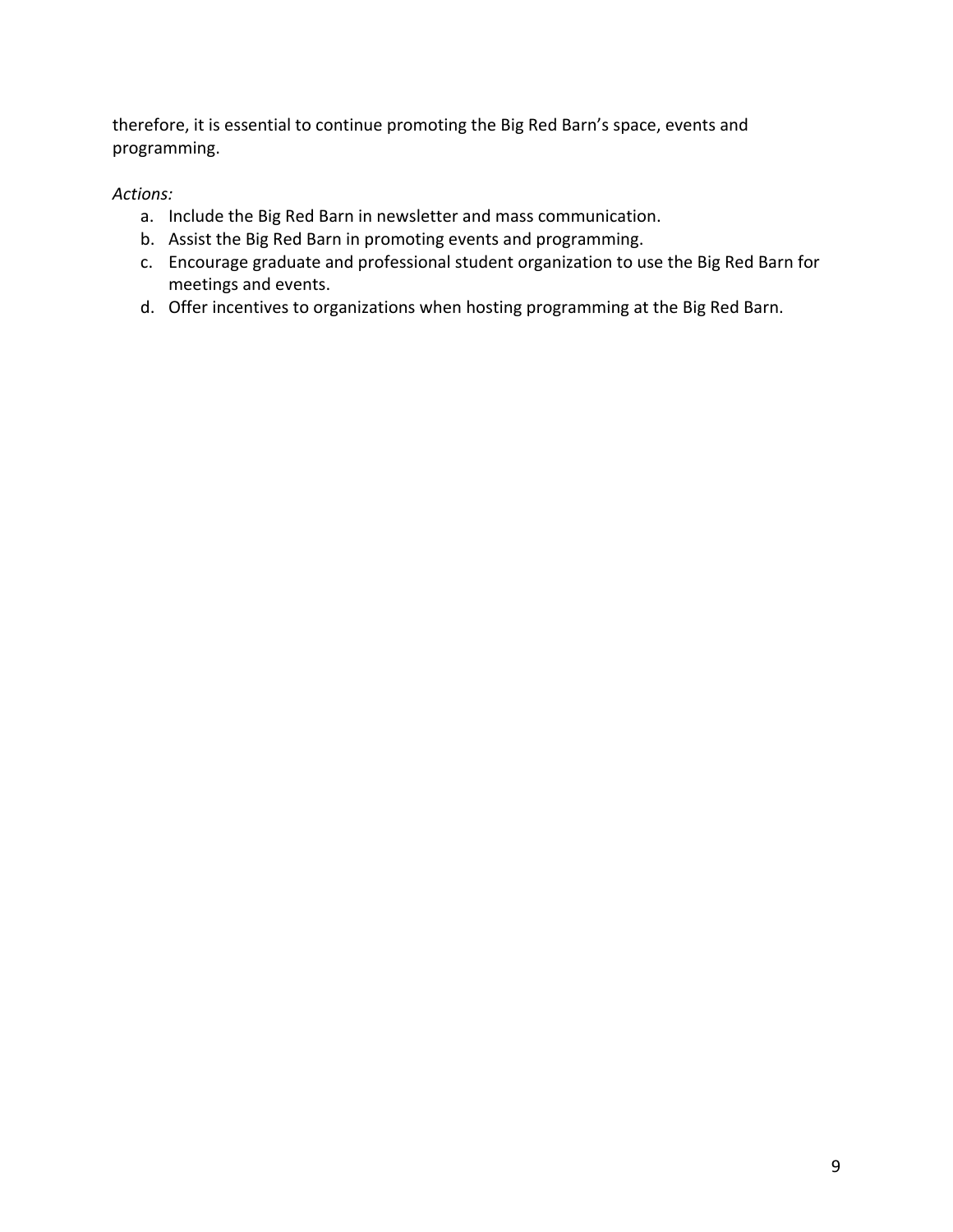# Mental Health and Well-being

## Introduction

 Graduate and professional student mental health and well-being at Cornell continue to be in crisis. A recent study found that graduate trainees are more than six times as likely to experience depression and anxiety in comparison with the general population. Internal data collected from the 2019 Doctoral Experience survey found that 30% and 50% of participants reported mental health and loneliness/social isolation respectively as obstacles to their academic success in the last year. The 2013 - 2018 GPCI called for increased mental health and physical resources to support graduate and professional students in both managing work- related stress and developing meaningful relationships. Although the university has increased these resources since 2013, we persist in requesting increased offerings for graduate and professional students in particular, who often feel that their needs are subordinate to those of the undergraduate student population.

the undergraduate student population.<br>This section details three areas we feel are critical to advancing graduate and professional student mental health and well-being. This includes advancing the quality of and support for graduate advisor-advisee relationships, as both data collected from the doctoral experience survey identifies and anecdotally indicates that this is a major influencer of student health. Similarly, it calls for improving the accessibility of physical health resources for graduate and professional students. Physical health and mental health are deeply intertwined and investment in this area is key to supporting student well-being. Finally, an influx of programming and resources have been developed since 2013 to support student well-being, and we call for the expansion of this programming to better support community needs.

## **Objectives**

### Objective 1: Improve support for graduate advisor-advisee relationships

 *Rationale:* The 2019 Doctoral Experience Survey found that 30% of graduate trainees reported their relationship with their adviser as an obstacle to their academic success, and, despite our best efforts, this number has remained unchanged since the 2013 Doctoral Experience Survey. The Graduate and Professional Student Assembly Student Advocacy Committee held a Dine & Discuss event in 2018 on graduate and professional student mental health and heard several stories from current students clarifying not only how crucial the advisor-advisee relationship is to success but also how detrimental it can be when these relationships become strained. Zooming out to broader graduate education landscape, a recent study found that graduate trainees with anxiety and depression were consistently more likely to be critical of their relationship with their advisor, including more often stating that they did not believe their advisor positively impacted their emotional or mental well being.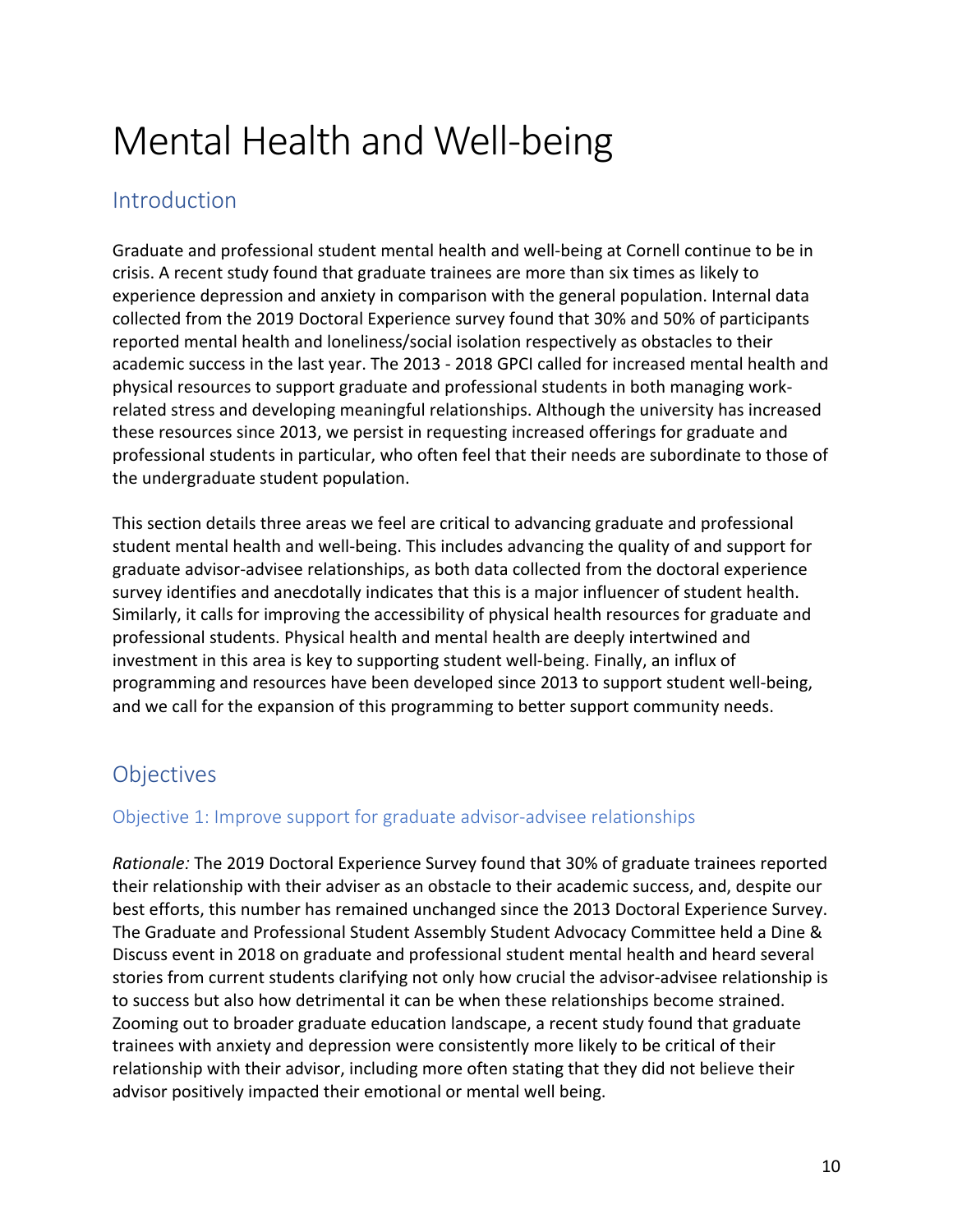Our expectation is not to limit the diverse range of productive and positive mentoring styles, but instead to set expectations for and improve communication between both parties. The action items listed below highlight a variety of ways to do this.

- Actions:<br>a. Enforce education on and usage of the new Student Progress Report (SPR) system and incorporate additional confidential questions for graduate students regarding the advisor-advisee relationship to get a better sense of the true nature of the dynamic and information on where to seek support if needed
	- b. When advisee-advisor relationships are established, a formalized meeting to discuss initial expectations should be held. The content of this meeting should include, but is not limited to: frequency of in-person meetings, best forms of communication, coursework load, approximate timeline of key milestones in the program (coursework, thesis proposal, A exam, B exam, number of publications expected before graduation, etc).
	- c. Distribute a student-written document to onboard incoming graduate students on how to not only choose an advisor but also identify both good and bad advising dynamics and additional mentors outside of the committee
	- d. Consistently distribute resources to faculty regarding best advising practices, including but not limited to the Graduate and Professional Student Assembly's Best Practices for Faculty Advising Document
	- e. Mandate training that equips faculty with best practices for managing and mentoring students, avoiding or resolving conflict, and sensitizing them to the needs of particular student communities, including students from underrepresented minority groups, international students, students with disabilities, and students with families
	- f. Facilitate discussions between DGS's and faculty champions with their fellow faculty members on their role in supporting the well-being and success of graduate students. This includes encouraging attendance of Notice and Respond training and programming offered by the Center for Teaching Innovation.
	- g. Institutionalize graduate student feedback when selecting a field's DGS, as the DGS is often responsible for mitigating toxic advisor-advisee relationships. A DGS must have the trust of the graduate students in order to effectively fulfill this role, so actively seeking graduate student input on candidates is key in finding a successful DGS.
	- h. Increase support for graduate students that are actively in conflict with advisor in the following ways:
		- i. Hold the DGS and GFA of each field accountable to meet the minimum requirements of their role set by the Graduate School
		- ii. Consistently educate graduate students about the diversity of resources/services available to them in managing this conflict. This includes the D GS and GFA in their field, the Ombudsman's Office, the Graduate School, and more.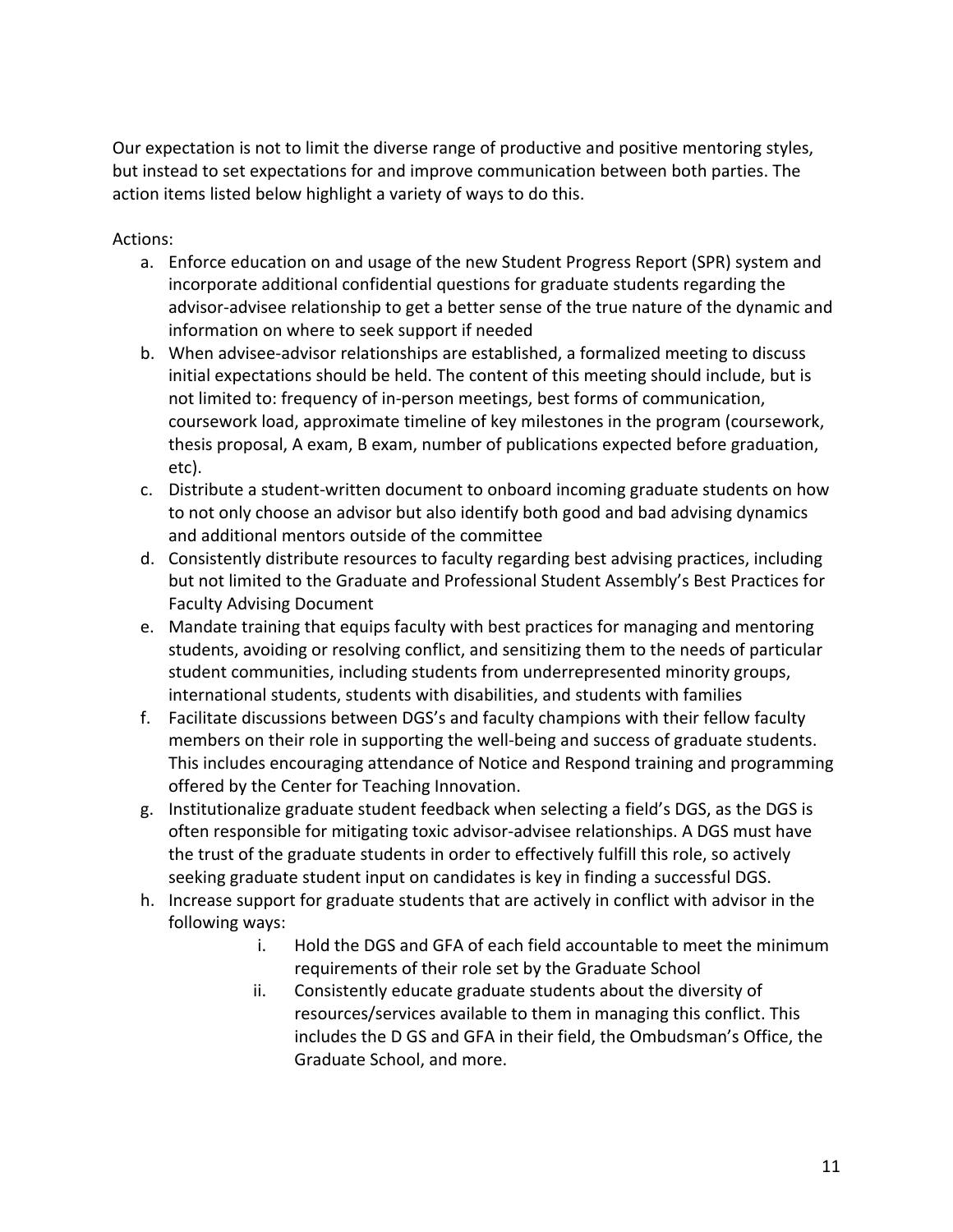## Objective 2: Improve graduate and professional student access to physical well-being, recreation, and fitness

 *Rationale:* The connection between mental and physical health is well-established, and Cornell's graduate and professional students cite physical exercise as the most common way they combat work-related stress. However, many barriers exist that limit their ability to exercise regularly. These include costs, limited hours, decentralized facilities, limited transportation and parking, poor quality or quantity of equipment, inaccessibility, and overcrowding. Very little progress has been made in meeting objectives detailed in the 2013 GPCI related to improving the physical fitness of graduate and professional students. We reiterate and expand upon our calls in 2013 to advance the physical fitness of our graduate and professional students as a mechanism for supporting their mental health.

- a. Include the building of a large, centralized fitness center and constructing more fields specifically for club sports usage into the campus strategic plan; this will ensure that gathering the funding—and other necessary resources to make any project of significant scale and cost happen—will be prioritized
- b. Until then, work with existing Cornell fitness centers as well as community fitness centers to get Cornell graduate and professional students joint or low-cost memberships
- c. Improve hours of fitness centers on evenings, weekends, and breaks, particularly during summer and winter breaks when graduate and professional often remain on campus
- d. Reinstate gym membership reimbursement, as also urged by the JED Foundation
- e. Offer fitness and outdoor recreation courses and events specifically targeted to graduate and professional students year-round
- f. Improve communication of hours and any cancellations for all on-campus facilities. These should be clearly posted online as quickly as possible and shared with graduate and professional students via the Big Red Rec listserv
- g. Continue and consider expanding the "late night special" offer of free gym entry to graduate and professional students during less busy hours such as evenings and weekends
- h. Coordinate TCAT lines for Cornell Fitness Centers and Cornell Health
- i. Continue to encourage graduate and professional students to serve on the student health benefits committee and heed the committee's recommendations
- j. Increase support services offered by SDS to meet student needs both inside and outside of the classroom
- k. Allow students to request an interpreter, captionist, or translator when scheduling appointments online using myCornellHealth
- l. Increase lighting on campus for all street crossings and commonly used walkways, sidewalks, and stairs; and work with officials in the community to improve lighting near TCAT bus stops and on routes walked by students
- m. Have more interdisciplinary graduate and professional social events that are centered on physical components such as yoga, swimming, and climbing, rather than drinking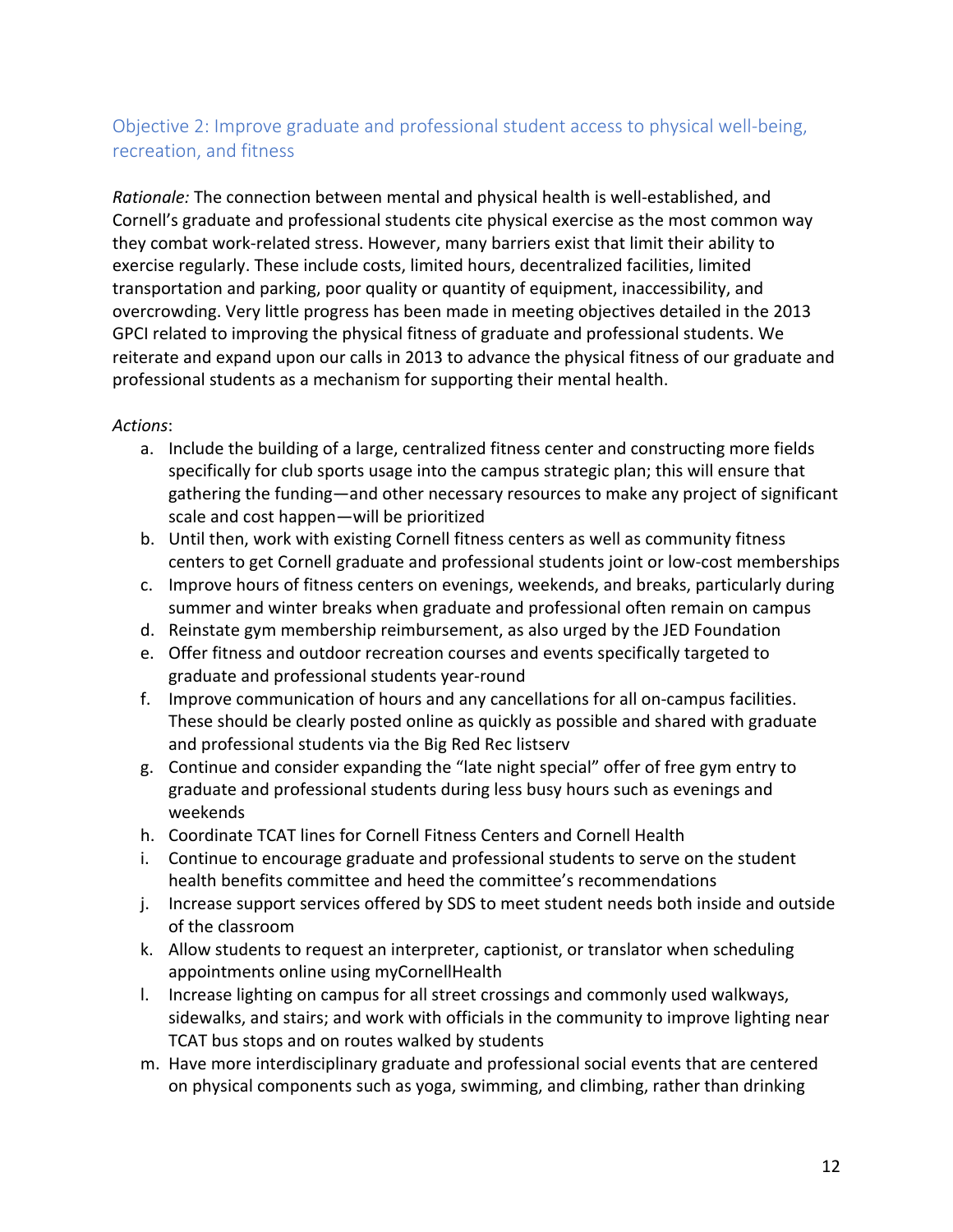n. Make the Lindseth climbing center more inclusive for diverse graduate and professional students and consider funding their Adaptive Climbing Initiative Course Proposal

## Objective 3: Improve programming, resources, and healthcare that can ameliorate overall graduate and professional student mental well-being and prevent mental health crises

 *Rationale:* Programming and resources housed in both Cornell Health and Graduate School provide invaluable support for graduate and professional students. Concerns about the accessibility and quality of care provided by Cornell Health to graduate students persist however and must be addressed to improve graduate and professional student health.

 Both graduate and professional students surveyed in 2017 state that they are not receiving adequate guidance or instruction on personal skills (such as time management and financial awareness) that are critical for success. Doctoral students also report that they are not receiving enough training in critical skills for academic success such as writing skills necessary to complete their dissertation or funding proposals. This perhaps explains why in the 2019 Doctoral Experience Survey 62% of respondents reported their self-confidence and 47% reported the current job market as obstacles to their success.

 While programming has improved since the 2013 GPCI, we reiterate here the value of these programs and the need for their maintenance and expansion. This includes programming housed in both Cornell Health, the Graduate School, and other units on campus.

- a. Support Skorton Initiatives for mental health and develop a Peer-to-Peer (P2P) Notice & Respond Training specifically for graduate and professional students
- b. Expand existing Let's Talk resources by providing hours and locations that meet the needs of graduate and professional student populations both on and off campus (such as expanding hours and locations to the vet school, Cornell AgriTech, and Cornell Tech and/or using telehealth videoconferencing technologies)
- c. Hire more CAPS counselors to be able to meet the rising demand for one-on-one counseling on-campus
- d. Mandate training for CAPS staff to learn skills on how to effectively support diverse students including but not limited to students of color, students from diverse class backgrounds, international students, LGBTQ+ students, and students with disabilities
- e. Increase access to on-campus psychiatrists and necessary medication
- f. Carefully manage off-campus referrals by following up with students about their ability to find off-campus care due to cost, transportation, mobility, and scheduling
- g. Increase programming that targets personal skills such as time management, organization, resilience, relationships, and finances
- h. Increase programming that targets professional skills such as how to write a dissertation, manuscript, or funding proposal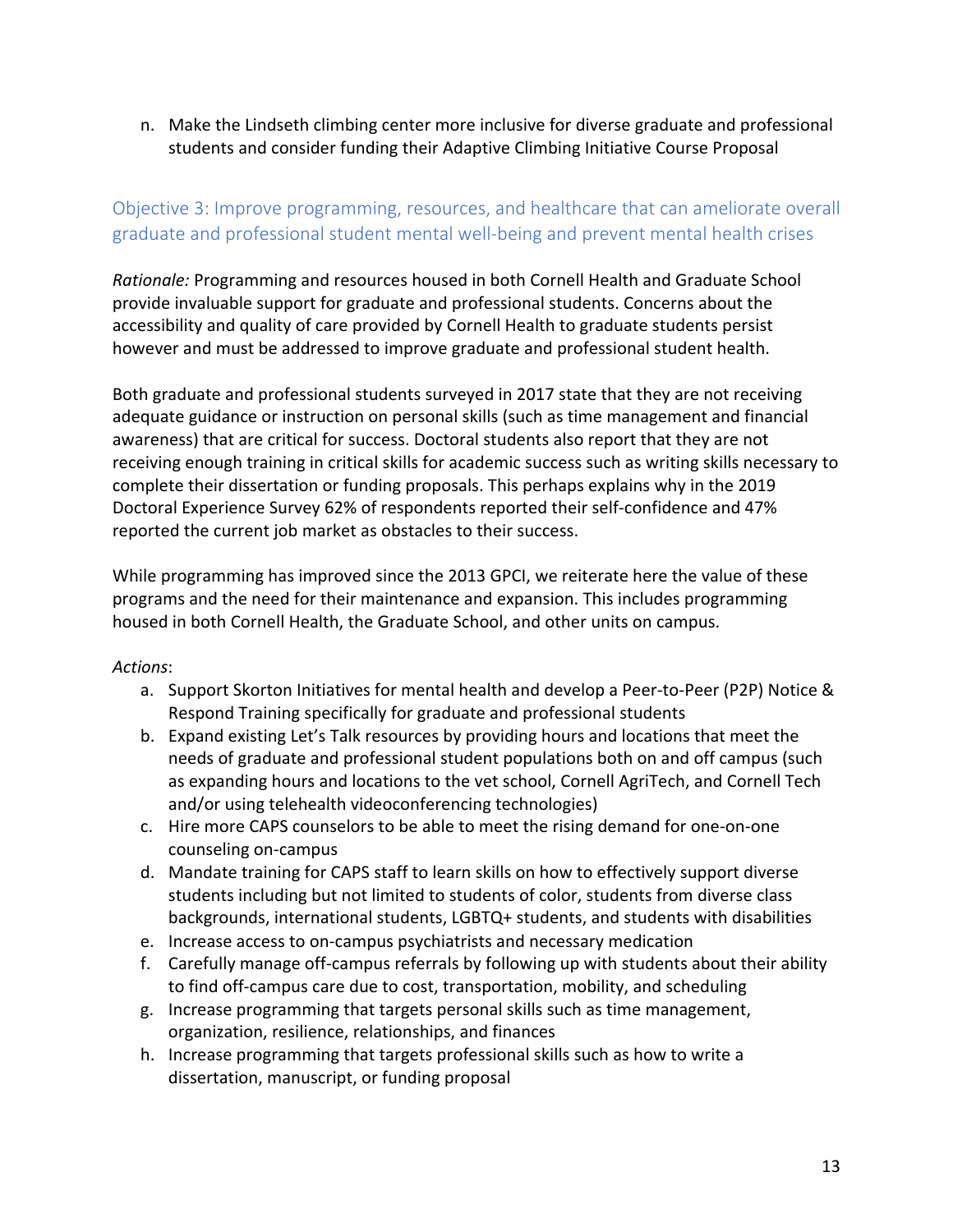- i. Increase support and funding to career services specifically for graduate and professional students to help them navigate the job market and mitigate the stress associated with finding a job
- j. Ensure all Graduate Teaching Assistants receive robust training on identifying signs of mental distress, communicating with their students about their mental health, and connecting students in need with appropriate university services.
- k. Establish committees within the professional schools consisting of faculty, students, and staff to investigate the impact course load has on student mental health and to develop strategies to mitigate these effects for each professional program on all of Cornell's campuses.

## Objective 4: Advance data-collection, communication, and programming regarding substance abuse within the graduate and professional student communities

 *Rationale:* Information regarding the number of graduate and professional students dealing with substance abuse is minimal at best. A survey in 2014 of students in fifteen law schools across the country found that "roughly one-quarter to one-third of respondents reported frequent binge drinking or misuse of drugs". Similarly, a 2015 study of veterinary students founds that approximately half of respondents engaged in episodes of binge drinking. Institutionally, we lack information regarding the level of substance abuse within our own graduate and professional student communities. Students suffering from substance abuse may be hesitant to express this and to seek help due to social stigma and a fear that this will negatively impact their ability to secure a job.

 These action items are designed to help the university assess the level of substance abuse within the graduate and professional student communities and to create programming to help students who are struggling with it.

- a. Develop and distribute a survey to enrolled graduate and professional students inquiring about their usage of alcohol, marijuana, and other substances
- b. Distribute information and create programming to combat common misconceptions about the consequences of help seeking behavior on job seeking or admission into professional organizations
- c. Create sober programming to help build community between graduate and professional students recovering from substance abuse
- d. Develop group counseling opportunities within Cornell Health specifically for graduate and professional students seeking help recovering from substance abuse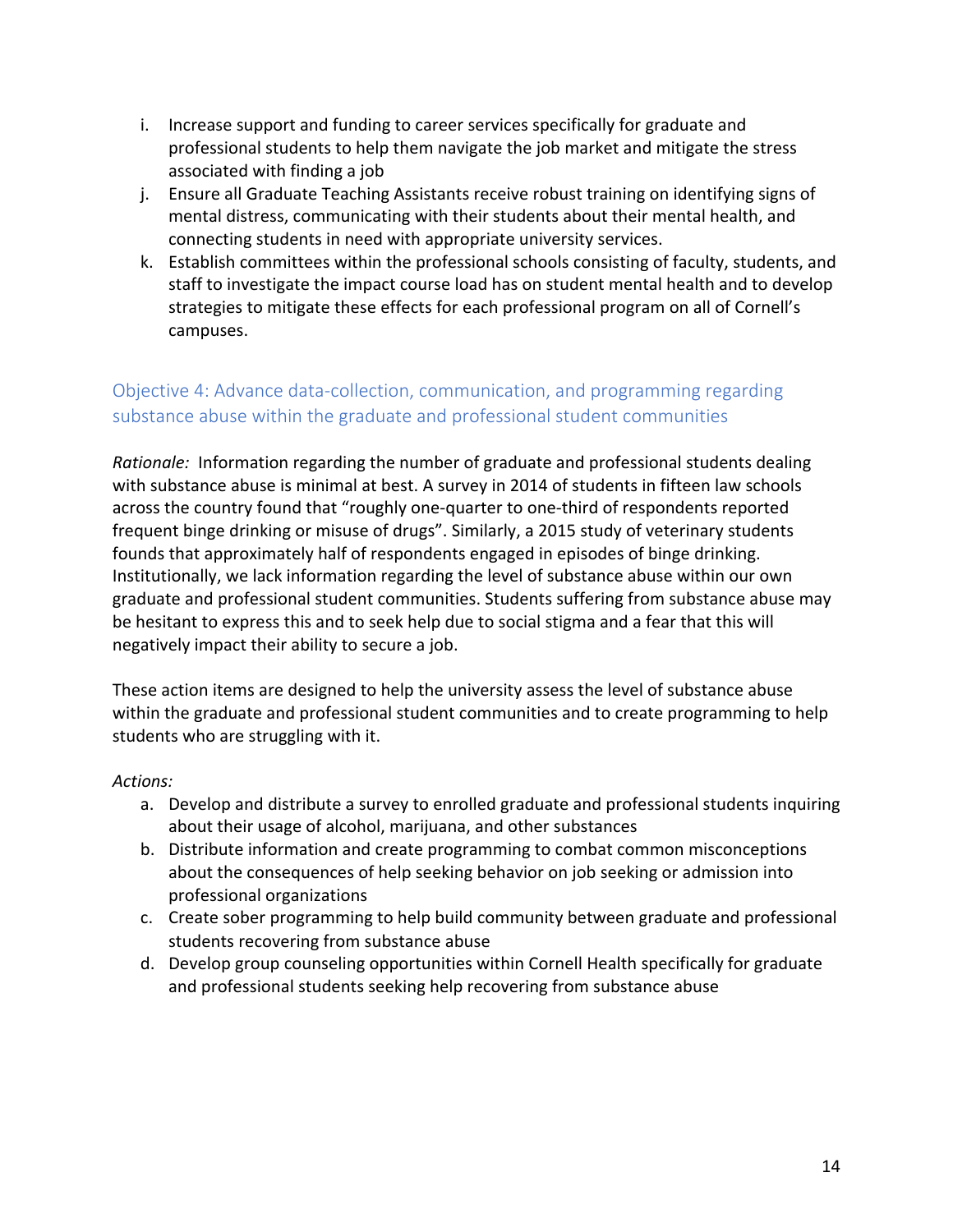## Diversity and Inclusion

## Introduction

 In making the statement "I would found an institution where any person could find instruction in any study" Ezra Cornell laid a foundation for diversity and inclusion that Cornell University takes pride in to this day. The fact is, however, that reality does not always live up to this ideal. There are still many barriers to equitable access to a Cornell graduate or professional education that disproportionately affect students from certain social identity groups that have been marginalized in our society and institutions of higher education.

 The 2013 GPCI summarized how the graduate and professional student body was the most diverse of Cornell's student bodies, with 46.1% international students and 18.9% of domestic students self-identifying as members of a minority group in the most recent report from the Office of Institutional Research and Planning<sup>1</sup>. Strategic planning is crucial to meeting the diverse needs of this community. It was made clear in the 2013 GPCI and is still clear today that the GPSA should aim to increase the diversity of its membership, engage in more outreach, and give additional consideration and resources to support international students, students of color, students with disabilities, gender minorities, and low income and first generation graduate and professional students. We recognize the establishment of the Diversity and International Students Committee (DISC) as a standing committee of the GPSA as a major accomplishment of the 2013 GPCI process. DISC has been an active a productive group, leveraging collaborations with students, faculty, staff, and administration to provide advocacy and support for students from historically marginalized groups, and to develop educational and community-building programs for allies.

 Since 2013, the Graduate School has also taken measures to improve support for graduate and professional students from underrepresented minority groups through the creation of the Office of Inclusion and Student Engagement (OISE) and increased programming to aid student success and create a culture of inclusion. Furthermore, seven additional graduate and professional student groups have been formed (CLASS, DISC, GWiS, MAC, QGrads (formerly oSTEM), GPSI, and FiGLI) and joined BGPSA, IGSA, LGSC, and SAAGA to form the Graduate and Professional Student Diversity Council (GPSDC). The GPSDC continues to work closely with OISE to advocate for students from underrepresented backgrounds and build community through joint initiatives and signature programming including the annual Renaissance Ball and the Spring Recognition Banquet.

 While we appreciate the progress that has been made over the past five years, there are also several issues raised in the 2013 GPCI that have yet to be fully addressed. We note here that for many of the following issues the GPSA or Graduate School has taken some form of action; however, for many we are unable to quantify any progress due to a lack of data on measurable outcomes. We have attempted to include several of these items in this updated document with more specific and measurable goals so that progress can be evaluated in the future. Specifically we have identified the following issues from the 2013 GPCI that require our continued attention: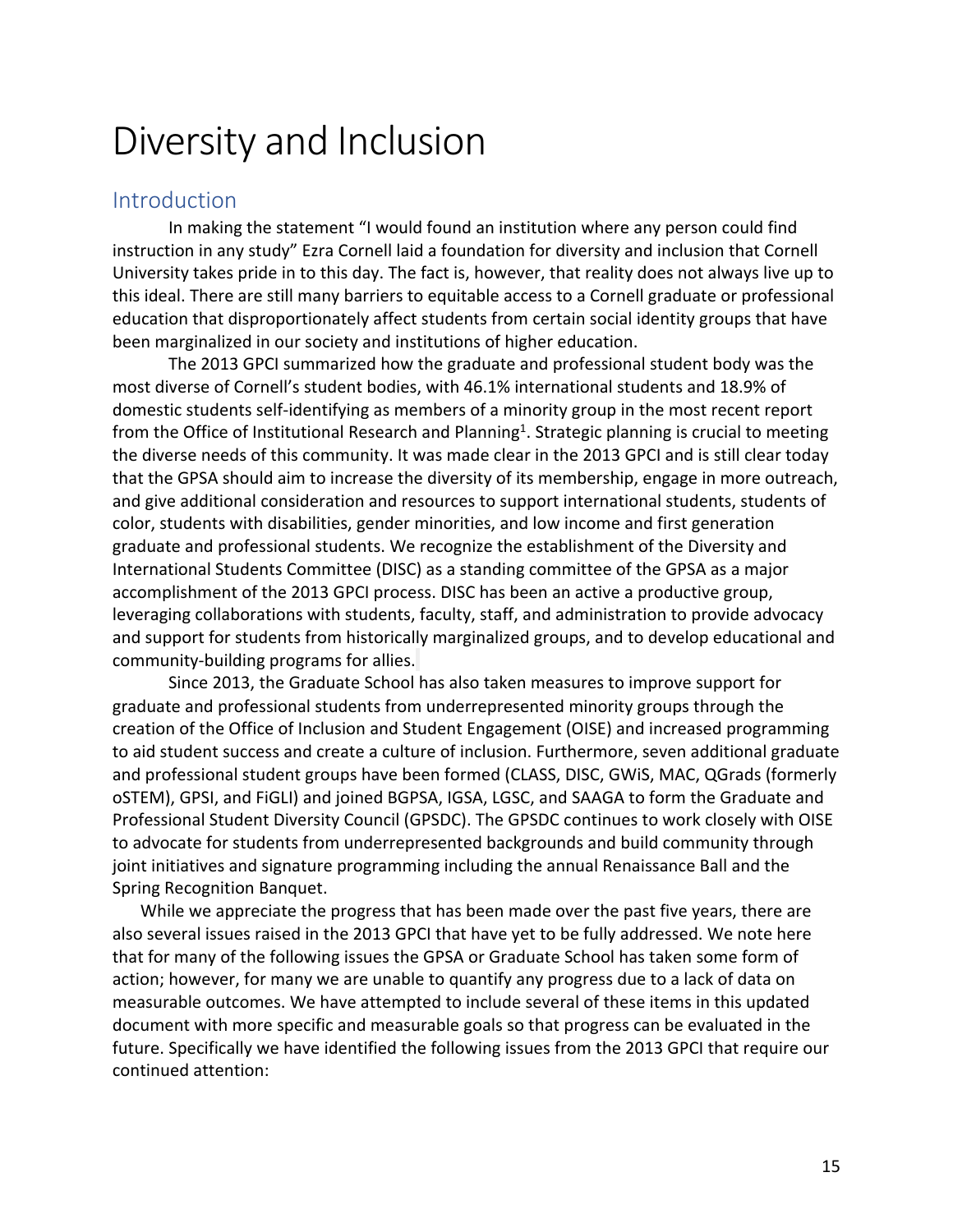- Increased representation of a diversity of student perspectives in the GPSA membership
- • Increased transparency and coordination of GPSA initiatives within and between officers and members through monthly Operations Committee meetings
- • Increased communication with graduate and professional student Registered Student Organizations, particularly those that serve underrepresented or historically marginalized communities
- Expanded professional development and career resources for international students
- • Increased support focused on the unique mental health needs of international students and students from underrepresented backgrounds
- • Increased access to resources related to language barriers affecting coursework, teaching, and research
- • Additional support programming for international students, focusing on financial literacy, international job search challenges, and advisor-advisee relationships
- • Establishment of localized diversity and inclusion initiatives, including structured leadership and accountability mechanisms, at the department level across the university
- • Increased resources for existing resource centers (i.e. Women's Resource Center, Asian and Asian-American Center, and LGBT Resource Center) to provide services and programming specific to graduate and professional students
- • Creation of resource centers or similar units or mechanisms to provide community and support for groups that are currently lacking them (i.e. students with disabilities and Black, Latinx, indigenous, and first generation/low income students)
- Identifying and addressing cultural and social adjustments faced by first-gen students.
- • Efforts to improve communication about the bias reporting systems and other venues for recourse when students are experience bias or are harassed based on their identity

## Objective 1: Recruitment and retention of graduate and professional students from a diversity of backgrounds

 *Rationale:* Cornell has made great efforts to increase diversity and representation within doctoral programs and professional schools. However, there are still populations that are historically underrepresented in these fields. Across Doctoral, Professional Master's and Research Master's programs, US underrepresented minority and US other minority admissions and enrollment have not increased significantly between 2013-2017 $\cdot$  when viewed as a percentage of the total; absolute numbers are increasing by a small amount each year. When viewing makeup of the graduate school and professional students since Fall 2010, in both categories there are about 10% more male students enrolled although this gap has been closing in recent years. The percentage of US underrepresented minority students has decreased slightly in the professional schools and remained steady in the graduate school. Attrition percent between 2004-2012 is higher for underrepresented minority doctoral students compared to the average of all doctoral attrition percents.

 While we acknowledge the large effort Cornell has put into recruitment of diverse graduate students, such as the Graduate School Ambassador program, we believe that these efforts could still be expanded. Additionally, we believe that increasing inclusive areas of support for underrepresented students at Cornell may improve retention rates and student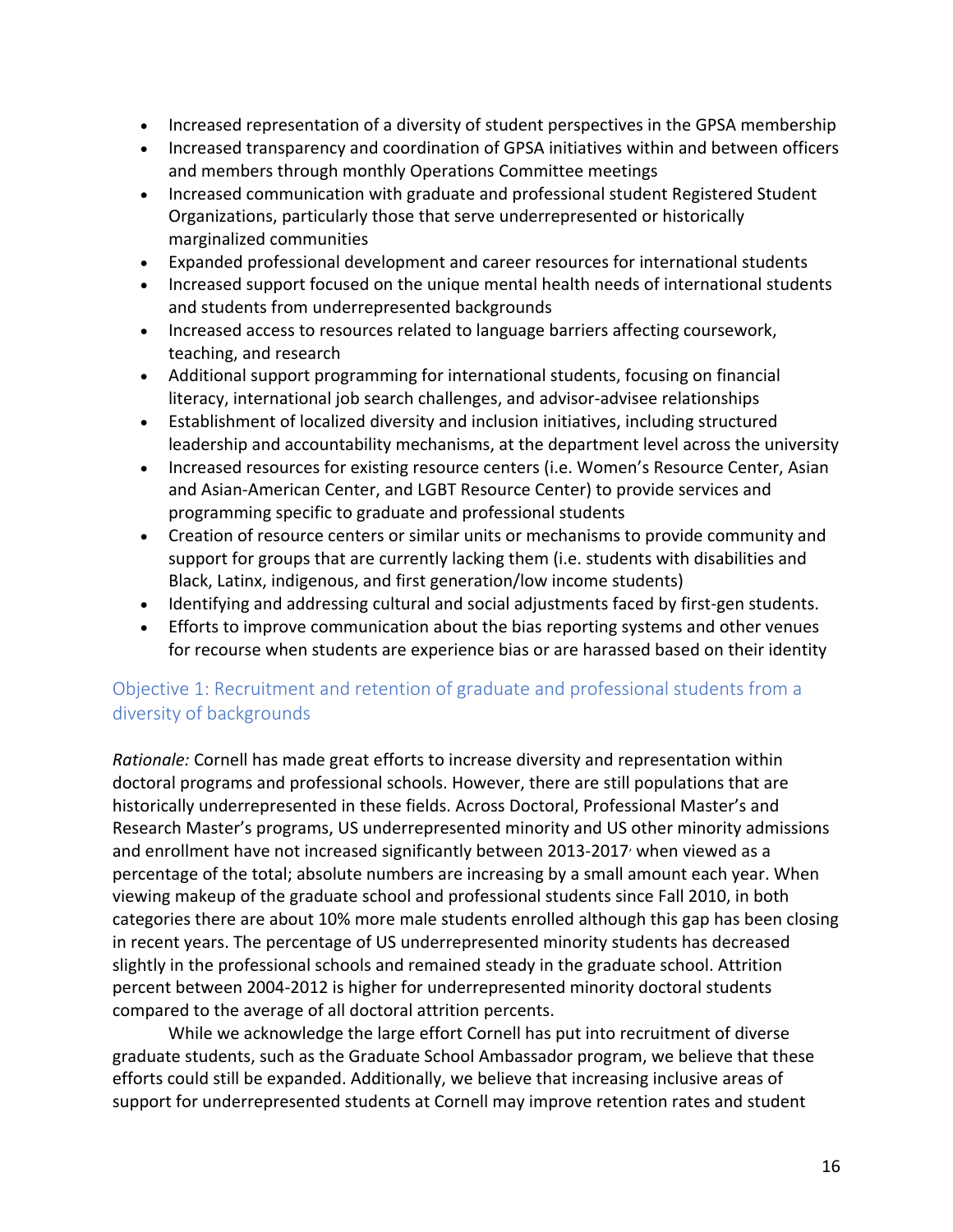success, which could also help increase recruitment rates of students from diverse backgrounds. We acknowledge the Office of Inclusion and Student engagement for the support of many identity organizations on campus for graduate and professional students that serve these communities; however, some organizations could also benefit from additional and specific institutionalized support.

#### *Actions:*

- a. Continued support to the Ambassador program within the Graduate School to recruit students from underrepresented and diverse backgrounds.
- b. Expand, with necessary institutional funding and support, the Diversity Preview Weekend or similar programs to improve recruitment of students from underrepresented and diverse backgrounds to all Graduate Fields.
- c. Standardize graduate student admissions committee operations across all fields by:
	- i. Requiring admissions committee members to participate in training on holistic review of applications and implicit bias
	- ii. Including current graduate students on admissions committees
	- iii. Providing all admissions committees with standardised criteria/rubrics for student selection designed to prevent implicit bias or other biasing factors
- d. Work with members of the Black, LatinX, Indigenous, and first generation/low income graduate and professional student communities to create resource centers or otherwise leverage existing programs (e.g. Latino Studies and American Indian and Indigenous Studies Programs) to provide community and other forms of support specific to their communities' needs.
- e. Expand funding and staff support for Graduate and Professional Student-specific programming, spaces and resources within the current Resource Centers.
- f. Increase support to Student Disability Services to allow for programs specific to Graduate & Professional Students such as inclusive TA accommodation trainings, research accommodations, and training for advisors.
- g. Hire mental health professionals trained specifically to support the needs of graduate and professional students and ensure there is representation of racial, ethnic, and cultural minorities among these new hires
- h. Provide career services and support specific to graduate and professional students including:
	- i. Dedicated career services staff to support graduate and professional students interested in academic, private, and public sector careers
	- ii. Career fairs comprised of employers that are looking to hire recent graduates with graduate and professional degrees
	- iii. Career fairs that take into account the additional employment requirements, such as visa restrictions, for international students looking for careers in the United States.

Objective 2: Improvement of Campus Climate for Diversity and Inclusion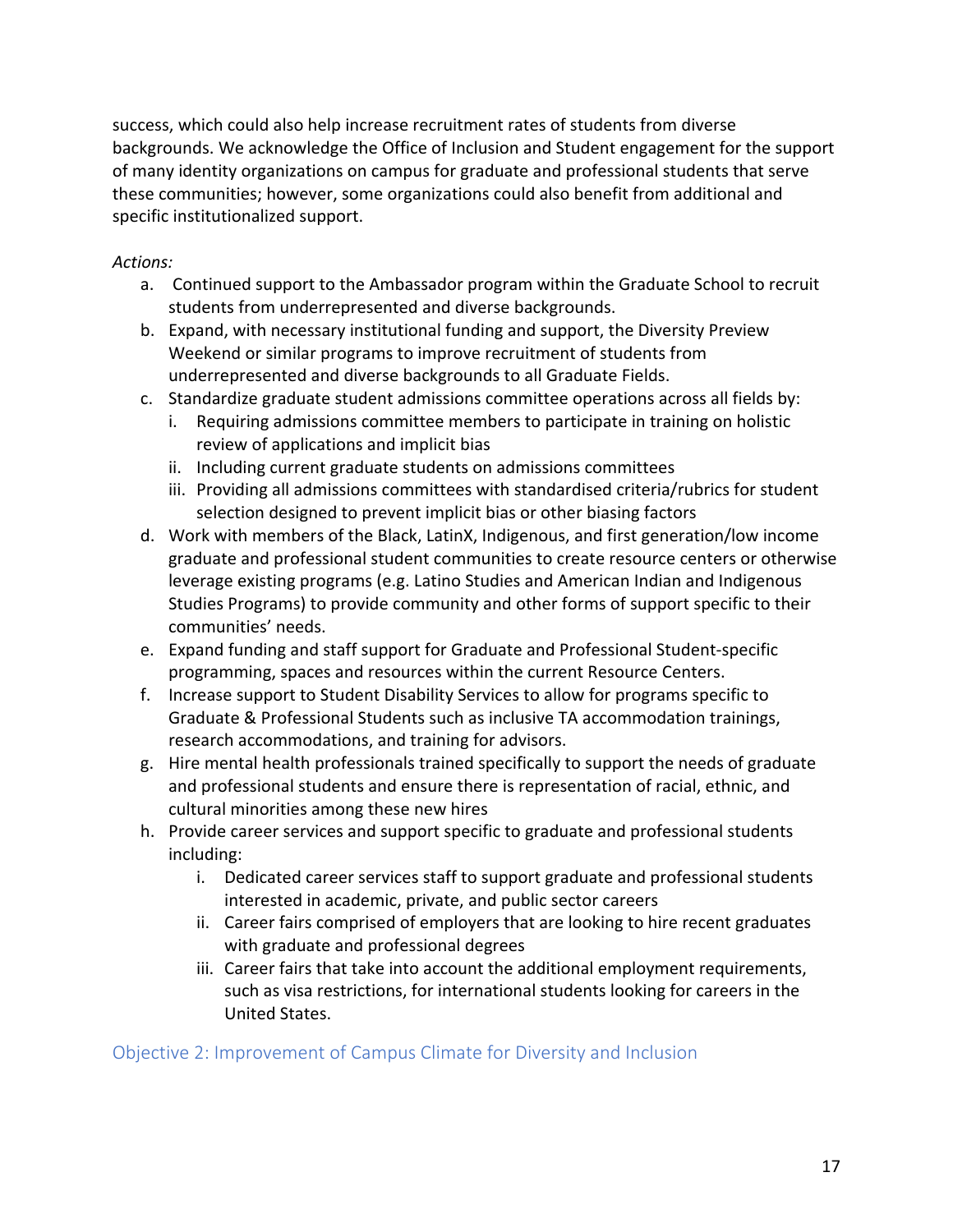*Rationale:* Cornell has been taking steps to analyze and improve the campus climate throughout the university, including the Presidential Task Force on Campus Climate during the Spring 2018 semester. Racially charged incidents on campus, and the administration's response, indicate the need for further improvement with more direct action to combat such incidents. This has already been echoed by the list of demands presented to President Pollack by representatives of underrepresented graduate and professional students.

 We advocate for resources to improve campus climate across all axes of diversity, including but not limited to: race; ethnicity; nationality; religion or creed; sexual orientation; gender identity; age; physical, mental and psychological ability; and socioeconomic status and/or background. We believe that increased awareness of the challenges faced by underrepresented/marginalized identity groups, as well as improved institutionalized support for such groups, will lead to a more inclusive campus and Cornell community. We acknowledge the work of the Graduate School Office of Inclusion and Student Engagement, Diversity Programs in Engineering, and the Intergroup Dialogue Project for their ongoing efforts to improve campus climate and suggest expanding and replicating their models for educational and social programming to reach more of the graduate and professional student body..

#### *Actions:*

- a. Development of Diversity and Inclusion committees comprised of faculty, staff, and graduate students within every Graduate Field, tasked with identifying and addressing barriers to inclusion with that field at the local level.
- b. Action 2. Create training programs on creating inclusive teaching and research environments to be offered to Teaching Assistants, Research Assistants, Postdoctoral Associates, Faculty Advisors, and Directors of Graduate Studies. These programs should.
	- i. Tie these programs into the Belonging at Cornell initiative
	- ii. Utilize tools from the Intergroup Dialogue Project and OISE's My Voice, My Story program to engage participants in diverse, face-to-face group settings.
	- iii. Be supplemented by online, asynchronous training resources, such as the Center for Teaching Innovation's successful Teaching and Learning in the Diverse Classroom course, to support community members that are unable to attend trainings in person.
	- iv. Increase funding and staff support for the Graduate School Office of Inclusion and Student Engagement and the Intergroup Dialogue Project for increased capacity to provide these services.
- c. Uphold the Title IX policy guidance of 2011 and 2014.
- d. Action 4. Develop and implement clear avenues of recourse to any policies written to address bias, harassment, and oppression on campus, taking into account potential power dynamics between students, faculty, and staff.

#### Objective 3: Accessibility

 *Rationale:* (Dis)ability is diversity, and without acknowledging this fact, increasing awareness of the diversity in ability that exists among graduate and professional students, and striving to make our campus seamlessly accessible to all of those students we are failing in our efforts to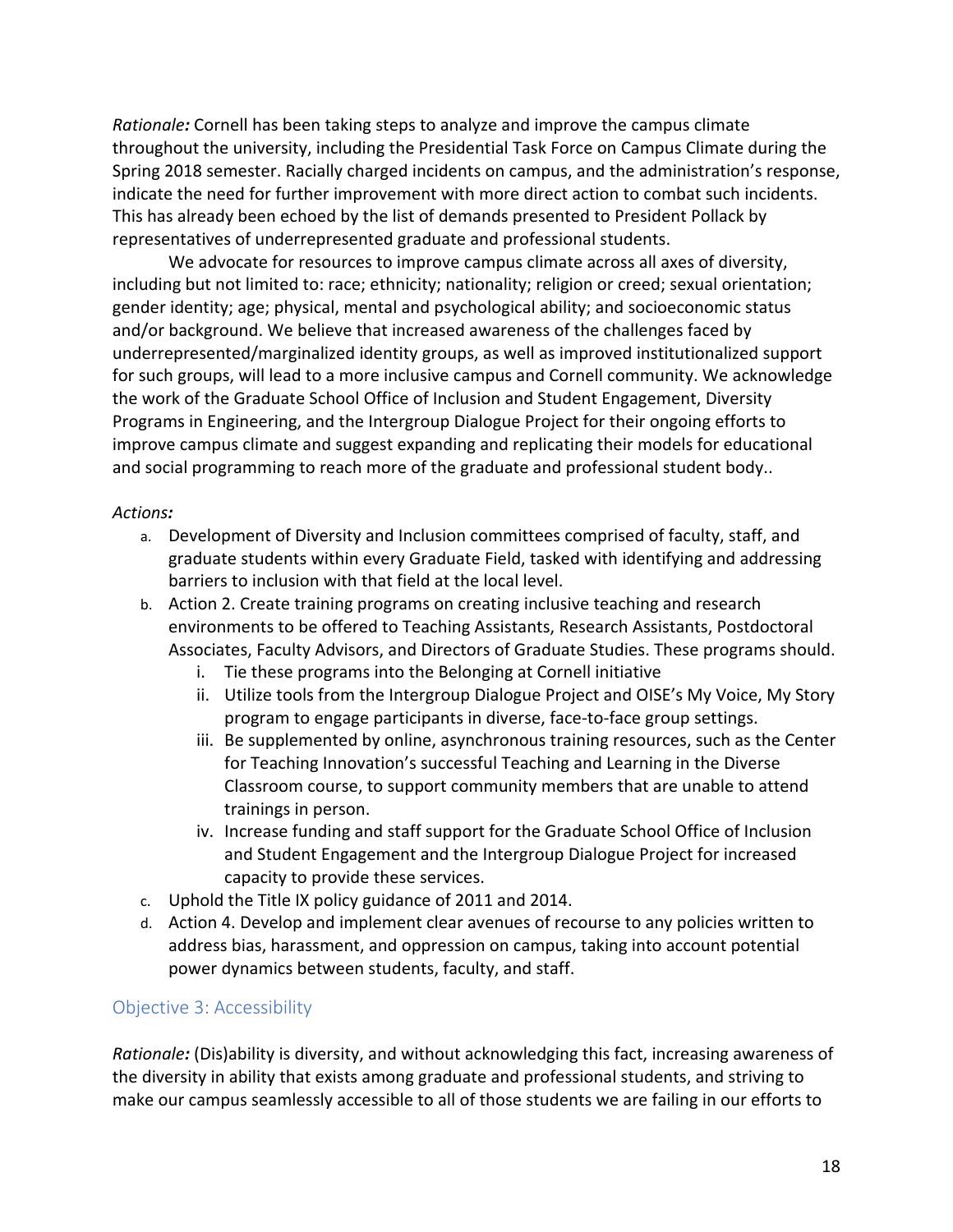make Cornell an inclusive space. Approximately 1 billion people around the world, or about 15% of the global population, live with disabilities every day. This makes people with disabilities the largest minority group in the world, and it is also one of the few marginalized identities that any person can become a part of at any time. There is evidence that people with disabilities, particularly those suffering from mental health issues, are subject to significant stigma and bias in higher education<sup>,</sup> and the broader workforce. In higher education the potential for stigmatization and students' knowledge and perception of available services are known to be barriers to students taking advantage of services and accomodations<sup>9</sup>. The Student Disabilities Services (SDS) office is a phenomenal resource to Cornell students that identify as having a disability but it does not have the resources to tackle many issues that exist around ability and accessibility on its own. We believe that there is enormous potential for collaboration between the GPSA, SDS, the Graduate School and Professional Schools, and other campus stakeholders to increase awareness of disability and improve access for graduate and professional students at Cornell.

#### *Actions:*

- a. Perform physical accessibility audits to identify facilities used by graduate or professional students in need of renovation including buildings, classrooms, libraries, office spaces, lab spaces, shared/common spaces, and field stations.
- b. Perform web accessibility audits to identify gaps in ADA compliance for all online resources – this is already fairly good
- c. Increase messaging to graduate and professional students during orientation and other first year programming regarding services and accommodations available through SDS.
- d. Work with SDS to develop systems to gather data, identify stress points, and develop solutions to improve the processes by which graduate and professional students request and receive accommodations.
- e. Partner with the Graduate School, the Law School, the College of Veterinary Medicine, and the SC Johnson College of Business, to assure that appropriate mechanisms for feedback and accountability are in place to ensure that accommodations are provided and that faculty & staff are educated on what is available and how to facilitate access.
- f. Collaborate with SDS and others to provide messaging and programming intended to increase awareness of ability as a social identity and promote knowledge of how to facilitate accessibility among the graduate and professional student populations

### Objective 4: Affordability

 *Rationale:* One of the most greatest barriers to higher education is affordability. At all levels enrollment and completion rates are significantly lower for individuals from lower family income brackets, and these gaps widen at highly selective institutions such as Cornell. Students from lower socioeconomic backgrounds not only face a greater challenge than their more affluent peers in paying for tuition, course materials, and living expenses, but may also need to overcome additional, cumulative disadvantages related to financial inequality such as less time to dedicate to schoolwork due to the need to work for supplemental income, or the inability to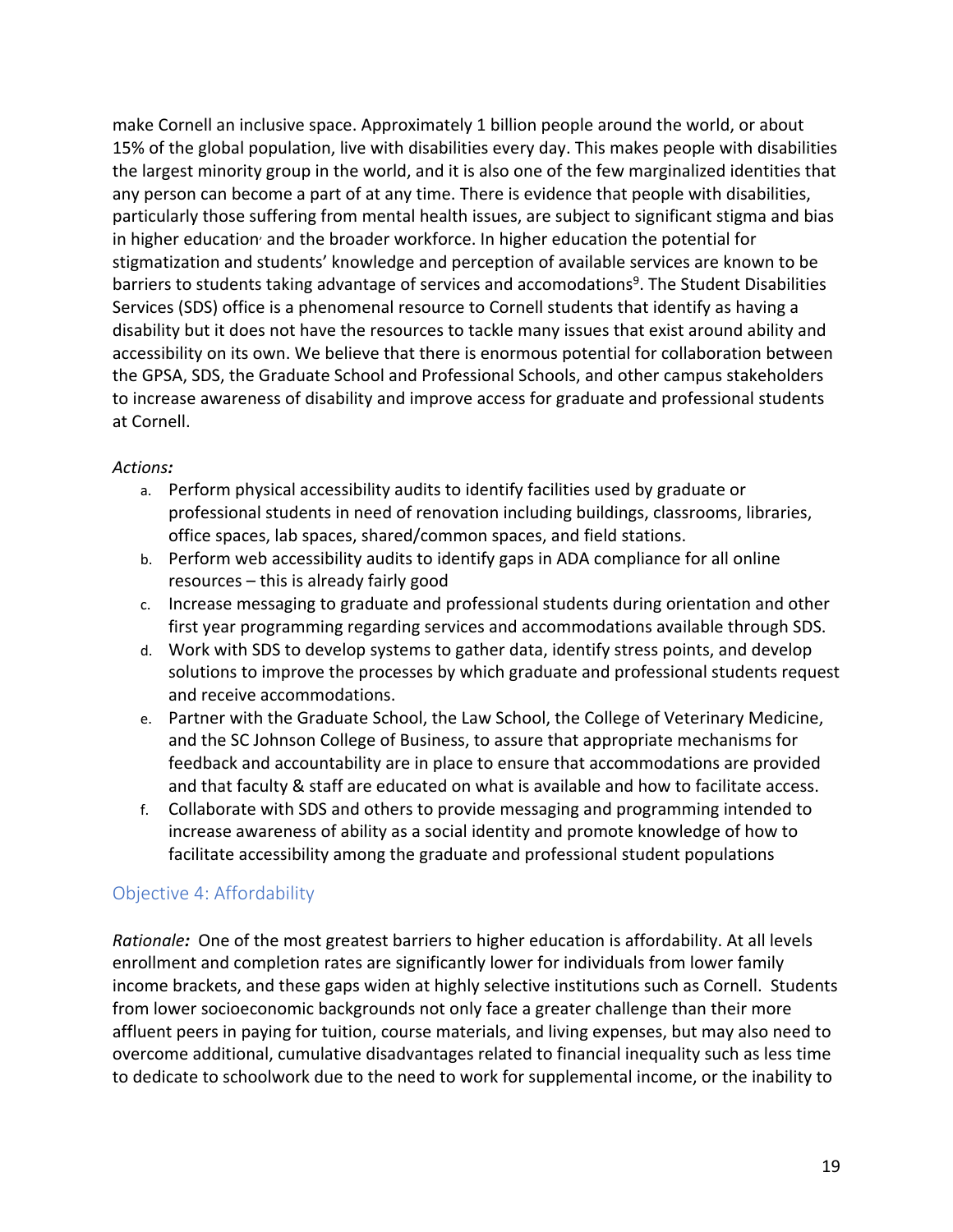take advantage of opportunities to attend conferences, participate in internships, or enroll at more expensive private schools.

 Data from internal surveys conducted by the Cornell Graduate School and the Office of Institutional Research & Planning show that there are areas where students from lower socioeconomic backgrounds may be underserved. While across all disciplines doctoral students from low-income and working class backgrounds report equal or higher ratings of academic, student life, and overall experiences than their wealthier peers, this relationship is flipped for students in humanities and social sciences disciplines that typically have less access to funding.

- a. Increase the number of recruitment and completion fellowships in support of diversity for PhD students.
- b. Add fellowships in support of diversity for research master's and professional degree students.
- c. Increase the number and dollar amount of conference travel grants graduate students can receive and remove the requirement of an oral or poster presentation to receive funding.
- funding. d. Expand messaging regarding financial aid and affordability to prospective students, specifically targeting first generation students, URM students, and students indicating financial barriers to attendance.
- e. Create mechanisms to financially support professional degree students in their professional development (e.g. conference or workshop attendance, internship support, job fairs/networking events) to the same extent as research degree students.
- f. Evaluate the affordability of housing for graduate and professional students on campus and develop plans to both ensure that on-campus housing is affordable for students on graduate assistantships and to increase housing supply to meet demand.
- g. Create an emergency / unexpected expense fund using student activity fee money similar to the undergraduate Student Assembly's "Students Helping Students" fund.
- h. Provide support for the Graduate School to raise funds for these initiatives through Alumni Affairs and Development.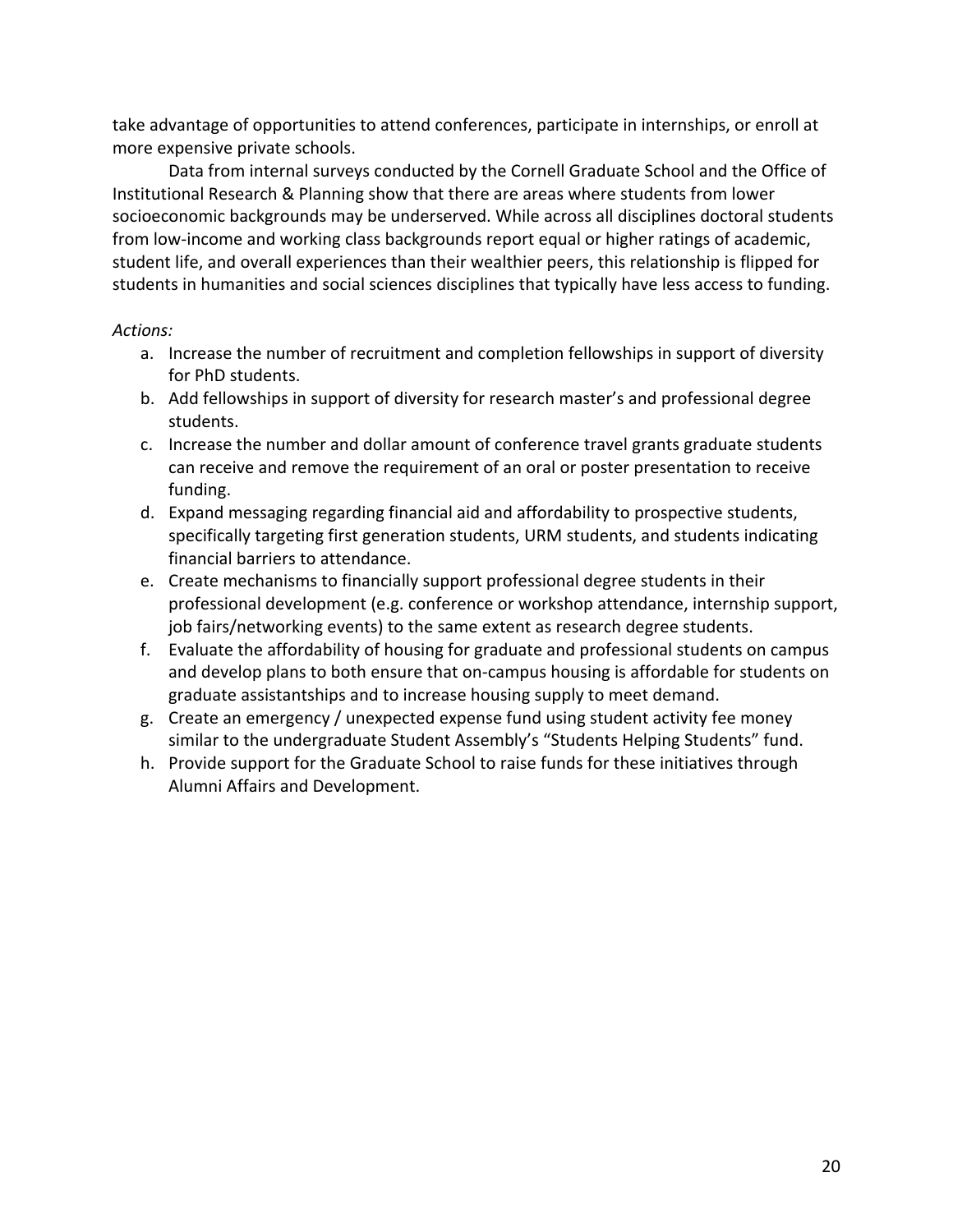# International Students

## **Introduction**

 As of Fall 2018, 48.5% of all graduate students and 32% of all professional students were international, and these numbers have been steadily increasing. That's over 3600 graduate and professional students from 116 different countries represented in the Cornell student body. Despite their large presence there are few support services, outside of the Office of Global learning, geared towards addressing the unique concerns of international students. Further, there is a distinct lack of effort in considering the international student experience in strategic administrative decisions at Cornell. Finally, there is a monolithic view of international students when in reality there is a spectrum of widely-varied experiences amongst the international student body. Further, one must be cautious about using a US centric lens and understanding of diversity to describe the international student experience.

 The 2013 GPCI document accounted for international students, domestic students of colour and LGBTQ+ students within the same section. The first objective of the document called for the creation of the Diversity and International Student Committee (DISC) which was successful. The document called for increased support structures for international students with four specific action items related to career resources, mental health, challenges with English as a second language and programming related to cultural differences. While Cornell and The Graduate School has implemented a number of action items since 2013, a majority of these have been focused on domestic students. In regards to international students, an important developments since the 2013 GPCI is the creation of the English Language Support Office (ELSO). ELSO has been extremely successful with participation in their programs rising from 465 students/yr in 2016 to 2001 students in 2017. The office, under the direction of Michelle Cox, runs twelve credit-bearing half-semester courses; a robust peer tutoring program that provides individual consultations on writing, presentations, and pronunciation; a bi-weekly series of 90- minute workshops; and an innovative conversation program that brings together community volunteers with international graduate and professional students for weekly "speaking group" meetings. However, much needs to be done, as is outlined in this chapter.

## Objectives

## Objective 1: Improve resources available to international students during their orientation period.

 *Rationale*: For many international students, the beginning of their graduate career at Cornell is also their introduction to the US. Even for those students who have prior experience with American culture, starting a graduate degree in a new country is a difficult and confusing process. Currently, all international graduate and professional students are required to attend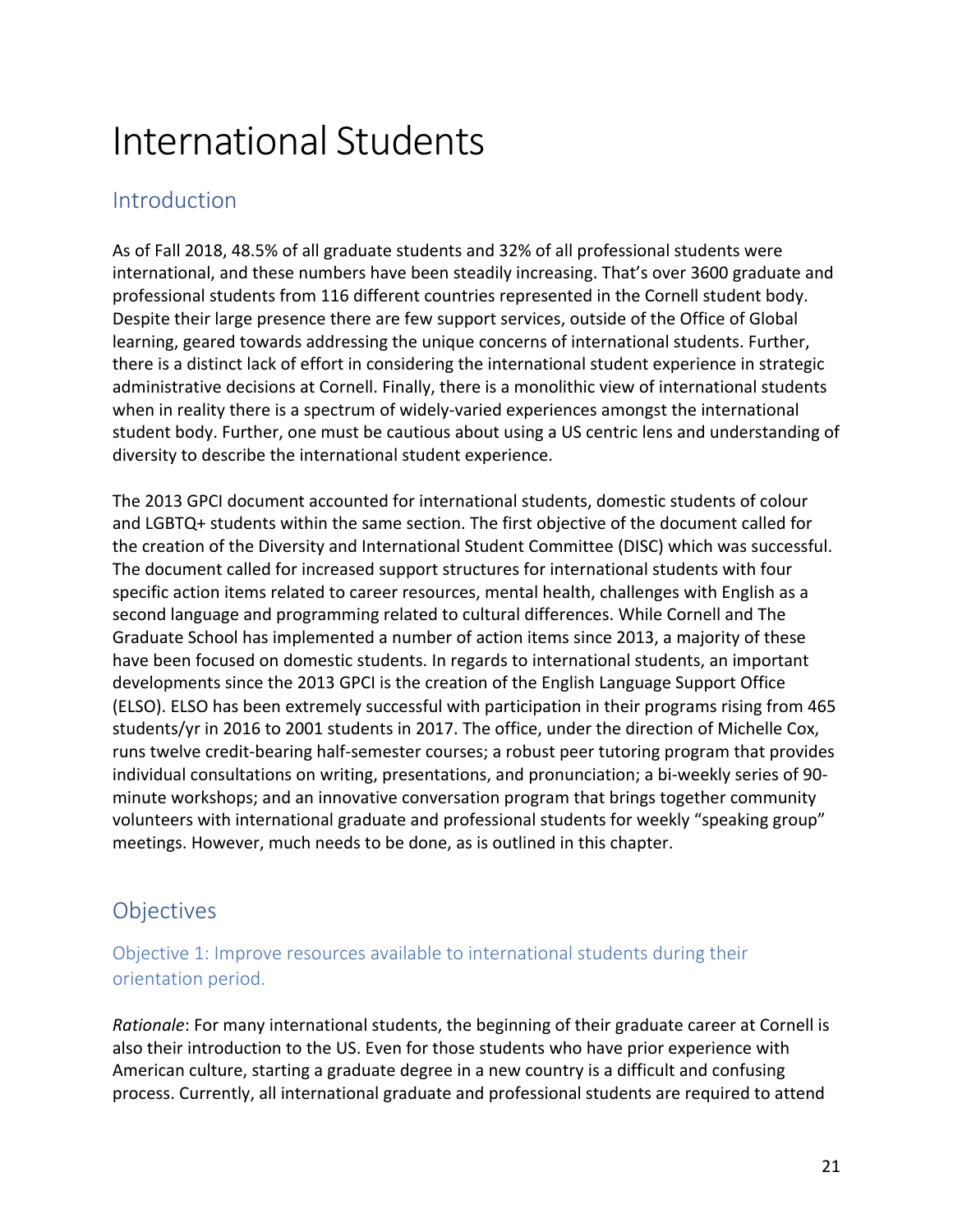the International Student Orientation. However, one three hour orientation cannot rectify all possible issues faced by incoming international students. It should also not be assumed that all incoming international students have the same experiences. For some, the cultural differences might be insignificant while for others this might be an enormous cultural shift. Cornell needs to have flexible orientation programs that addresses student concerns across the spectrum of diversity and experience. Some incoming international students, for whom studying in the US might be an extremely large cultural shift, might be interested in a more formal, long-term mentorship program while others might require minimal assistance.

- a. Have the Office of Global Learning (OGL), in partnership with the Graduate and Professional Students International (GPSI) and International Student Union (ISU), coordinate an informal, voluntary transition program for all incoming international students. Offer this support before students arrive on campus since most students need mentoring well before their arrival.
	- i. i. Have the OGL create and coordinate a platform for incoming international students that allows them to connect with current international students and resolve any queries related to living and studying in Ithaca, including for issues related to housing, bank accounts, financial stuff, etc.
	- ii. ii. Following the examples of student organizations like Cornell India Association and the Argentine and Uruguayan Friends at Cornell, connect incoming international students with volunteers who can, for example, coordinate rides from the airport or inspect housing options when required.
- b. Create a formal, application-based mentorship program, in partnership with GPSI, for interested first-year graduate and professional international students.
	- i. i. Fund a formal mentorship program for incoming international students that apply for the same. Some degree of pre-selection might be required depending on the funding and the number of students applying to be mentors.
	- ii. ii. The program should include Academic 101 workshops that cover the intricacies of the US academic system, including auditing classes, add-drop dates etc. These workshops should be open to the general international student body.
	- iii. iii. The program should also include dinners or other suitable bonding retreats for mentors and mentees, allowing incoming students to connect with current students and the greater Cornell community.
	- iv. Ensure that mentors in the program are suitably compensated, through a combination of monetary and professional recognition/certificates.
- c. Work with the ISU and GPSI to create and regularly update an International Graduate Student Survival Guide. This should include accurate and updated information of the various international/cultural groups present on campus and their contact information for easy share and dissemination to new members seeking affinity or just exploring.
- d. Besides greater involvement of international student organizations, the International Student Orientation should ensure involvement from resource centers and other support offices.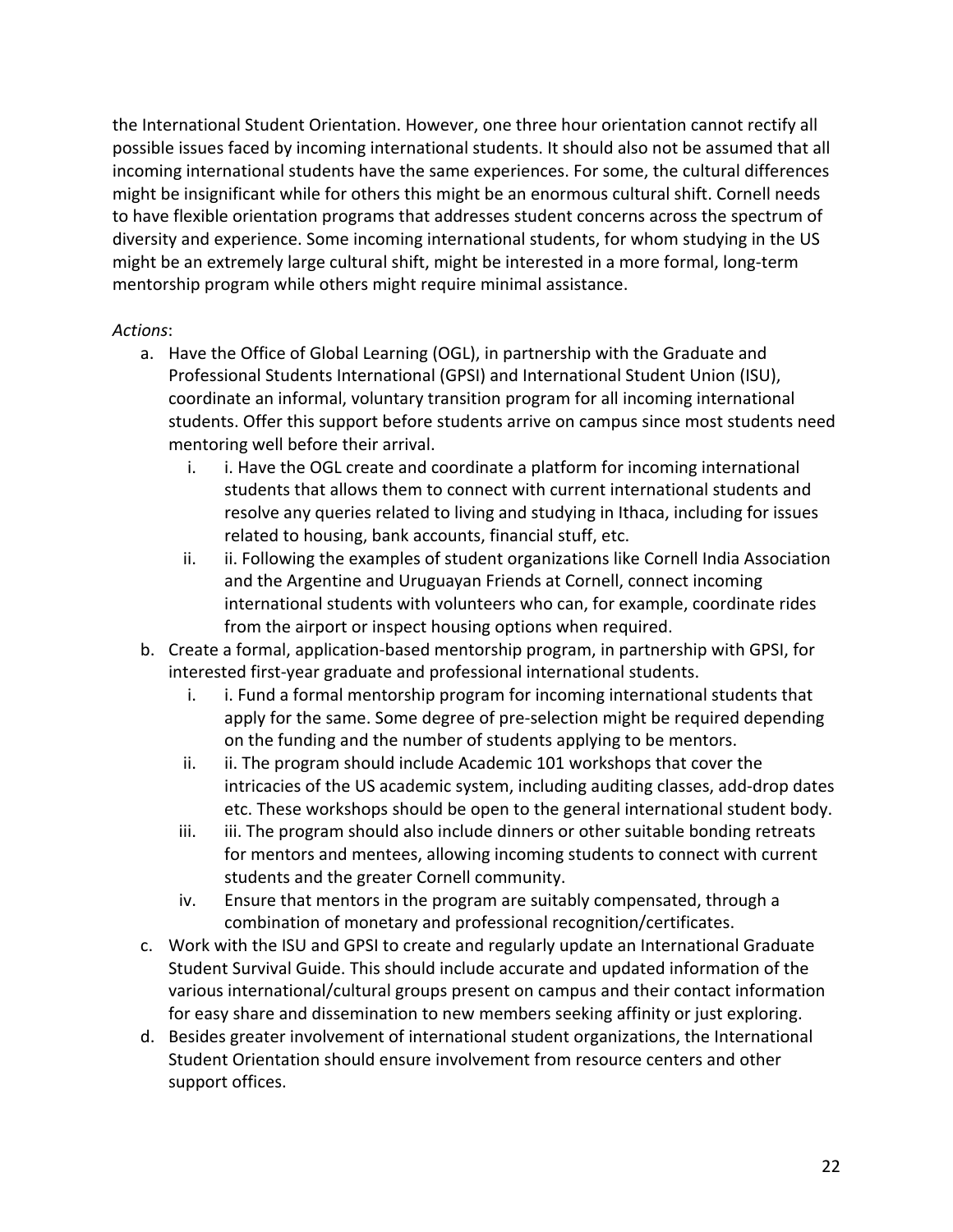- i. i. This specifically includes the LGBT Resource Center as differences in attitudes and acceptance levels in different countries might prevent international students from reaching out themselves.
- ii. ii. This also includes Student Disability Service as international students might not be aware of the range of accommodations available to students with disabilities.
- iii. iii. Cornell Health is also extremely important because cultural stigmas might prevent students from reaching out in regard to mental health or sexual health issues. International students might also be unfamiliar with the American health care system and an overview of available care and insurance options is crucial for incoming students.

## Objective 2: Improve support services for international students at Cornell

 *Rationale*: While Cornell does offer various support services for all graduate students, there isn't enough awareness of the fact that international students often have a different set of needs and experiences that affects all aspects of their lives. This is not limited to support only on campus but also outside of Cornell. As the current political climate in the United States becomes harsher to immigrants, the international student community at Cornell may be faced with difficulties off-campus - at airports, while travelling or while simply living in the Ithaca community. Currently, there is little to no support offered to international students in these circumstances. On-campus support services that are specifically aimed at international students need to gather feedback from international students on their efficacy and reorient if necessary. On-campus general support services need to make sure that they are addressing the needs of the international student population.

- a. The International Teaching Assistant Assessment is required of all international teaching assistants. Students teaching in their first year are all required to participate in the International Teaching Assistant Summer Program while those students that do not meet the required levels of English proficiency assessment are required to attend the International Teaching Assistant Program (ITAP).
	- i. A comprehensive review of the program is needed to ensure that the program is achieving its goals and benefitting both TAs and their students. Restructuring of the program might be necessary to be more sensitive to the needs of international students.
	- ii. While the focus on TA training is appreciated, the fact that this only required for international students and not domestic students (irrespective of prior teaching experience) is biased and appears condescending. After all, if an international student has been admitted through potential to be successful in a graduate program taught in English, then they have the basic language tools for their education. This requirement to attend ITAP is so they can serve Cornell's educational mission, one that many TAs are ill-equipped for. Therefore, uniquely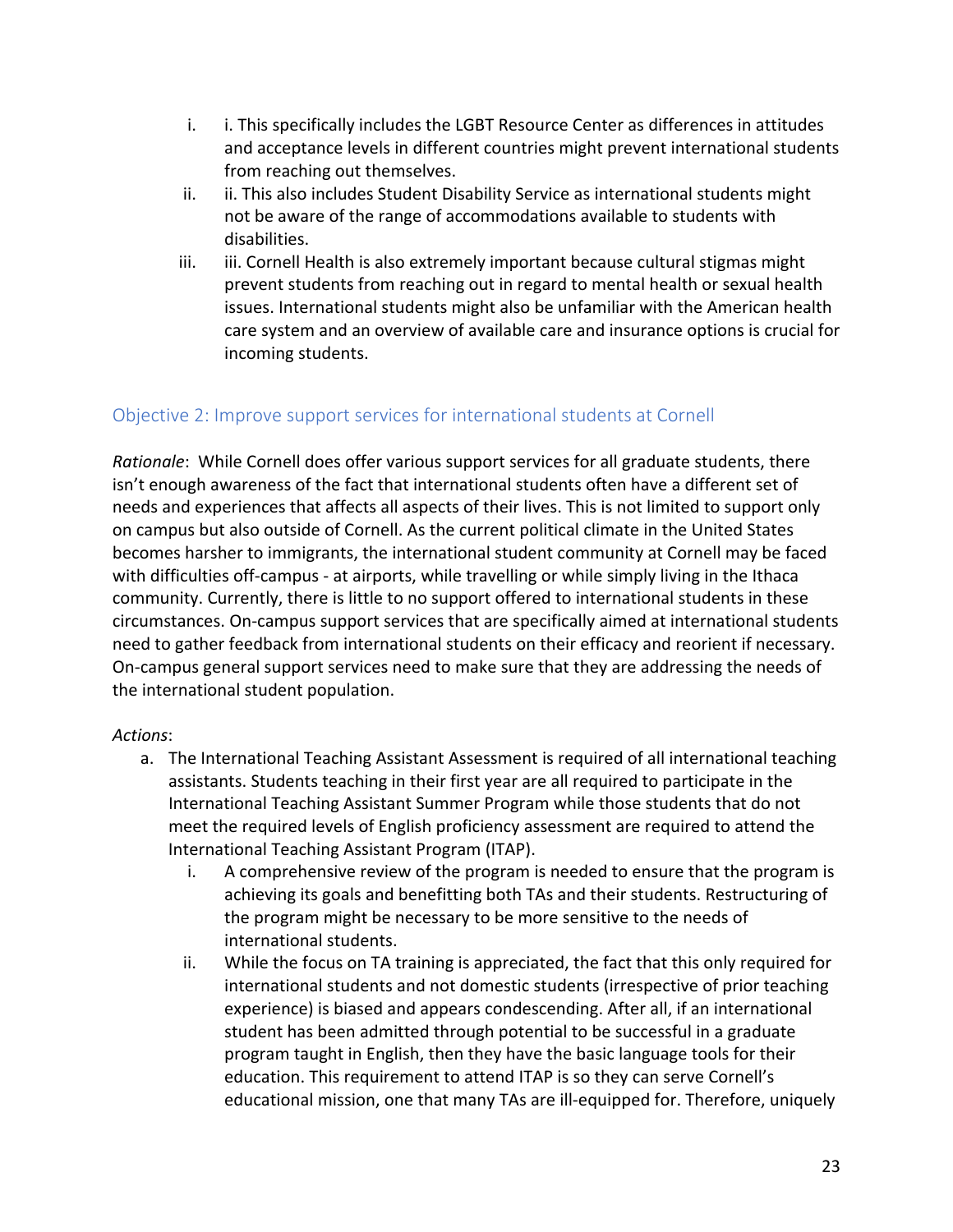requiring international TAs to be trained is discriminatory and adds to the existing burden of adapting to a new environment.

- iii. International students should have the ability to waive this requirement if they're from an institution where English was the primary language of instruction. There should also be opportunities to appeal this requirement on a case by case basis, especially is students go through an equivalent department specific training.
- iv. Since the programming is aimed at a wide audience, it is actually less practical since teaching styles and class structures vary across disciplines. A focus on more practical aspects of teaching at Cornell - such as a focus on the differences in academic systems or a discussion on academic integrity or plagiarism would be more useful.
- v. The four-day summer program is also very intense for incoming international students and students might be better served if the program were shortened or spread across the first few weeks of the semester.
- b. Continue to support and fund the English Language Support Office (ELSO). ELSO's successful programming is an excellent example of supporting both English as a second language (ESL) students as well as international students unfamiliar with the American style of writing and speaking. Their programs focus on feedback to the students as opposed to assessments.
	- i. Increase funding to ELSO, enabling the office to hire more tutors. ELSO tutors offer feedback to students on writing, presentations and pronunciations. These services are well used and their popularity has led to an increase in the number of waitlisted appointments.
	- ii. The popularity of ELSO's 7-week courses is clearly demonstrated in the increased number of students as well as the increase in number of students waitlisted for each course. Additional funding will enable to ELSO to hire additional lecturers thus increasing the number of course sections on offer.
	- iii. Increased funding could also enable ELSO to offer summer support for international graduate and professional students. With funding, they'd be able become more fluent speakers and writers, more familiar with US academic to offer summer courses, tutoring, workshops, and even an intensive English and culture program for arriving international students, so that they may culture, and more familiar with Cornell and Ithaca before their programs start in August.
	- iv. Increased funding could also enable increased programming, especially in the form of their workshops which are well attended and appreciated.
- c. Make emergency funds available for international students who are in need of financial assistance.
	- i. The Graduate School grants emergency funding (for non-medical emergencies) upto \$1000 for all domestic students but specifically excludes international students (<https://personalfinance.cornell.edu/2016/01/15/emergency-funds>/).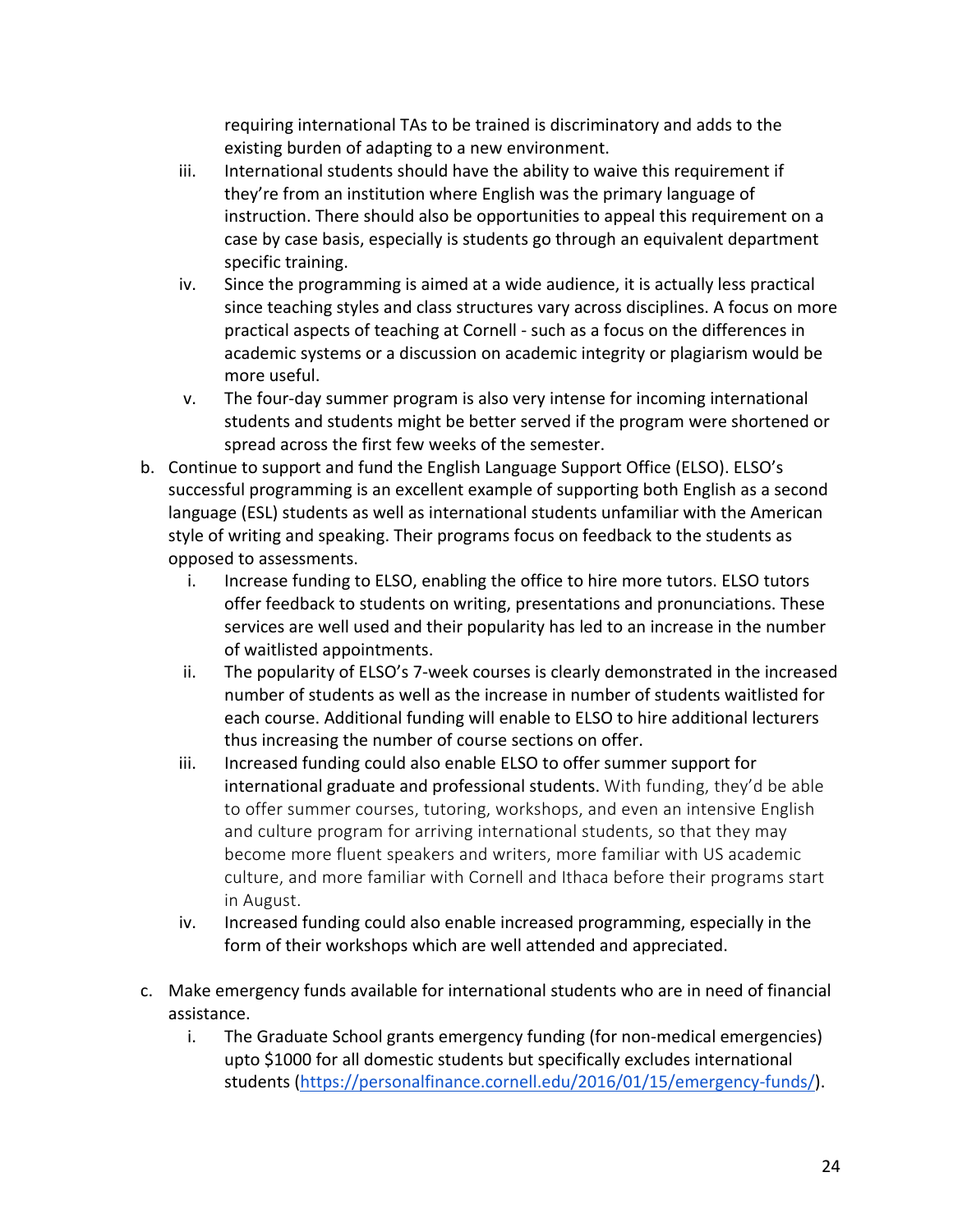- ii. This discrepancy needs to be addressed by either making Graduate School Emergency Funds available to all graduate students or ensuring that the OGL will offer emergency funding comparable to the Graduate School.
- d. Offer legal assistance for international students in need by hiring staff with legal training or working in conjunction with the Cornell Law School.
	- i. Dealing with legal issues is always difficult, but legal scenarios become even more complicated when considering international students. International students often face greater challenges than their domestic counterparts since their legal troubles are further muddled due to immigration status. Given the current political climate, it becomes even more necessary that Cornell takes steps to protecting their international student community - physically and legally.
	- legally. ii. Either hire staff, or partner with legal advisors in the Ithaca community, capable of offering legal assistance to international students, potentially in issues of immigration, tax support or exploitative renting for example, when necessary.
	- iii. Currently some clinics at the Cornell Law School offer free legal advice for members of the larger Tompkins County community Programs/entrepreneurship-clinic/Home.cfm). Depending on the expertise of staff and students at the Cornell Law School, as well as program requirements for the students, a similar clinic offering legal advice for the international community could be established. (<https://www.lawschool.cornell.edu/Clinical-Programs/lgbtclinic/for-potential>clients.cfm;<https://www.lawschool.cornell.edu/Clinical>-
	- iv. The Office of Global Learning must also provide support for students in challenging circumstances. These might include international students who are refugees, who have been deported or are in imminent threat of deportation. This also includes offering robust responses to circumstances such as the 2017 Travel Ban or the 2020 pandemic crises.

## Objective 3: Improve campus climate for international students.

 *Rationale*: One of the primary themes of conversation with international students was a crippling sense of isolation. Many students discussed feeling depressed and alone, adversely affecting their ability to achieve their professional and academic goals. Cultural stigmas associated with mental health in many international communities impede many of them from reaching out to Cornell Health for counselling. Mental Health has been an important topic of discussion at Cornell and is a vital section of the GPCI as well. However, conversations on mental health need to acknowledge that international students often approach mental health differently from American students and their experience and feedback needs to be taken into account when discussing the impact of proposed changes to mental health services provided by Cornell.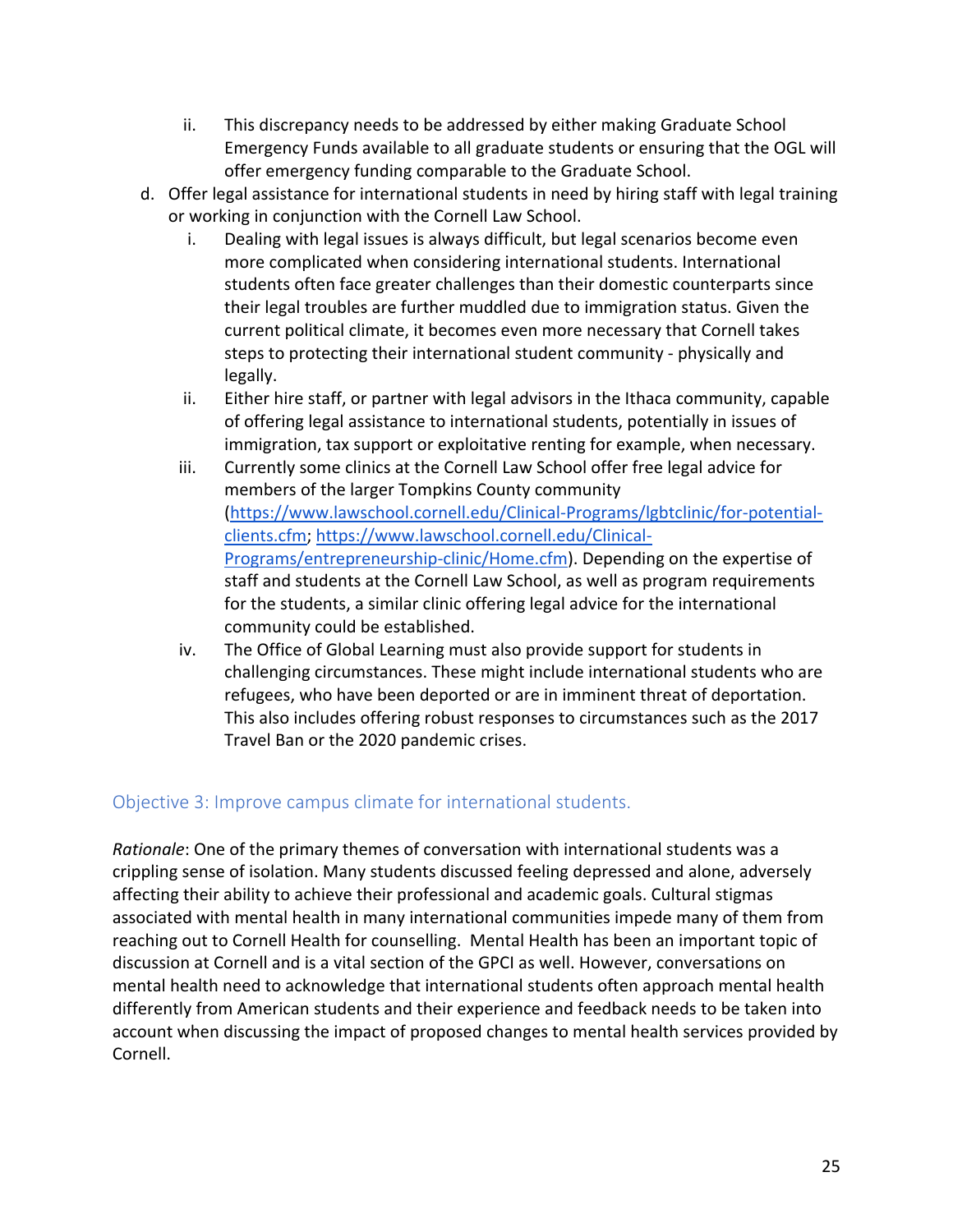While the conversation on mental health is crucial, we need to plan to intervene before the need for counselling is reached. Work needs to be done on creating social support structures for international students and for encouraging a close-knit international community at Cornell. While the Office of Global Learning does attempt to organize some programs for international students to gather and meet (such as the International Coffee Hour), their programming is fairly limited and not widely advertised. Another important approach to combating the social isolation faced by international students is to break down barriers between domestic and international students. A lot of domestic students are often ignorant of many nationalities, cultures and religions beyond their own. This can lead to 'othering' of international students.

- a. Collect data on the international student experience with regards to mental health and well-being in the Cornell community to understand the unique challenges of the community. This information can further be used to determine gaps in services for international students as well as develop programming. Preliminary data does exist in the Doctoral Experience Survey but this does not take into account the full spectrum of international student experience.
- international student experience. b. Hire mental health professionals with diverse, international backgrounds for CAPS.
	- i. It is impossible to cover the breadth of all international students' experience at Cornell. However, more staff needs to be hired that are equipped to deal with the international student experience.
	- ii. The intersectionality of nationality, race, ethnicity, gender and sexuality is extremely complicated. Mental health specialists with an LGBT focus, for example, do not necessarily have the right training to deal with LGBT international students.
- c. Organize programs that allow international students the opportunity to meet and connect with others in the community.
	- i. This can be in the form of International Student Socials, held once a month, that gives international students the opportunity to gather and celebrate with other international students.
	- ii. A yearly event, similar to the International Gala organized by ISU, should be organized for the international graduate student community.
	- iii. This programming can also be a channel for the international community to support one another after tragedies.
	- iv. This programming can be especially important during the holidays when international students are still on campus.
	- v. Focus on programming that celebrates the diversity of international student experiences.
- d. Connect new international students to the various international student organizations on campus in an attempt to foster community.
	- i. While some international student organizations are present at the international student orientation, they are not a comprehensive list of all international student organizations at Cornell. A collated list of international student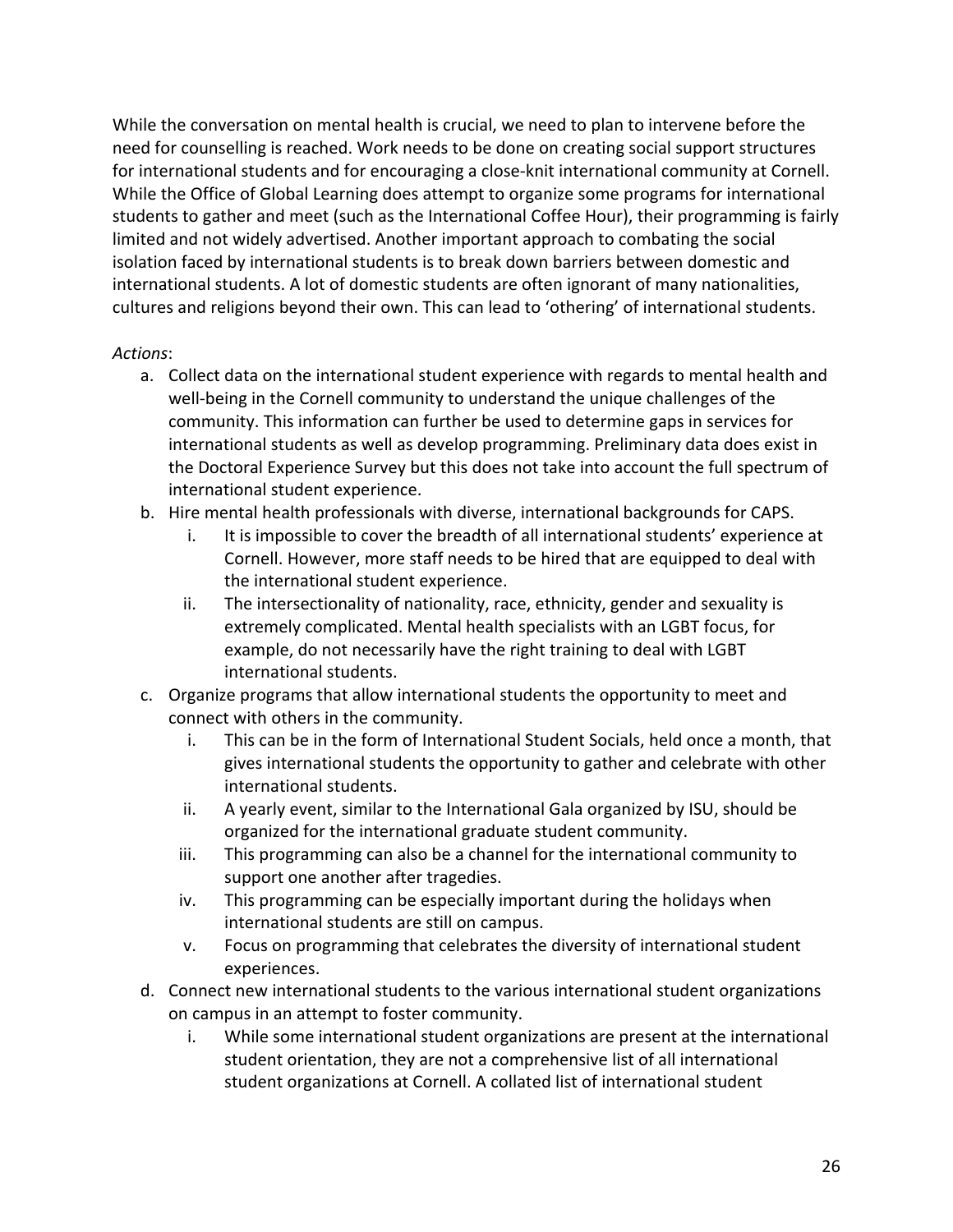organizations should be created so new and continuing students can connect with the organizations they are interested in.

- ii. This is especially important for students from countries with not much representation amongst the international student organizations. It can be important for these students to find community in international student organizations that are similar in culture.
- e. Connect international organizations to each other, as well as to existing resource centers, like the Asian and Asian-American Center.
- f. Organize events that are focused on bringing awareness of different nationalities and cultures to the broader Cornell community.
	- i. This can be in the form of larger, campus-wide events, such as cultural fairs. This could allow multiple departments, international organizations and students to showcase the food and culture of their countries.
	- ii. This can also be in smaller events that encourages the normalization of other countries and their cultures.
- g. Commit to hiring resident advisors at all on-campus housing at an equal proportion to the number of international students that are residents at the same.
	- i. Many international students choose on-campus student housing, especially in their first year, since it is logistically easier. For their needs, international students should be hired as resident advisors.
	- ii. While acknowledging the Maplewood is not on-campus housing, and international students can thus not be hired as resident advisors, a large number of international students are choosing Maplewood as their housing option. Cornell must find a fund or otherwise ensure international students get a chance to be resident advisors at Maplewood Apartments.
	- iii. International students that arrive on campus for a doctoral program, reliant on the stipend to pay for their living are currently expected to pay two months of deposit to secure housing in Ithaca. This is an unwieldly expectation and adds significant burden to the transition to living in a new country. Therefore, Cornell needs to urgently work with EdR to negotiate an exemption from payment of deposits at least in the first year of an international students' stay. Maplewood in its yester form did not require a deposit and therefore was a haven for international students.

## Objective 4: Recruitment and retention of international graduate and professional students and faculty.

 *Rationale*: Currently not a lot of recruitment efforts, both at the University and individual college level, appear to be aimed at international students. International students have financial and legal barriers to visiting Cornell and are rarely flown out by departments for such visits. They thus miss out on opportunities to interact with faculty and other students before starting their degree program.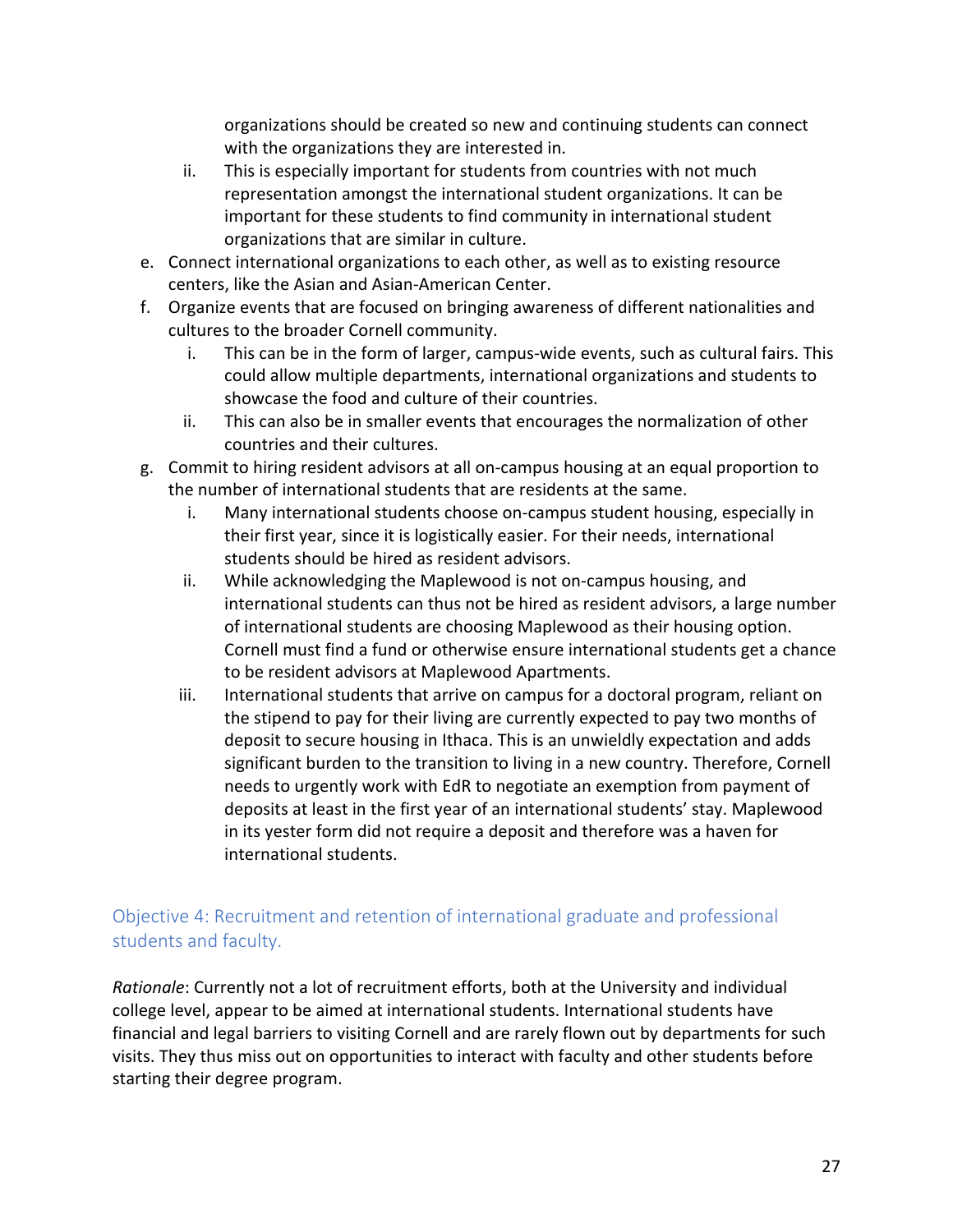Following the Campus Climate Survey, Cornell committed to hiring and retaining diverse faculty. Nationality should be considered an important axis of diversity. Currently, only 4.5% of all faculty and only 1% of all full professors at Cornell identified as international in Fall [2017\(http://irp.dpb.cornell.edu/university-factbook/diversity\)](https://2017(http://irp.dpb.cornell.edu/university-factbook/diversity). This is an alarmingly low number, especially since Cornell prides itself on its international research efforts. This focus on international research needs to be met with an equal level of investment into hiring international faculty.

 Recruiting international students and faculty are only part of the challenge. Greater efforts need to be expended on retaining hired faculty and students. Beyond the physical and social support required to retain students (this is covered in other objectives in this section), an important issue that might affect retention is the lack of access to funding opportunities for international students. Most federal research grants and external fellowships are not available to international students. International students are also less likely to have summer funding and unlike their domestic counterparts are not legally allowed to work off-campus easily. A significant and growing percentage of international students (~46% in 2018, up from 19% in 2002) are Professional Master's students and there is extremely limited funding available for these programs (<http://irp.dpb.cornell.edu/university-factbook/student-enrollment>).

- a. Design virtual resources/ fairs so as to improve resource access for international students who cannot physically travel to campus for recruitment events.
- b. Work with individual departments to better involve international students in their recruitment weekends.
	- i. Reach out to Graduate Field Assistants (GFA) and Directors of Graduate Studies (DGS) to offer assistance with their individual recruiting weekends. This service could include a virtual tour for potential international students, recording and communicating important information or lectures or connecting them with alternate funding opportunities.
- c. Increase funding for international students, especially for professional degree students.
	- i. This includes funding for research and travel, especially for students conducting research outside the US.
	- ii. This includes summer funding for research and travel.
- d. Increase the number of Cornell fellowships available to continuing international graduate and professional students.
	- i. While Cornell offers a few fellowships for recruitment of new international students, there are no Cornell fellowships available to continuing international graduate students (<https://gradschool.cornell.edu/financial>support/fellowships/continuing-student-fellowships/).
- e. Increase the number of international faculty that are hired across colleges.
	- i. Ensure that faculty positions are being advertised across multiple platforms both within and outside the US.
	- ii. Prioritize the hiring of international faculty, especially for those positions where international research is the focus.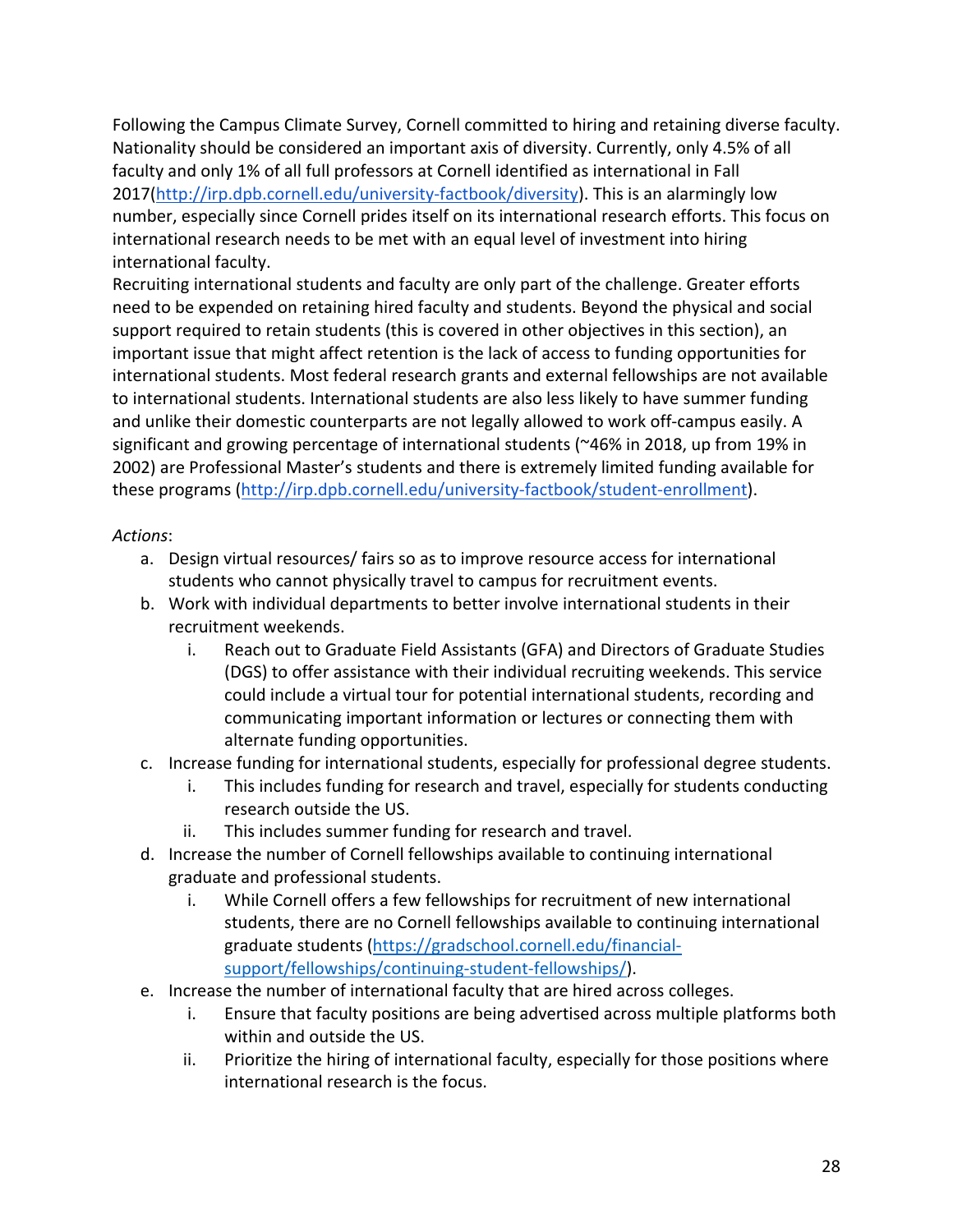f. Provide professional support for faculty so that they can create more linguistically and culturally inclusive teaching and mentoring practices and become more aware of the strengths and challenges of international graduate and professional students.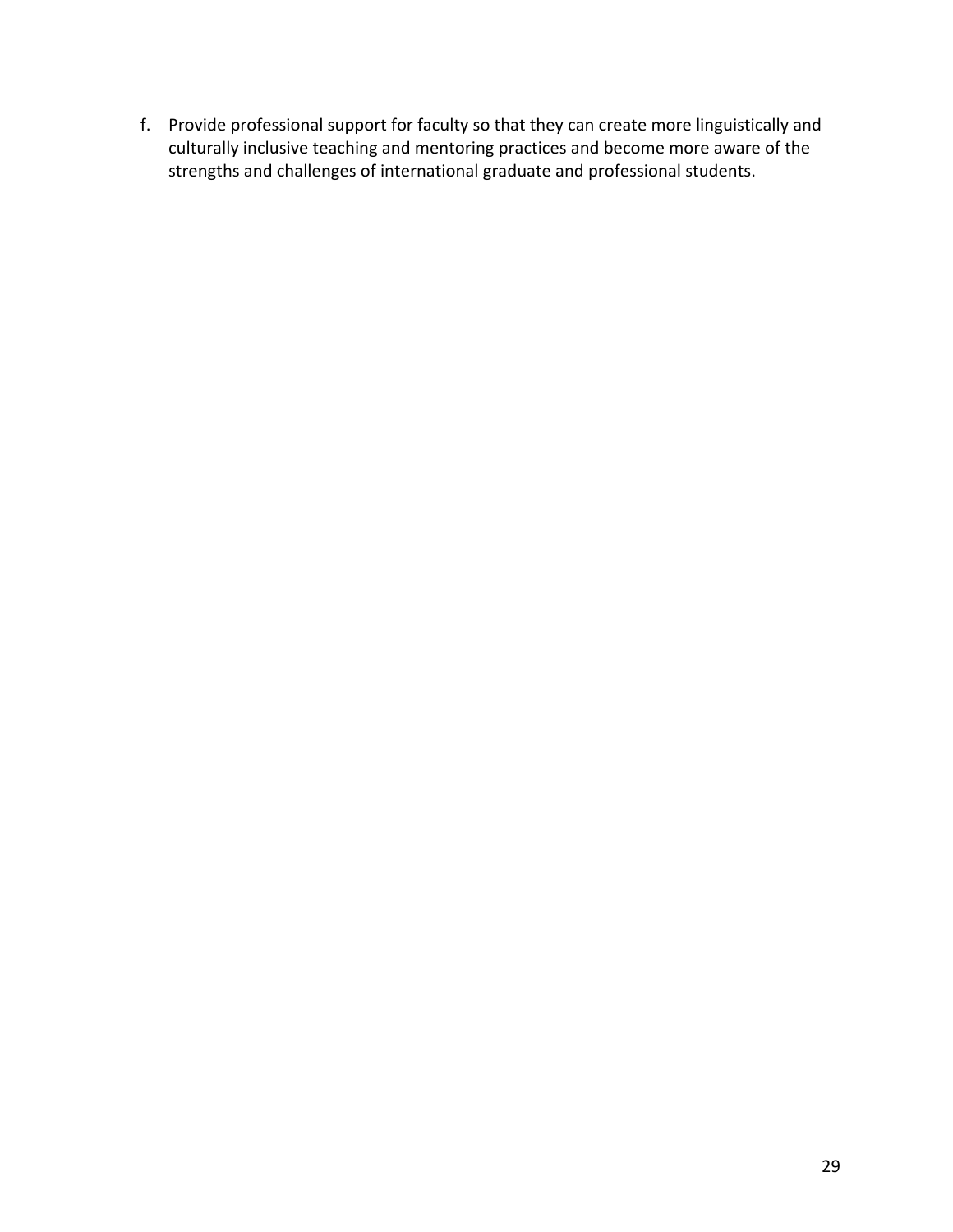## **Transportation**

## Introduction

 Regardless of their degree program, field, or funding status, every graduate and professional student must use some form of transportation to get to and from campus at some point during their time at Cornell. Further, many, if not all, graduate and professional students will also use some sort of transportation for trips away from Ithaca, whether for professional reasons, such as travel to conferences, or personal ones, such as trips to visit family or vacation over break. Along with its ubiquity, there are unique elements to graduate student transportation that are distinct from those of other groups at Cornell. First, graduate and professional students may be traveling similar distances to campus as faculty and staff, but on a much more constrained budget. Therefore, on average, graduate students spend more time commuting than do undergraduates. Second, many graduate and professional students have demanding program requirements that require them to be present on campus for long hours; some lab activities, or other in-person program activities, such as on-call hours for veterinary students, may even require very late night or very early morning transportation. At such times, public transportation is not necessarily convenient, if it is even available at all.

 parking and public transportation. For parking, it called for more "reasonable, fair, and equitable" parking options, such as reduced parking rates for graduate students who live on campus and pay for a residential parking permit there, and for professional students in the College of Veterinary Medicine. Another series of action items focused on better awareness and communication about transportation options for students with temporary mobility issues. The public transportation objective included some action items which have been achieved, such as the development of a better TCAT trip planner<sup>6</sup> and the development of a mobile transit app in conjunction with Cornell students<sup>7</sup>. Other areas of focus in 2013 included early morning OmniRide hours for graduate and professional students, and route development, including park-and-ride, targeted at the graduate and professional student population. The transportation section of the 2013 iteration of the GPCI had two objective areas:

 There are numerous transportation options available to graduate and professional students, regardless of whether they live on- or off-campus. In addition to public transportation, students can drive their own personal vehicle, bike, or walk. Carpools, facilitated by Cornell-sanctioned services like ZimRide, are also an option. The biggest change in the suite of transportation options since the last GPCI was conducted in 2013, however, would be the June 2017 authorization of "transportation network companies" (application-based ride share companies) in New York State. The growth of Uber, Lyft, and other such companies has changed the transportation-based landscape of Ithaca, providing a reliable backup method of getting to campus, and, for some students, becoming a part of their daily commute.

 $^6$  This was achieved through the integration of TCAT routes and timetables with the Google Map interface in December 2017 (see<https://www.ithacajournal.com/story/news/local/2017/12/19/tcat-route-schedule-info-now>available-google-maps/965692001/).

<sup>7</sup> [https://cornellsun.com/2018/05/01/student-project-team-releases-new-tcat-app-to-simplify-navigation-process/](https://cornellsun.com/2018/05/01/student-project-team-releases-new-tcat-app-to-simplify-navigation-process)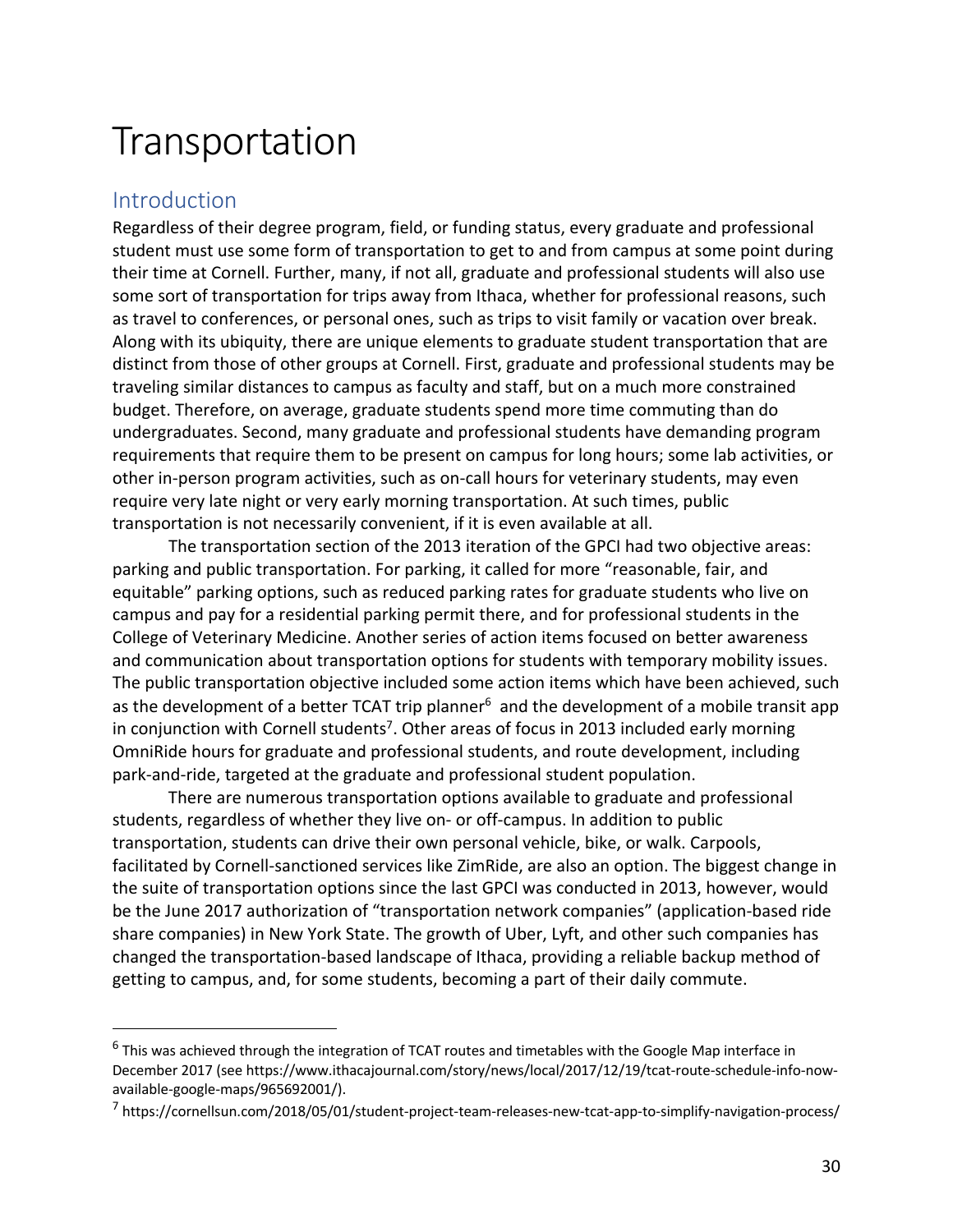and professional students on campus. However, some trends and commonalities emerge when looking at aggregate data, provided by Cornell Transportation and Mail Services. The goal of this document is outline three areas where continued emphasis is needed. First, given the prevalence of public transportation in graduate students' transportation plans, the first objective targets continued provision of high-quality public transportation services, with future emphasis on exploring potential routes to better serve areas where graduate students live and work. The next objective focuses on parking: although fewer graduate students avail themselves of this option, it is still an important area of focus, especially for students in professional programs like those in the College of Veterinary Medicine. In addition, one specific actionable objective proposes one important means of connecting these two transportation methods. Finally, the third objective addresses transportation and travel out of Ithaca. Although this is an area where the University has less purview, and was not addressed in the previous GPCI, it is still an important, and often frustrating, component of graduate students' transportation systems. Of course, there are likely to be as many transportation strategies as there are graduate

## **Objectives**

 Objective 1: Provide graduate and professional students with functional and comprehensive public transportation options

 *Rationale*: Public transportation is the single most widely utilized transportation method for graduate and professional students traveling to and from campus. Given the predominance of Cornell ridership for TCAT, it is clearly important for all campus communities, but especially for graduate and professional students, who tend to have longer commutes and constrained budgets. It is also important that gains made in the integration of TCAT services with technology be recognized and continue to develop as technologies advance.

- a. Encourage the Cornell representatives on the TCAT Board of Directors to survey the needs of graduate and professional students as distinct from those of undergraduates, and to hold a yearly focus group with each community for their views on their changing public transportation needs.
- b. Given the popularity of Route 10, the Cornell-Commons shuttle, TCAT and Cornell Transportation Services should consider the development of other shuttle style routes: these routes could be designed to connect different residential neighborhoods than those serviced by Route 10 with central campus, the South Meadow Street shopping area with central campus, or downtown with other parts of campus, such as the Ag Quad and biological sciences areas. Introducing weekend service for Route 10 should also be considered.
- c. Together with TCAT, Cornell Transportation Services should explore the possibility of creating campus "circulator" routes, which would move students from one part of campus to another without the wait times associated with the buses to and from downtown. downtown. 31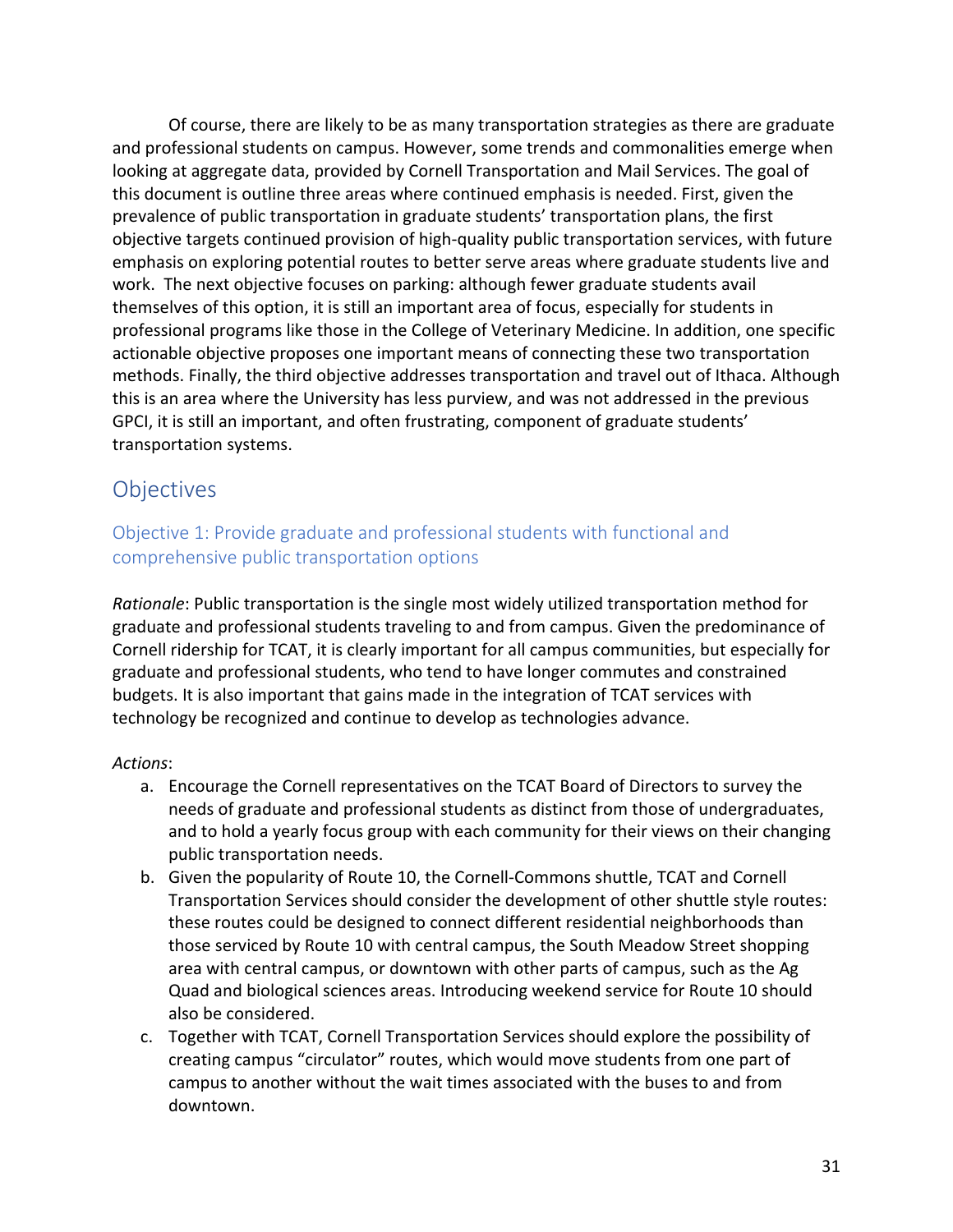- d. Work with TCAT to continue to identify areas of the community that are underserved, and times (especially at night) where demand for buses is not being met. Faculty and advisors should be encouraged to consider the timing of the last buses when scheduling exams, research, or other academic activities at night.
- e. Explore the feasibility of reducing or eliminating the OmniRide rate for graduate and professional students, including through allocation of funds from the Student Activity Fee.
- f. Explore the feasibility of expanding the hours in which OmniRide access is free for graduate and professional students, including early morning access.
- g. Pursue a policy that would give graduate students who park in the B Lot free access to TCAT Route 82, which connects the B Lot with the rest of campus.
- h. The Graduate School and GPSA should ensure that rideshare options, like Cornell ZimRide, are well publicized. Greater attention should be given to the possibility of carpooling as a viable option for the daily commute to work, as well as for longer trips (see Objective 3).
- i. Continue to explore and develop ways to make campus and Collegetown more friendly to cyclists, including potential integration with the Lime bike system that is available downtown and development of longer bike paths connecting campus with nearby towns.

## Objective 2: Provide parking options that balance the goals of accessibility, sustainability, and reduced congestion

 *Rationale*: Parking is a transportation option that is most likely to be utilized by students who are the most time constrained, either due to demanding lab or program requirements, or to family or other off-campus needs. These community members' parking needs should continue to be supported, or even expanded, as the need arises. However, the needs of convenience and accessibility also must be balanced with the negative externalities arising from personal car use, including pollution and on-campus congestion. Continuing to acknowledge that such a tension exists and continuing to dialogue about what the campus community would like to prioritize are important parts of achieving this objective.

- a. Residential parking rates at Maplewood, Hasbrouck, and Thurston Court should be subsidized whenever possible, especially for students with families who are already more budget constrained and more likely to rely on a car for transportation.
- b. Given the expanding enrollment in the College of Veterinary Medicine and the demanding on-call hours required by the program, more parking passes should be made available to these students in their preferred lots.
- c. Graduate and professional students, especially those in representative bodies like the GPSA, should actively engage in debate about the presence of cars on campus, and weigh the costs and benefits of potential policies that would limit or exclude cars from campus, or parts of campus, during peak hours.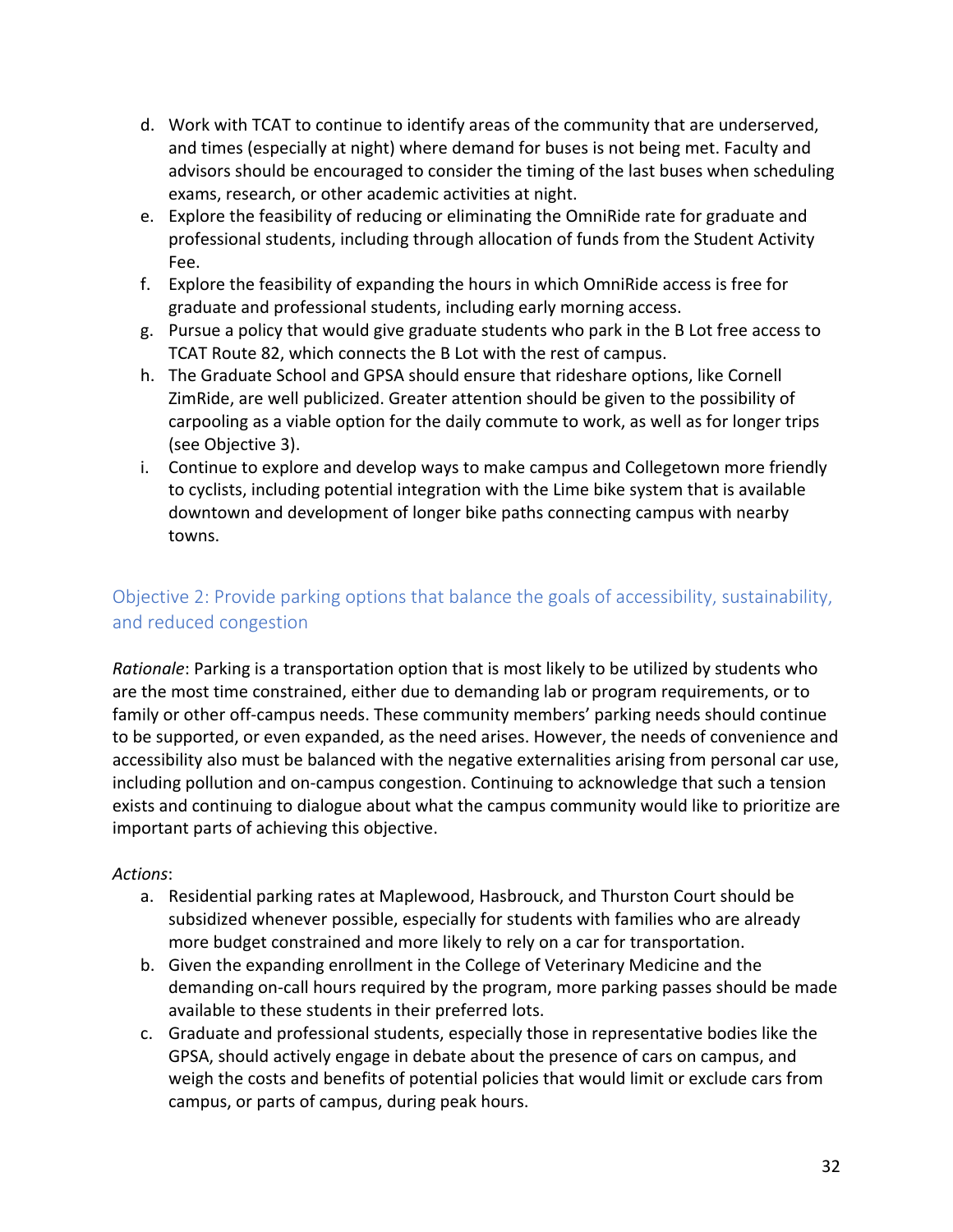- d. Advocate for a system that allocates parking passes to students whose research or teaching requires frequent travel to campus at "off-peak" hours, which may require graduate or professional students being allowed to purchase parking passes before undergraduate students.
- e. Parking signage should be standardized and made as explicit as possible, so that it is clear when the lots are free.
- f. As it becomes more widespread, Cornell should consider investing in technology that enables drivers to see real time where spots are available. This will reduce time and fuel wasted when drivers circle congested parts of campus looking for parking.

## Objective 3: Continue to advocate for economical and flexible transportation options for travel out of Ithaca, whether by bus or by air

 *Rationale*: Travel away from Ithaca is a fundamental part of most graduate and professional students' career and personal development. The time and cost associated with travel can potentially deter Cornell students from attending conferences or job interviews, especially when compared with students at peer institutions. A robust transportation sector is also important for combatting isolation and ensuring graduate students can remain connected with their families, friends, and colleagues in other places. These factors are all likely to be highly weighted when graduate and professional students are choosing whether or not to attend Cornell.

- a. Cornell should continue to advocate with the Ithaca Airport on behalf of its students and encourage development of new routes and the possibility of contracting with low-cost carriers for service. The ITH-IAD flight is a positive step in this direction and this sort of momentum should be continued.
- b. Transportation options, such as bus service, that would help students flying out of cheaper airports in the area (such as Syracuse or even Rochester) should be explored by campus transportation leaders.
- c. Right now, there is no direct transportation connection between Cornell and the airports in New York City, which can pose a significant time barrier for travel, especially travel abroad. Cornell should work with Ithaca city leaders to attract companies willing to address this gap.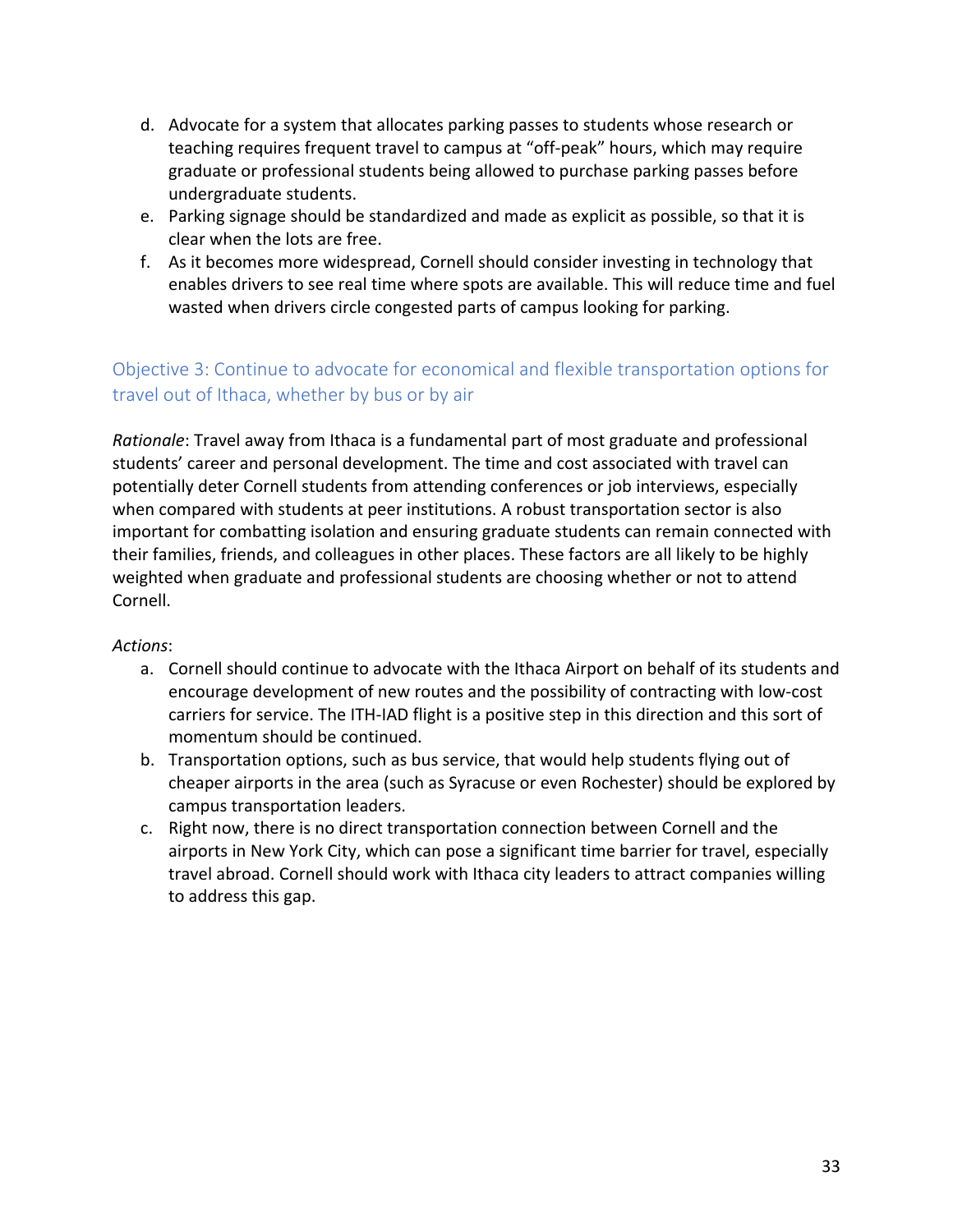# Students with Families

## **Introduction**

 Cornell must recognize and support the unique challenges that students with family responsibilities face in achieving their coursework, teaching, and research goals. Given their limited financial resources and substantial demands on their time, there is no doubt that student parents face substantial hardship that can hinder their academic progress. In addition, graduate and professional students occasionally deal with the challenge of caring for aging or ill parents. Family services and the support structure for student parents and their partners is an issue of student access. Graduate and professional students should not feel the need to choose between attending Cornell and attending to the needs of their families. It should also be emphasized that improved family services and support would help to alleviate many stressors that affect students with families and lead to more positive long-term outcomes for both student parents and their children. A permanent commitment to addressing the needs of students with family responsibilities furthers the University's mission of creating a diverse and inclusive student community.

## Objective 1: Improving students' access to information about resources and data for students with family.

 *Rationale:* The biggest struggles for many graduate and professional student parents are time and money. As student parents new to Cornell or new to parenthood begin to seek out information about raising a family in Ithaca, they often become frustrated and overwhelmed. We applaud the strides made in access to information about resources for students with family through the consolidated [studentswithfamilies.cornell.edu](https://studentswithfamilies.cornell.edu) website that is also widely advertised to new incoming students during orientation. While hiring a single staff member dedicated as point of contact for student parents was not possible due to limited resources, we feel that the establishment of the students with families advisory committee serves well as a substitute that also at the same time supports a permanent network of staff and administrators who play a role in providing support services to students and their families with the aim of facilitating increased communication across administrative units. We hope to see the maintenance of these resources. However, we feel that there is still very limited data on students with family in general and there is a lack of support for a peer-to-peer network that would both serve as a community as well as an information exchange platform.

### *Actions:*

a. Improve the students with families website in regards to the following:

 i. Information about child care options and price ranges for the different options or consider giving more information on the website on low-, mid- and high cost care options.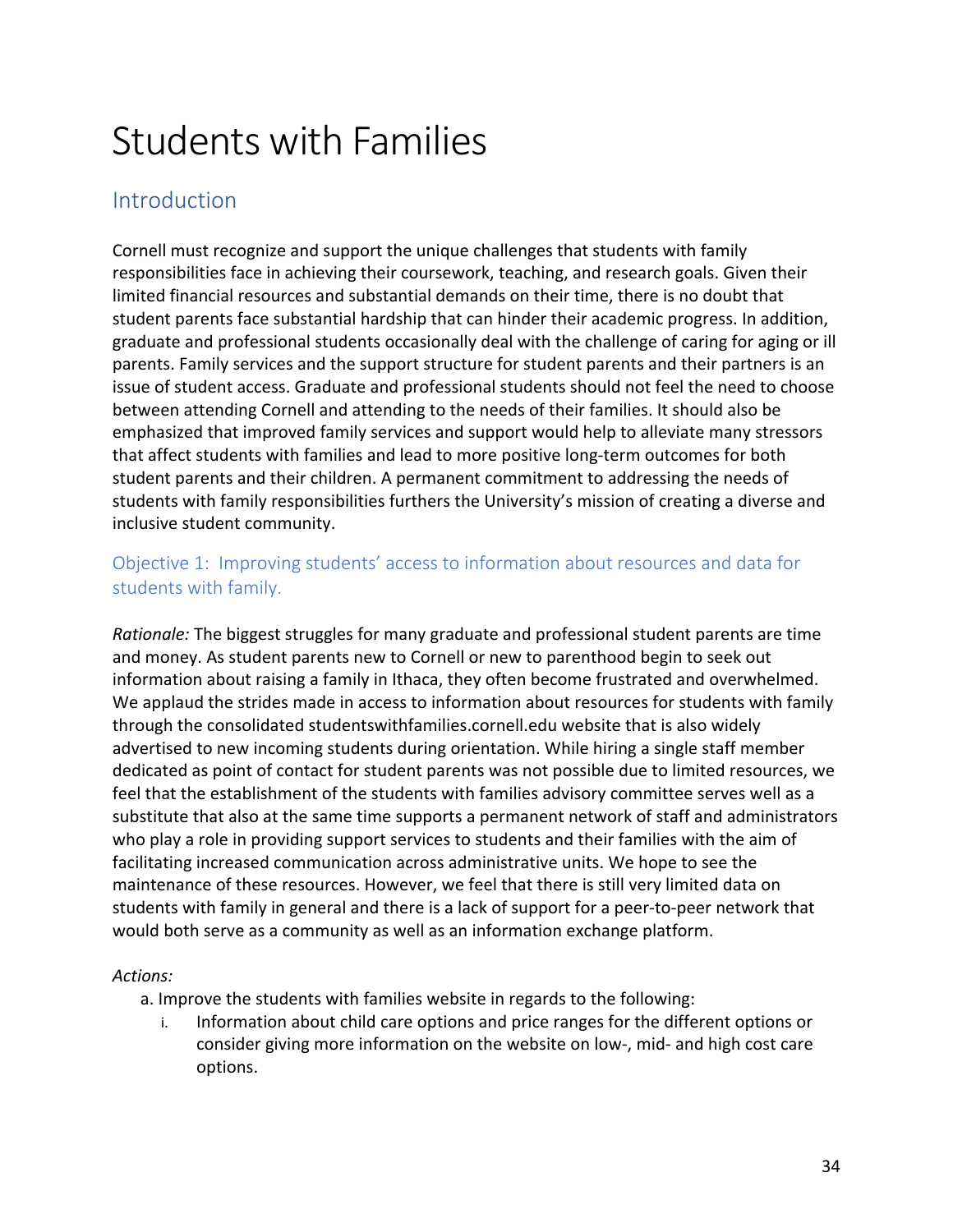- ii. Information to child- and family friendly programming, spaces and activities on campus and in the community. Alternatively, provide a link to other websites that keeps an updated calendar of local child-friendly events, and/or add a child-friendly filter to the Cornell events calendar.
- iii. Information about the local or state assistance programs and fellowships for which many graduate and professional students are likely to be eligible, especially in the area of affordable housing like Section 8, or other non-profit organizations that provide low income housing in the area like the Ithaca Neighborhood Housing Services (INHS).
- b. Create a forum or discussion board for students to ask and answer questions.
	- i. Consider/encourage the establishment of a students with family association that can serve as a peer-to-peer support group and information exchange.

 c. Improve data collection on students with families with the aim of increasing usage of and access to existing family services. Potential point of data collection include:

- i. Asking for family status once a student accepts Cornell's offer of admission.
- d. Increase access to information about emergency and contingency funds by making department staff and faculty more aware of their availability so they can direct students in need to those resources.

## Objective 2: Fostering a supportive academic climate for GPS with family.

 *Rationale:* A myriad of factors contribute to creating a culture that is welcoming to students with children and their partners. We applaud the myriad of family-oriented programming at Hasbrouck and appreciate the availability of short term mobility permit parking for parents in the late stages of pregnancy and reduced-rate temporary parking permits for breastfeeding mothers who need to leave the campus to breastfeed. Moreover, we are glad for the inclusion of lactation room in the Cornell Interactive Map that also gives precise direction to these rooms within the different university buildings; we hope to see increased awareness of this feature in the future. However, on the issue of parental accommodation, there continues to be variation across departments, staff, and faculty members in both awareness of the policy and how to appropriately accommodate student parents.

- a. Encourage explicit discussion of the implementation of graduate and professional student parental accommodation policy within departments to increase general awareness of the needs of student parents and to foster a supportive and inclusive academic environment.
- b. Update the GPS parental accommodation policy, in particular:
	- i. Consider extending parental leave from 6 to 8 weeks to reflect recent changes in NYS law.
	- ii. Consider instituting a reduced workload period to help new student parents to transition back to academic life, especially if they are required to do this mid-semester.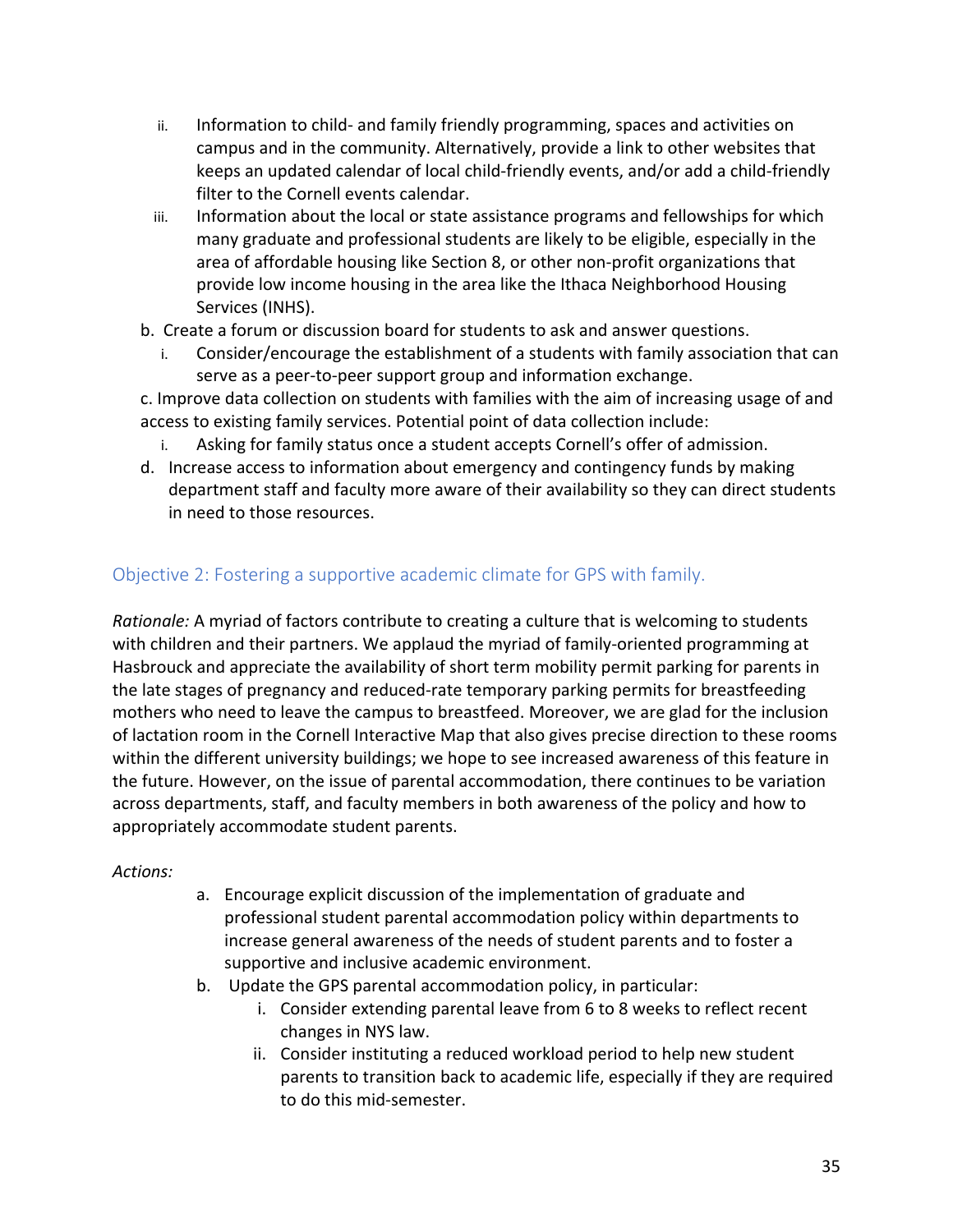- iii. Consider current restrictions on when students become eligible for parental leave and/or subsequent parental leave.
- c. Increase awareness surrounding the scheduling needs of student parents, particularly with respect to the scheduling of courses, meetings, and research commitments during the evening and identifying more appropriately flexible funding sources, e.g. research versus teaching assistantships. This is best done through a best practices document that can serve as a guideline for departments and academic units.
- d. Increase awareness that student parents are eligible to apply for the Provost Diversity Fellowship for Advanced Doctoral Students, and expand the pool of money allocated to this Fellowship so that it can accommodate more diverse advanced doctoral students.
- e. Improve family support at Hasbrouck and Thurston, in particular:
	- i. Deliberate hiring of at least ONE GRA who is a student with family.
	- ii. Thinking of an intentional family center in the facility.
	- iii. Reinstituting short-term guest parking on site, which would allow frequent guests who provide critical support to the family community (such as babysitters, visiting parents, social workers, tutors, on-site medical personnel, ESL coaches) to park for free.
- f. Investigate the possibility of hiring or appointing a staff member to be an advocate for students with family in terms of academic accommodations. Alternatively, increase awareness that the Graduate School is an advocate that can help facilitate negotiations surrounding various departmental or advisorrelated accommodations.

### Objective 3: GPS should have access to affordable child care options

 *Rationale:* Access to child care is a major concern for many parents. Child care expenses can be particularly prohibitive for student parents, and yet time away from coursework, research, and teaching commitments hinders academic progress. We applaud the expansion of the child care grant that now accounts for special needs and raised the cap for each family. The expansion in the grant money pool is also a welcome progress; and free membership of [care.com](https://care.com) has improved student parents' ability to find more affordable and flexible child care arrangements. However, even with the current childcare grant structure, student parents are hardly getting enough subsidy and the reach of the grant has remained modest, despite recent aggressive expansions. Due to the high cost of childcare facilities at Cornell's Bright Horizons and the city of Ithaca, the reality remains that most student parents have to find child care alternatives that are further away from their home and workplace.

*Actions:* 

 a. Actively investigate ways to increase the number of applicants for the child care grant, or potentially investigate why there is an underutilization of the grant among students.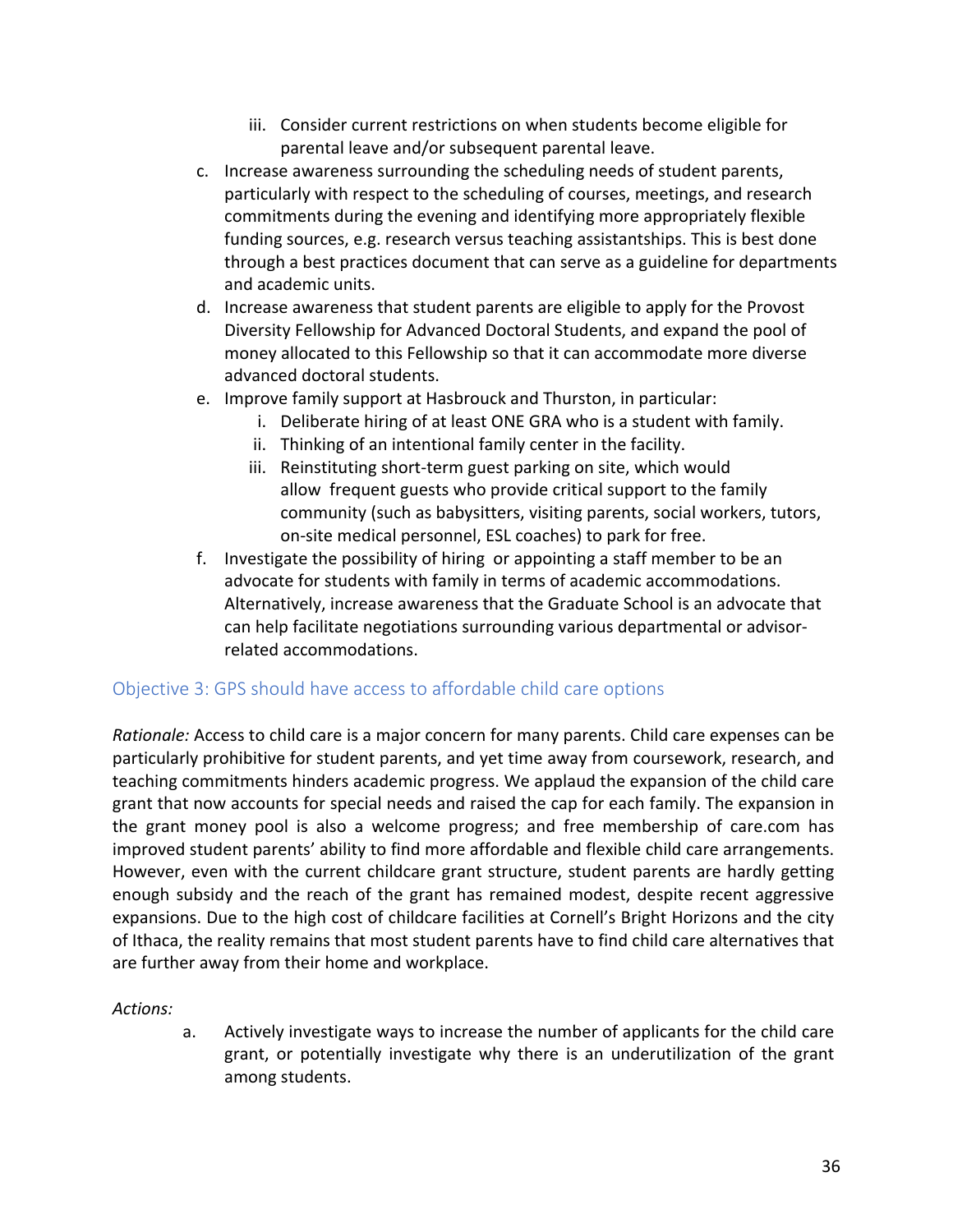- b. Consider additional grants that would subsidize other child-related expenses that could potentially hinder a student parent's academic success:
	- a. This includes things like additional conference travel grants for students who have to travel with their family, etc.
- c. Investigate ways to provide more affordable child care options closer to Cornell. Some solutions include:
	- a. Working together with Bright Horizons to decrease cost and wait times.
	- b. Supporting and promoting convenient community-based child care programs, such as child care cooperatives with a core professional staff and parent volunteers for support.

## Objective 4: Provide support and inclusion for student partners and spouses.

 *Rationale:* Cornell should recognize that supporting the partners and families of students is supporting students. Financial and emotional struggles put an incredible stress on students and their families, which ultimately affects students' abilities to achieve their academic and research goals. Student partners often perform a substantial portion of child care and domestic responsibilities. However, the unfortunate reality is that student partners often experience incredible stress and isolation as their partners pursue a degree at Cornell. Student partners report experiencing emotional distress, stemming from a lack of support, a sense of isolation, a loss of identity, and significant financial worries. This can be especially true for international student partners, who experience additional cultural, legal, and language barriers to meaningfully integrating into the local community. While we applaud the strides that have been made in providing more support and information for student partners in terms of job hunting locally, we feel that student partners, especially those without children, have not been a central part of the discussion surrounding family services in general.

- a. Identify ways for student partners to build a network and make connections in Ithaca, including:
	- i. Increasing inclusion of student partners in the campus community, such as extending invitations to student partners to participate in on-campus events or creating on-campus events specifically just for student partners.
	- ii. Encourage and actively support the building of student partner networks.
- b. Expand career service offerings for graduate and professional student partners, including increasing access to information about acquiring permanent or temporary employment at Cornell.
	- i. The career job fair for student partners should also be expanded into either more sessions, or also an online session or webinar.
- c. Extend campus services and resources offered to include student partners when possible.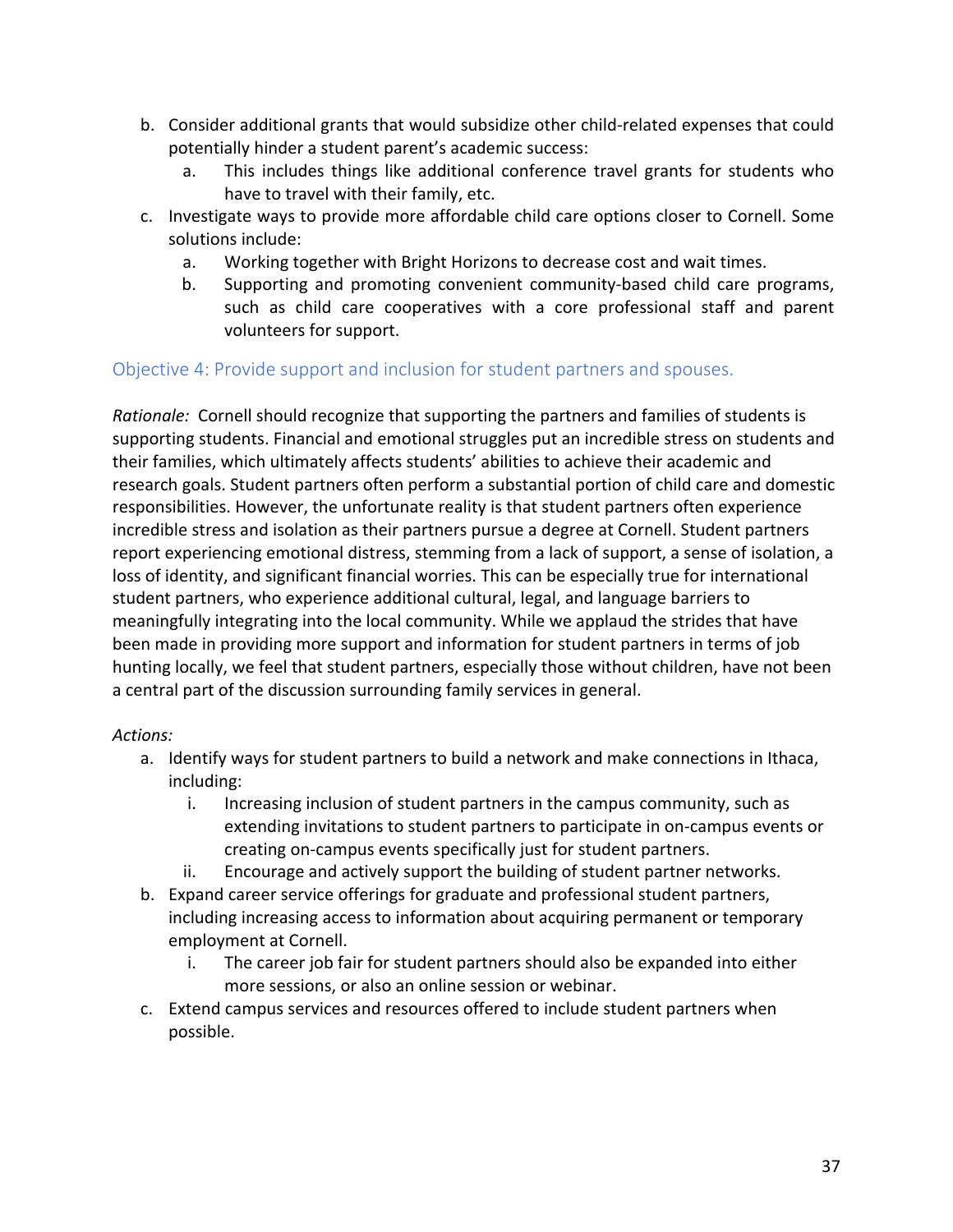# Housing

## Introduction

 Every graduate and professional student who sets foot on Cornell's campus needs a place to live. There are on- and off-campus housing options available to students, offering a diverse array of living arrangements to cater to individual student needs. A variety of factors influence students' selection of housing, including but not limited to cost, location, access to transportation, amenities, and family services. Additionally, the issue of housing has obvious connections with other GPCI topics such as sense of community, international students, family services, and transportation.

 However, navigating the Cornell-affiliated properties as well as the complex Ithaca/Tompkins housing market can be a challenge for returning students, and nearly impossible for first-year students who often do not have the luxury of visiting Ithaca to explore housing options before August.

August.<br>Cornell offers limited housing options for the graduate and professional community. The largest Cornell-owned property, Hasbrouck Apartments, contains 338 units with a primary focus on serving the needs of graduate and professional students, postdoctoral associates, and visiting scholars with partners and/or families, although single-occupant units do exist. Additionally, the newly renovated Maplewood Apartments, with 870 beds, is a public-private partnership housing complex serving graduate and professional students. Altogether, these options cover the housing needs of roughly 15-20% of the graduate and professional student population, of which only 5% is Cornell-owned and thus considered "on-campus."

 Thus, the vast majority of graduate and professional students rely on off-campus housing. Most live in the city or town of Ithaca, the village of Cayuga Heights, or the town of Lansing, although some venture farther away from campus to other parts of Tompkins County or even beyond. Units range from studio or 1-bedroom apartments to multi-bedroom units, townhouses, and stand-alone houses. Prices can vary widely depending on unit size, location, demand, and amenities. Apartments closer to campus, especially in Collegetown, can fetch rents approaching \$1500-2000 per month, while units in Fall Creek or neighboring towns can fall as low as \$500 per room per month. Rent hikes of 5-10% per year are common.

 Typically, students looking for off-campus housing will peruse various listing sites such as Cornell's Off-Campus Housing listings, Craigslist, or similar, while some students rely on word- of-mouth. Resources offered by departments, fields, or colleges are sporadic and often informal. Many international students and first-year students default to on-campus housing options or Maplewood due to the relative ease of signing up without having to trek to Ithaca, vet the property and landlord, or decipher a lease.

### Objective 1: Continue to improve the quality of life at on-campus housing

 *Rationale*: University-run housing offers a reliable option for students who prioritize amenities such as a safe neighborhood, structured programming, ease of leasing without visiting, family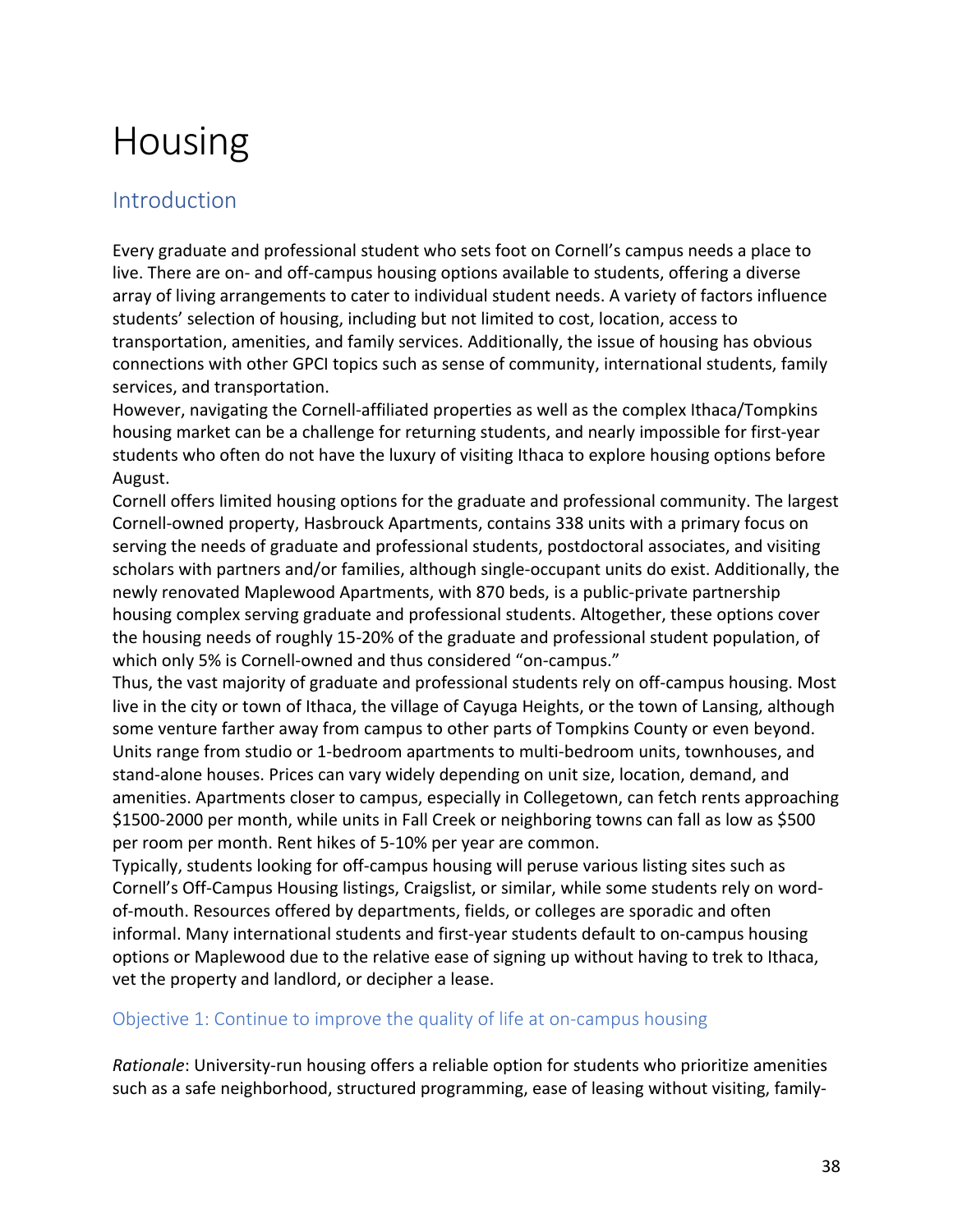friendliness, and proximity to campus. In general, the Hasbrouck on-campus complex is effective at serving the specific needs of graduate and professional students who come to Cornell with a family or plan to start a family. However, certain issues still persist, which we would like to address here.

- a. Continue to prioritize family-focused and family-friendly housing at Hasbrouck.
- b. Periodically discuss the state of the Hasbrouck complex with Cornell administrators, Hasbrouck residents, and graduate community advisors (GCAs).
- c. Create an additional faculty fellow position at Hasbrouck.
	- i. Currently, Hasbrouck only has one fellow, while West Campus has one per house.
- d. Improve the bus service to Hasbrouck.
	- i. Add buses during underserved times, specifically during nights and weekends.
	- ii. Additional routes to locations such as Wegmans or the Ithaca Mall would see high utilization.
- e. Restructure the parking permit system for Hasbrouck parking lots.
	- i. Allow residents with Hasbrouck parking permits to park at other lots on campus during the daytime.
	- ii. Create a pre-planned guest parking pass system to allow guests to park at Hasbrouck on a short term (24-72 hour) basis.
	- iii. Reduce the price of the yearly Hasbrouck parking permit, as the bus service is often insufficient for students with families.
- f. Streamline online resources that describe available on-campus housing options.
	- i. Redirect all links to a single site.
- g. Improve apartment amenities at Hasbrouck.
	- i. Provide air conditioning units with no installation fee.
	- ii. Remove data caps for Hasbrouck residents using the Cornell internet network.
		- i. All students across campus currently have a 200GB/month data restriction for work usage (on the Cornell network).
		- ii. Hasbrouck students use the same network at their on-campus housing units but must use adhere to the same data restriction.
		- iii. Students with families often reach maximum data usage due to personal use.
	- iii. Designate a subset of units at Hasbrouck as pet-friendly.
	- iv. Install dishwashers in units.
- h. Establish a timeline for renovation of Hasbrouck.
	- i. Current complex is over 25 years old and will eventually have to be renovated and/or replaced at significant capital cost.
	- ii. Ensure that any renovations result in minimal changes to the cost of living at Hasbrouck.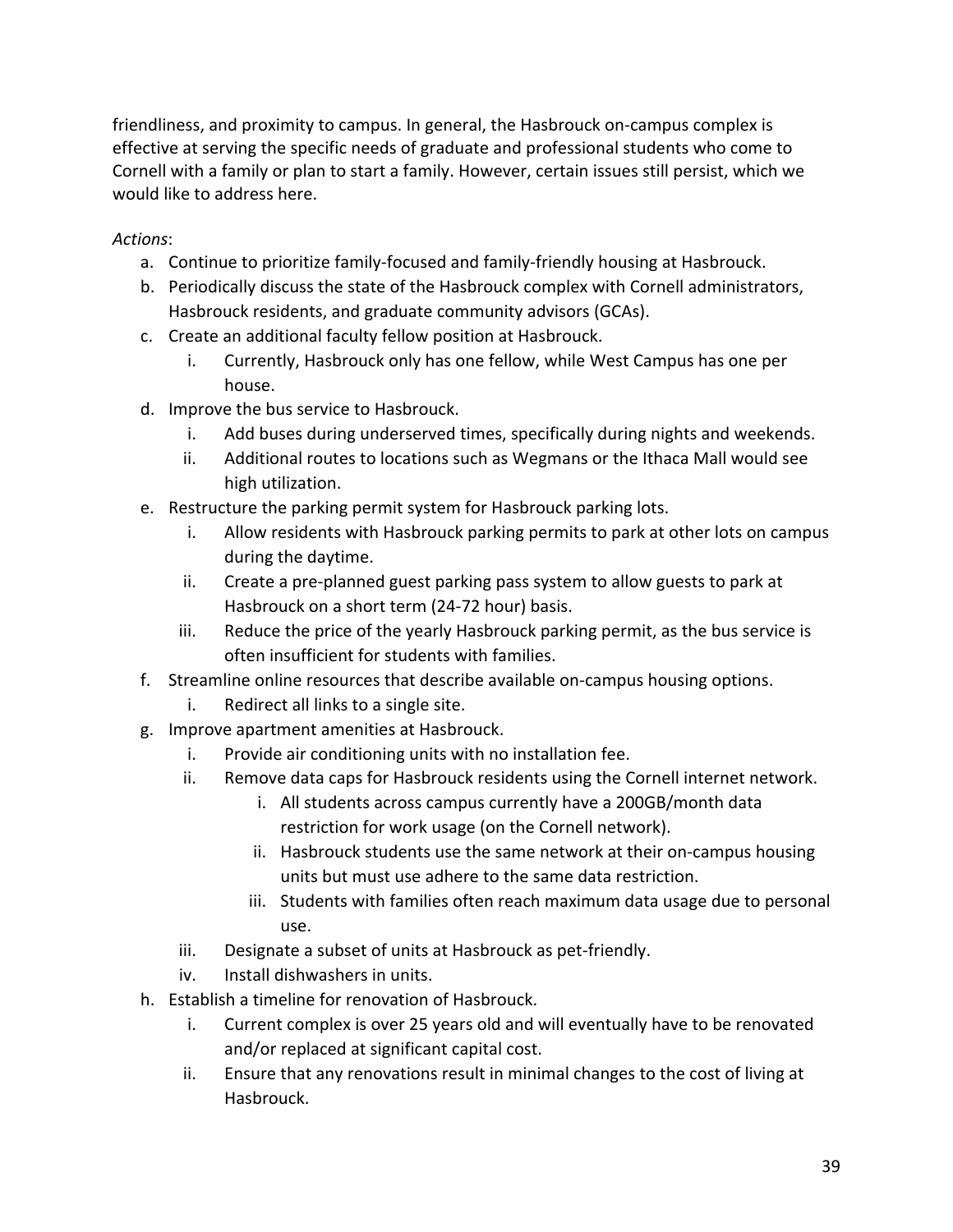## Objective 2: Continue dialogue with Maplewood Apartments to improve quality of life

 *Rationale*: With over 800 beds located within walking distance of campus, Maplewood is an important supplier of graduate and professional student housing. The public-private partnership with Greystar Real Estate (EdR prior to the 2018 merger) gives Cornell significant interest and influence in the success of the Maplewood complex, which was fully renovated and reopened in Fall 2018. Graduate and professional students have high rates of lease renewal after the first year, but comments from residents suggest this is partly due to the location and lack of better options, as opposed to genuine satisfaction with the apartments. There are some obvious areas room for improvement, with some issues exacerbated by delays in the approval and construction of the property.

- a. Periodically discuss the state of the Maplewood complex with Cornell administrators, Maplewood residents, and Greystar representatives.
- b. Improve the logistics of rental and lease agreements
	- i. Set aside a portion of available units each rental season for newly admitted graduate and professional students.
	- ii. Add language to the contract regulating management's ability to move students between units without the input of those students.
- c. Improve transportation amenities at Maplewood.
	- i. Add a bus route directly between Maplewood and the Ithaca Commons.
	- ii. Add additional buses during evenings and weekends.
	- iii. Designate a parking lot for guest parking.
		- i. Currently, there are only six guest parking spots for the entire complex.
- d. Improve the system for requesting and performing maintenance.
	- i. Optimize the user-facing interface of the online maintenance request portal.
		- i. Currently, many students submit requests manually to the administrative office due to difficulties navigating the portal.
	- ii. Mandate a minimum of 24 hours advance notice prior to performing any maintenance.
		- i. Residents have reported instances where maintenance staff enters apartments without warning.
- e. Install sufficient waste disposal services.
	- i. Install composting receptacles.
	- ii. Install additional recycling and waste receptacles.
		- i. Receptacles located on the far end of the complex discourage timely disposal of accumulated waste.
- f. Increase basic security measures in Maplewood units.
	- i. Install doorbells and/or intercoms.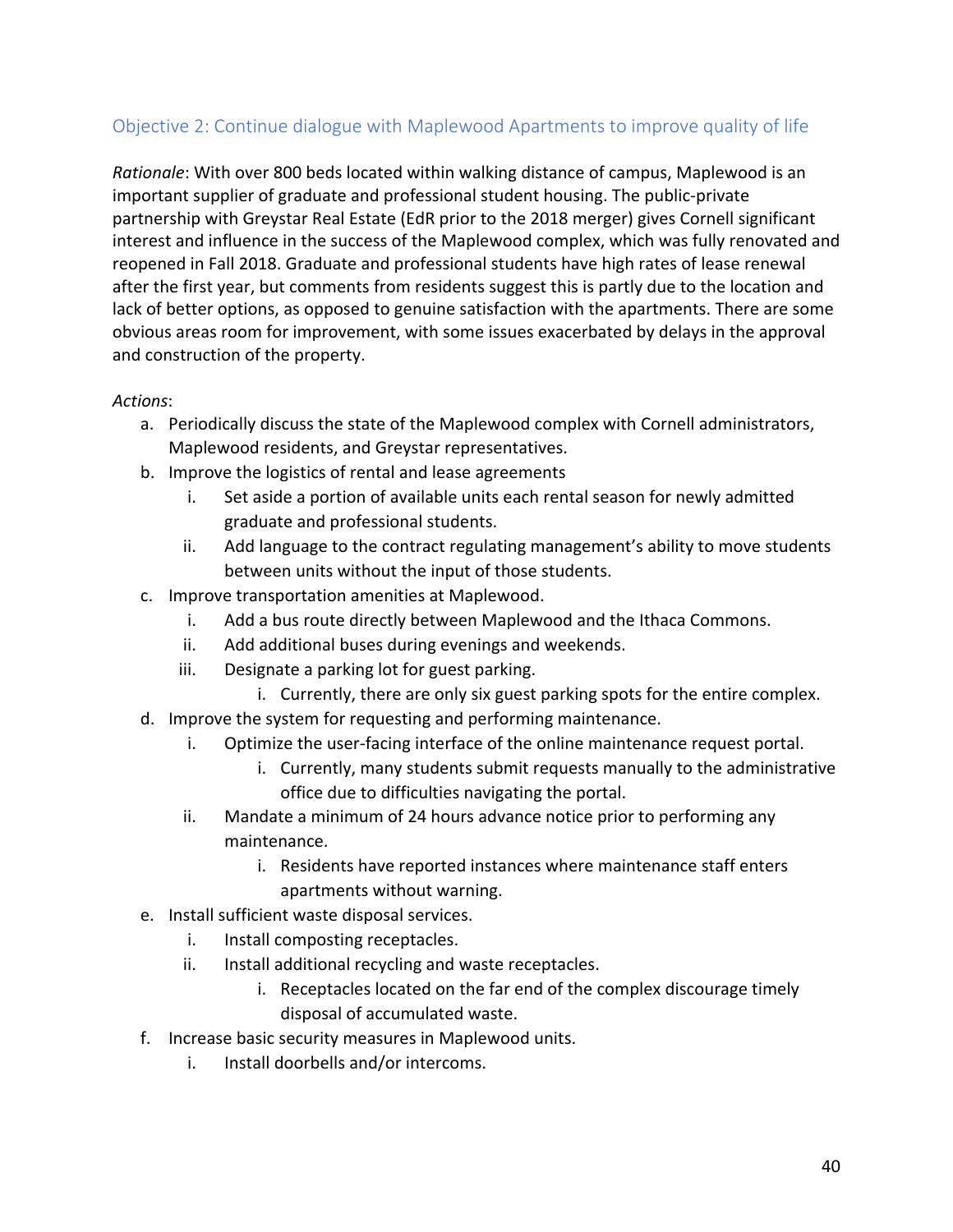ii. Install privacy drapes or blinds inside front doors of townhouse units to block the view into the units from the street.

## Objective 3: Improve support for graduate and professional students who choose to live off-campus

 *Rationale*: Since Cornell relies on the greater Ithaca and Tompkins County housing market to provide residences for most graduate and professional students, Cornell must provide adequate resources to help students find a place to live. The Off-Campus Living office, under the Campus and Community Engagement umbrella, offers in-person consultation and online resources, albeit with limited staffing and budget. This office serves both undergraduate and graduate/professional cohorts.

#### *Actions*:

- a. Continue to offer consultation and resources through the Off-Campus Living office.
	- i. Hire additional staff to focus exclusively on graduate/professional student housing.
- b. Collate online on- and off-campus resources into a single, coherent Cornell-hosted website.
	- I. Consult graduate and professional students in the website development process.
	- II. Combine information found at [living.cornell.edu](https://living.cornell.edu) and [ccengagement.cornell.edu/off-campus-living.](https://ccengagement.cornell.edu/off-campus-living)
	- III. Use search-engine optimization (SEO) to make this site the first listed for common searches as "grad housing Cornell" and "Ithaca grad student housing".
	- IV. Convert housing pamphlets into ADA-compliant PDFs.
	- V. Add more information concerning housing options beyond the traditional Ithaca neighborhoods, including but not limited to Lansing, Trumansburg, and Slaterville.
- c. Create a system for current students to vet off-campus listings on behalf of students who cannot visit Ithaca prior to move-in.
	- I. Leverage existing informal department-level systems for this purpose.
- d. Relocate the Off-Campus Living office to a more accessible location.
	- I. The 5<sup>th</sup> floor of Willard Straight Hall is not ADA-compliant.
- e. Incorporate presentations on off-campus resources into department and college orientations.

## Objective 4: Help create a better community for graduate and professional students living off-campus

 *Rationale*: The Cornell and Ithaca/Tompkins communities are intricately connected, and as such, Cornell should be committed to continually improving the communities in which graduate and professional students live. The Infrastructure, Properties, and Planning office works with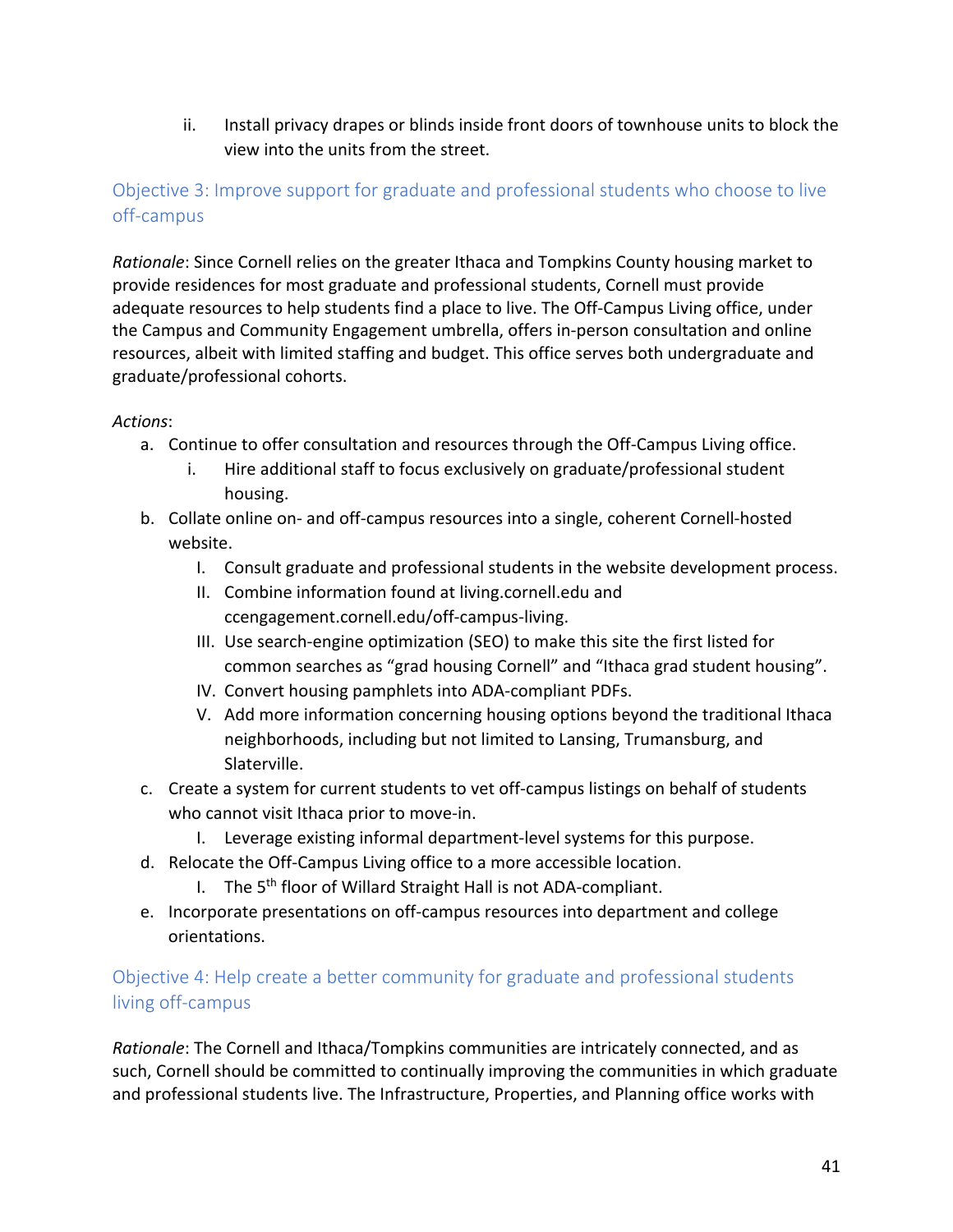community partners in planning and implementing housing projects in the community, such as the Maplewood and North Campus redevelopment projects. Additionally, the University's Office of Community Relations deals with the intertwined nature of Cornell students and staff who work and study at the university and live in the community. The GPSA has also begun to work more closely with community partners to voice the graduate and professional student perspective in the community.

- a. Solicit graduate and professional student involvement in community groups such as the Rental Housing Advisory Commission, the Collegetown Neighborhood Council, the Campus-Community Coalition, and similar neighborhood organizations.
- b. Improve late-night bus access for residents of Fall Creek.
- c. Continue to solicit feedback from graduate and professional students when evaluating on-campus housing projects.
- d. Invite graduate and professional students to attend town halls, planning meetings, and similar forums to provide a student perspective.
- e. Exert Cornell's influence on the community to counteract predatory landlord practices such as, but not limited to, aggressive rent hikes, abusive contract terms, and poor responsiveness to maintenance requests.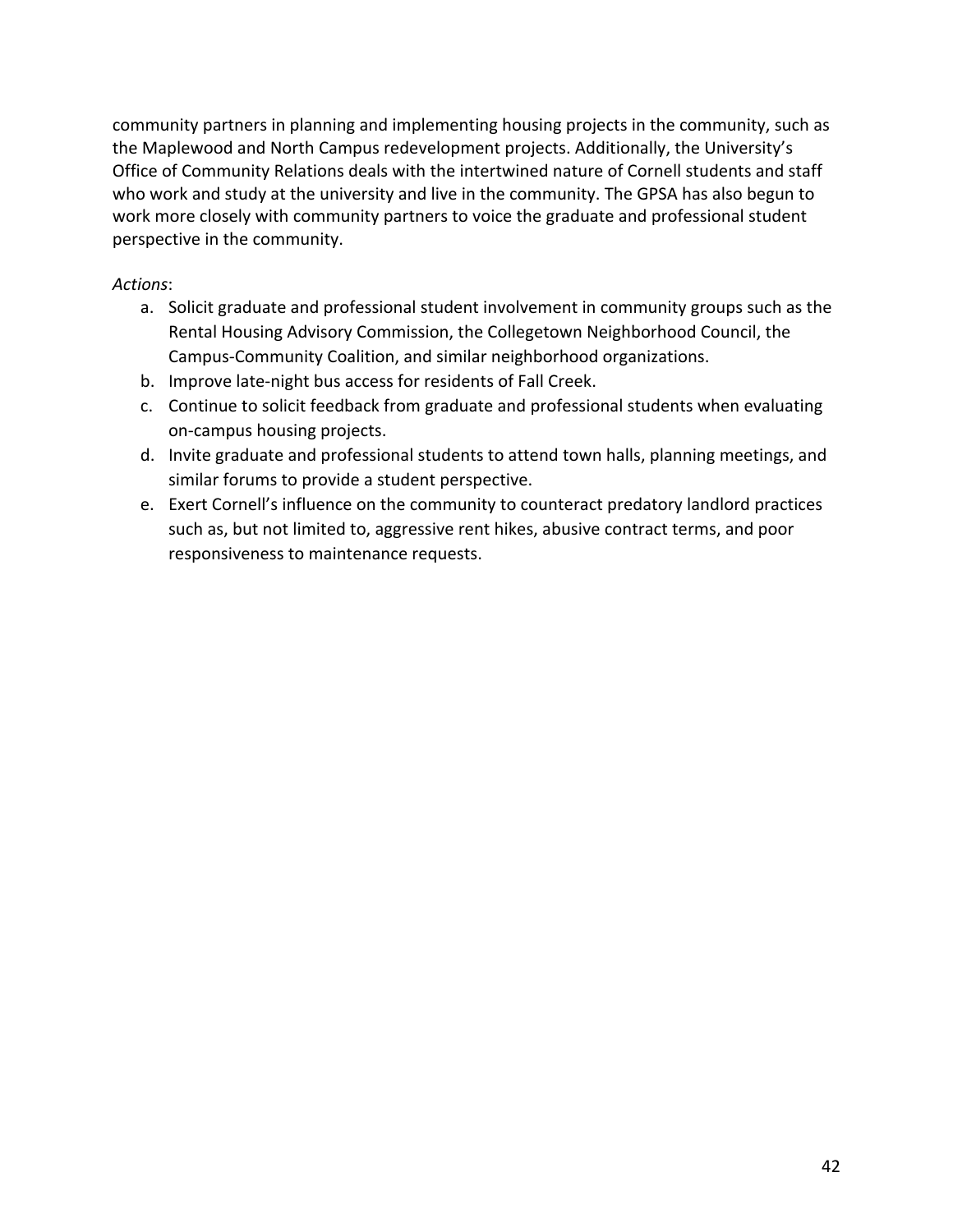## Sense of Community

## Introduction

 One of the most important components of the life of a graduate and professional student is belonging to a community. Students often rely on the communities that form organically through their departments and/or fields and while these close-knit communities are extremely beneficial, they should also serve as a stepping-stone to form other communities on campus. Understandably so, it is this reason why both the 2007 and 2013 Graduate and Professional Community Initiative stress the desire of graduate and professional students at Cornell to "expand opportunities for cross-departmental collaborations and student development" (2013 GPCI). Having cross-departmental collaborations would enable students to engage more in-depth with the greater Cornell community as well as explore resources that may not have been on the purview of the student's horizon.

 Developing a sense of community in the broader sense of the word would be beneficial to all members of the Cornell community. A sense of community is synonymous with a sense of belonging and expanding opportunities for cross-departmental collaboration will energize students into creating and maintaining meaningful social relationships on campus. These interactions will foster a sense of community as well as improve the mental health and the well-being of graduate and professional students alike.

 Cross-departmental networking between graduate and professional students will enrich the intellectual life on campus as well as provide a platform to disengage from the pressures and demands that a student feels in their daily life. Finding outlets on campus to network and build both academic, professional, and personal relationships is a key component in developing a sense of community at Cornell. Fostering these relationships and giving them a platform to develop in a meaningful manner will make the students feel more connected to one another as well as Cornell as an institution. Furthermore, as the 2013 GPCI document states, "graduate and professional student alumni who strongly identify with their experience at Cornell could prove to be generous donors to the University." This aspect of fostering a sense of community now will be beneficial in the future community in years to come.

 There are many challenges that may inhibit graduate and professional students in participating in events and/or programming that are created to enhance a sense of community on campus. The 2007 GCI and 2013 GPCI provide the necessary recommendations in order to build a sense of community on campus. This new GPCI document borrows the same objectives as the past GCI and GPCI documents and provides additional action items that may align more with the current culture at Cornell. After all, this section, as well as the other sections of the GPCI document are structured in a way that recognizes the challenges that students may face while trying to provide possible solutions to overcome these challenges.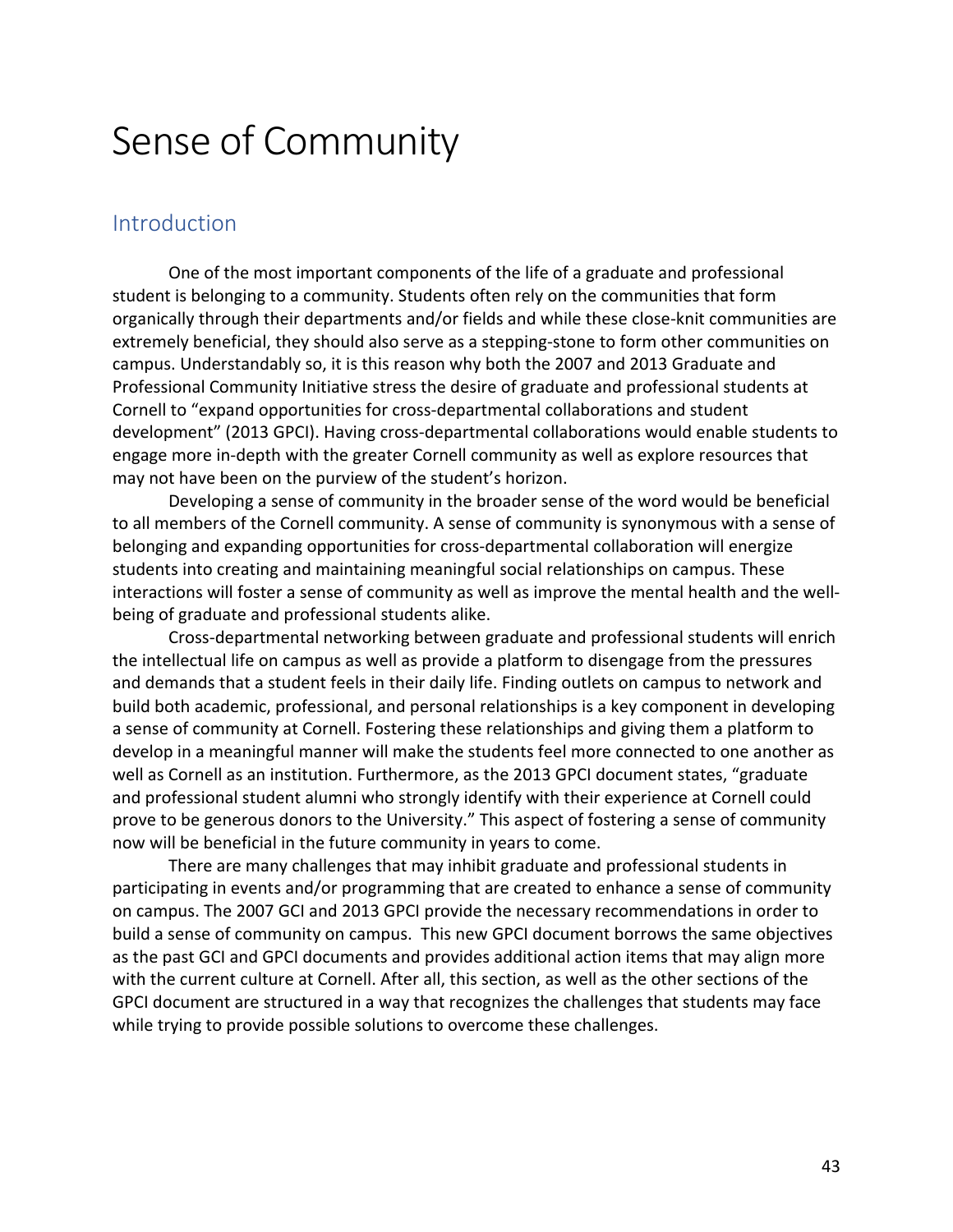## **Objectives**

## Objective 1: Improve opportunities for meaningful interactions and collaboration across the fields for the graduate and professional student community.

 *Rationale:* Programming events provide an excellent avenue to network and socialize but do not provide the necessary tools to create meaningful and lasting relationships. Structuring events in a way that encourages students to develop and follow-up with these interactions would "lay the foundation for strong and meaningful personal and professional relationships" (2013 GPCI).

#### *Actions:*

- a. Increase opportunities for graduate and professional students to work collaboratively.
- b. Identify ways to incentivize students and faculty to develop novel and innovative partnerships and collaborations.
- c. Increase opportunities for research graduate and professional students to present their work to a wide audience in a casual setting (e.g. Three-Minute Thesis) and incentivize students to participate in these opportunities by providing recognition and/or prizes.
- d. Increase inclusiveness across diverse communities within the graduate and professional student population (See Diversity and/or International Students).
- e. Utilize already established venues (See Big Red Barn) to promote social and intellectual interactions between graduate and professional students across departments and fields.

## Objective 2: Support programming events, and activities that encourage social cohesion, connectedness and communication

 *Rationale:* The creation of the Graduate and Professional Student Programming Board (GPSPB) has enhanced programming events on campus. The Graduate and Professional Student Assembly Finance Commission has also provided student organizations with the financial means to create unique programming events for the wider Cornell community. However, many students are still unaware of the events occurring on campus or the events occur at a date and time when the student is occupied with other matters.

- a. Advertise events in a wide format and continue to improve communication about these on-going programming events to the student community.
- b. Provide resources and funding to create programming in the Arts and Humanities where students can share a meaningful interaction through the arts (e.g. student-led plays at the Big Red Barn, art exhibitions, etc).
- c. Improve communication among student organizations and between departments on campus. Encourage cross-departmental events and co-sponsorship of these events.
- d. Continue to provide a graduate student organization fair as part of the orientation programming to increase awareness of the many student efforts on campus.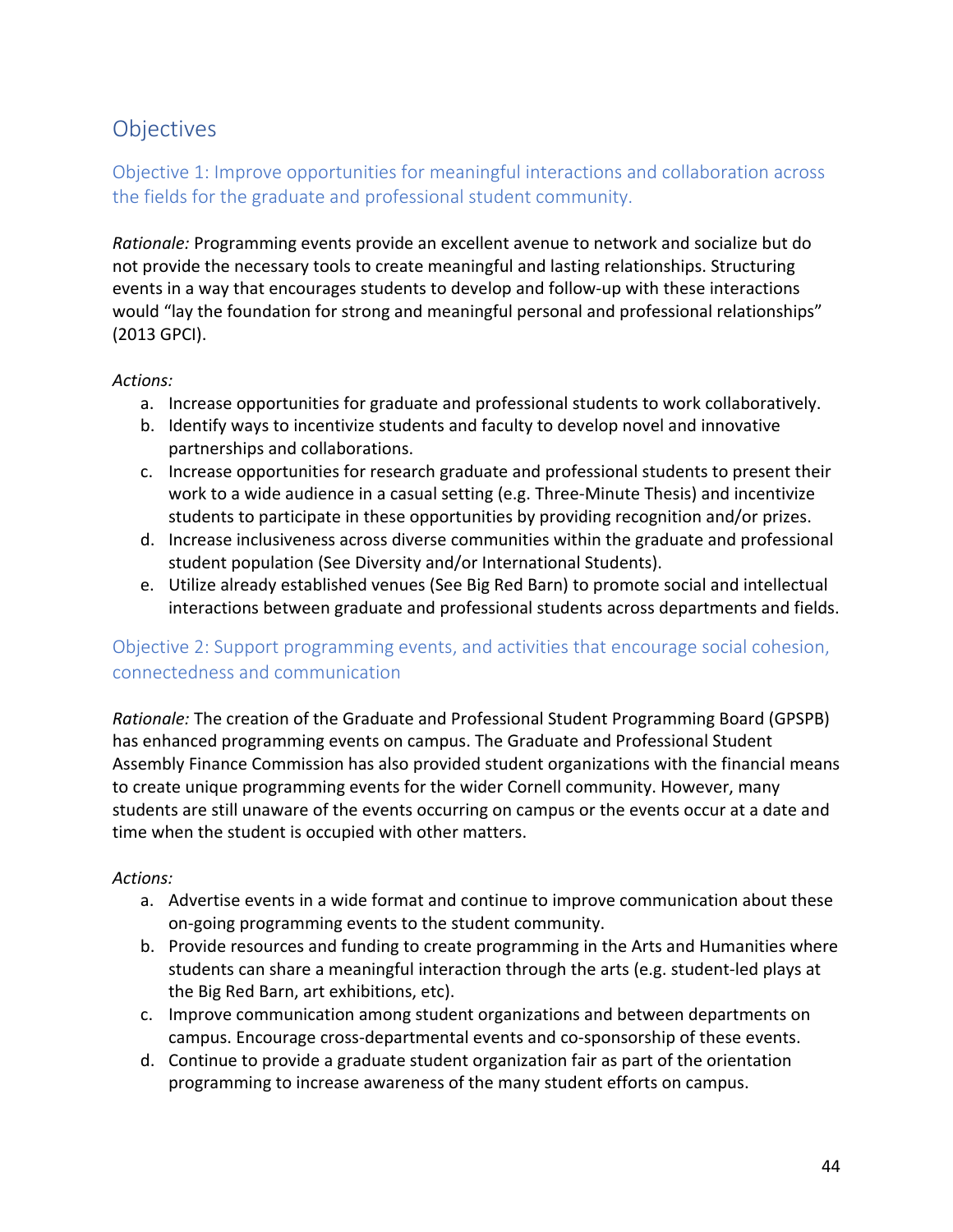- e. Create and organize a ClubFests that will highlight the different clubs and organizations available for Graduate and Professional students at Cornell.
- f. Provide programming events that will encourage students to collaborate and form meaningful relationships during orientation week.
- g. Continue to support the operations at the Big Red Barn to focus on better serving the needs of the graduate and professional student community.
- h. Continue to organize a second orientation for students who matriculate in the Spring and find ways to follow up with the students to measure the success of these orientations.
- i. Consider the repercussions and consequences of reserving locations used by graduate and professional students as a workplace, such as the lobby of the Physical Science Building, Baker Portico, etc.). These events either displace the students from their workspace and/or interrupts their workflow. Consider holding club meetings during feasible times for students--a lunch hour being a popular time.

### Objective 3: Support and encourage personal development and growth

 *Rationale:* A common trend amongst graduate and professional students is to focus on the daily demands that their program and/or teaching responsibilities entail. Finding ways to re-energize and renew their energy and interest in their academic works is vital for both graduate and professional students. The 2013 GPCI clearly states, "learning how to balance professional and academic commitments with a happy and healthy personal life should be considered a critical part of the graduate and professional student education." Creating this balance between academic and personal life may be hard for some students and guidance from a mentor may be the answer to finding this balance in the graduate student's life.

- a. Continue to develop supportive mentorship networks, such as:
	- i. Peer-to-peer networks among different cohorts of graduate and professional students
	- ii. Between graduate and professional students and alumni
	- iii. Between graduate and professional students and undergraduates, and
	- iv. Between graduate and professional students and faculty
- b. Continue to reward and recognize students for outstanding commitment to community engagement and service
	- i. Continue to support university-wide awards for outstanding artistic or athletic achievement, public engagement and outreach, teaching, campus leadership, etc.
	- ii. Continue to encourage fields to recognize commitment to intellectual and personal breadth.
- c. Continue to encourage faculty to have supportive conversations with students about work-life balance and personal growth and development.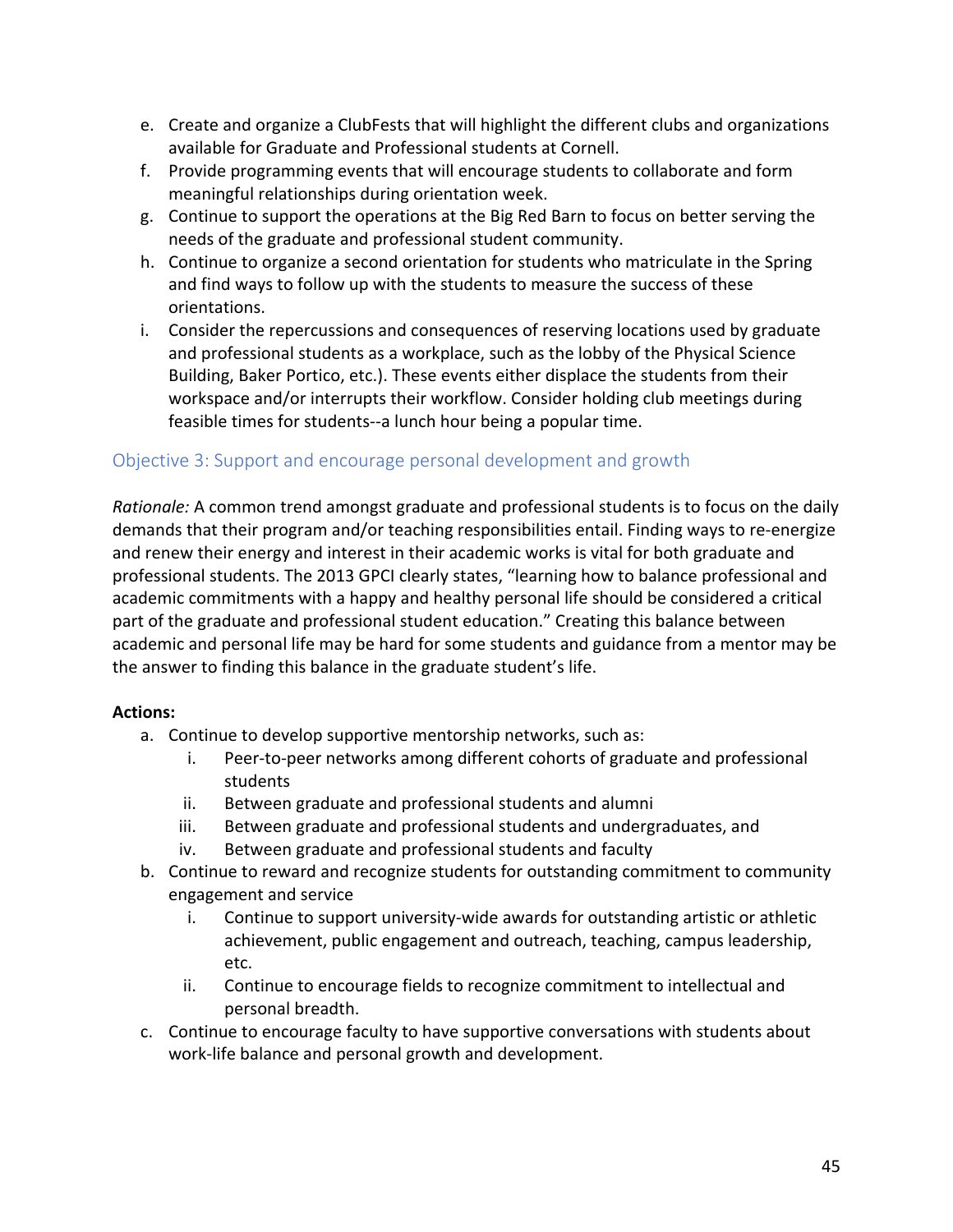- i. Continue to provide training for Directors of Graduate Studies where they are well equipped to know and react to the pressures that Graduate students encounter (See Mental Health)
- d. In hiring new administration, faculty, and staff,who may in turn serve as mentors for students, include candidates from underrepresented minorities, who are first generation and/or come from a low-income background.
- e. Encourage the development of resources for finding romantic relations between Graduate and professional students (i.e. speed dating, mixers, etc) for all genders and sexualities.
- f. Continue to create and actively promote events where students can present and share any hardships they have faced and how they have navigated and/or overcame those hardships.

## Objective 4: Improve integration and communication across departments, fields, and schools

 *Rationale*: Encouraging a social connected-ness between graduate and professional students can often be cumbersome for reasons outside of the student's control. This may stem from lack of awareness of programming events or miscommunication between schools. Cornell should encourage more transparent lines of communication between schools, departments, and fields where students know of the different opportunities available on campus.

- a. Continue to encourage the GPSA to reach all students from all disciplines, fields and schools.
- b. Encourage fields and schools to promote events sponsored by the GPSA.
- c. Support departmental efforts to maintain user-friendly and updated websites and calendars to advertise seminar schedules, courses, and faculty expertise.
- d. Improve opportunities within departments and fields for graduate and professional students to interact with faculty, including visiting speakers.
- e. Support efforts to centralize information about the graduate student life experience.
- f. Continue to generate easier ways for individuals across campus to sign up and receive emails about events going on across campus that may be an interest to them.
- g. Consolidate information of events in areas where Graduate and Professional students network such as the Big Red Barn and the professional schools.
- h. Consider creating a universal email listserv that will reach all graduate and professional students.
- i. Create programming that will bring together professional and graduate students together in order to bridge the gap and apparent divide between students in higher education.
- education.<br>j. Give the GPSA leadership autonomy of a listserv where they can add/remove students without having to rely on external resources.
- k. Increase the number of times that the GPSA can send emails to all Graduate and Professional students.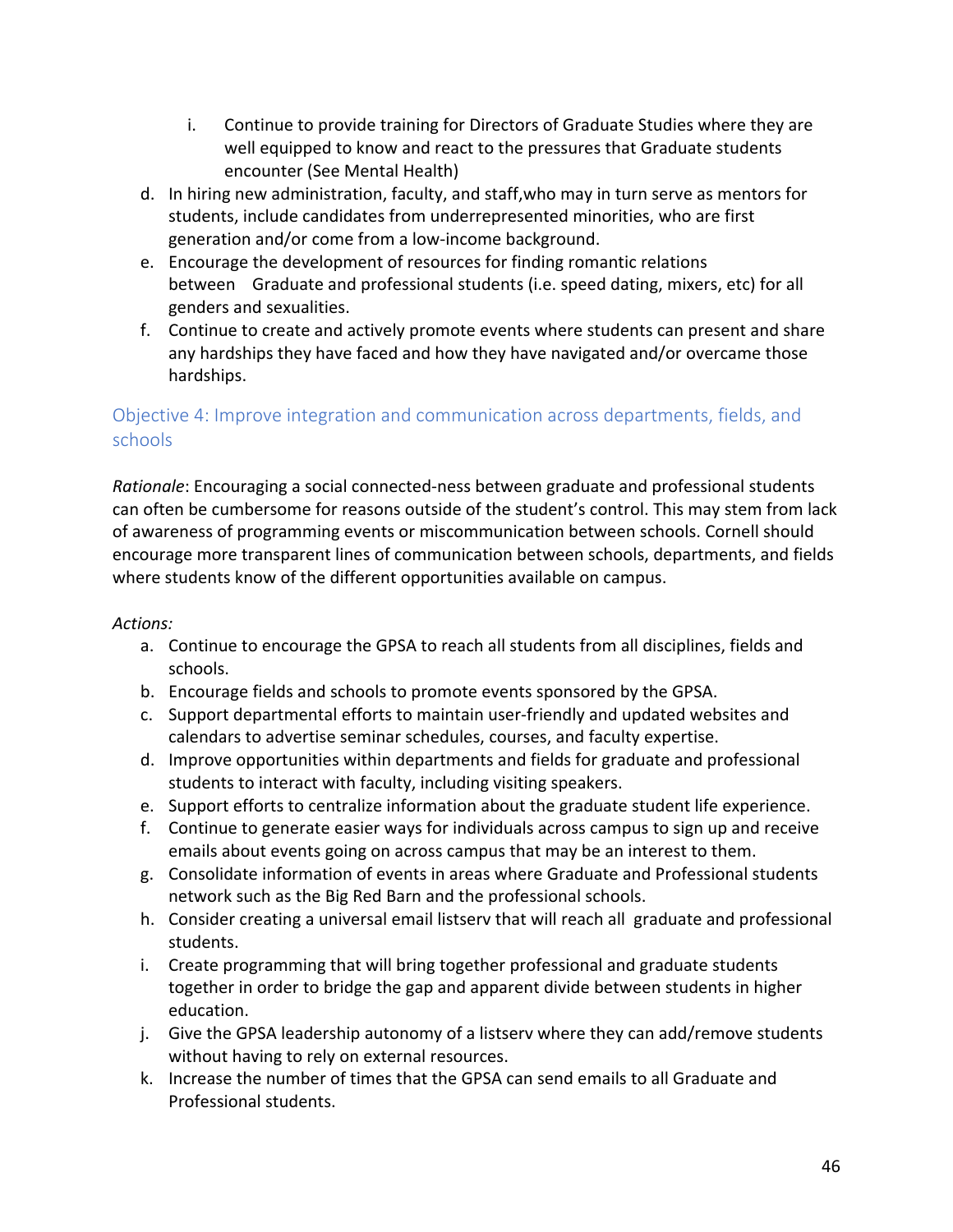## Objective 5: Encourage the "One Cornell" theme across all Cornell campuses

 *Rationale:* Section VII of the Cornell Strategic Plan highlights the importance of "think[ing] of Cornell as a single entity, embedded in but transcending and overarching strong colleges and unit." This should also extend to the sense of community across all of the campuses that share the Cornell emblem and values. Cornell as an institution should find ways to develop this sense of community across all campuses and should also provide resources to foster a sense of a greater community of Cornell University.

- a. Improve communication and connection between the Ithaca campus, Geneva, Cornell-Tech, Weil School of Medicine, and other Cornell campuses around the world.
- b. Provide the graduate and professional students with resources for collaborations between campuses.
- c. Generate ways for easier communication between students in the campus.
- d. Allow the students to participate in programming events (sponsored by the GPSA) across all of the Cornell Campus.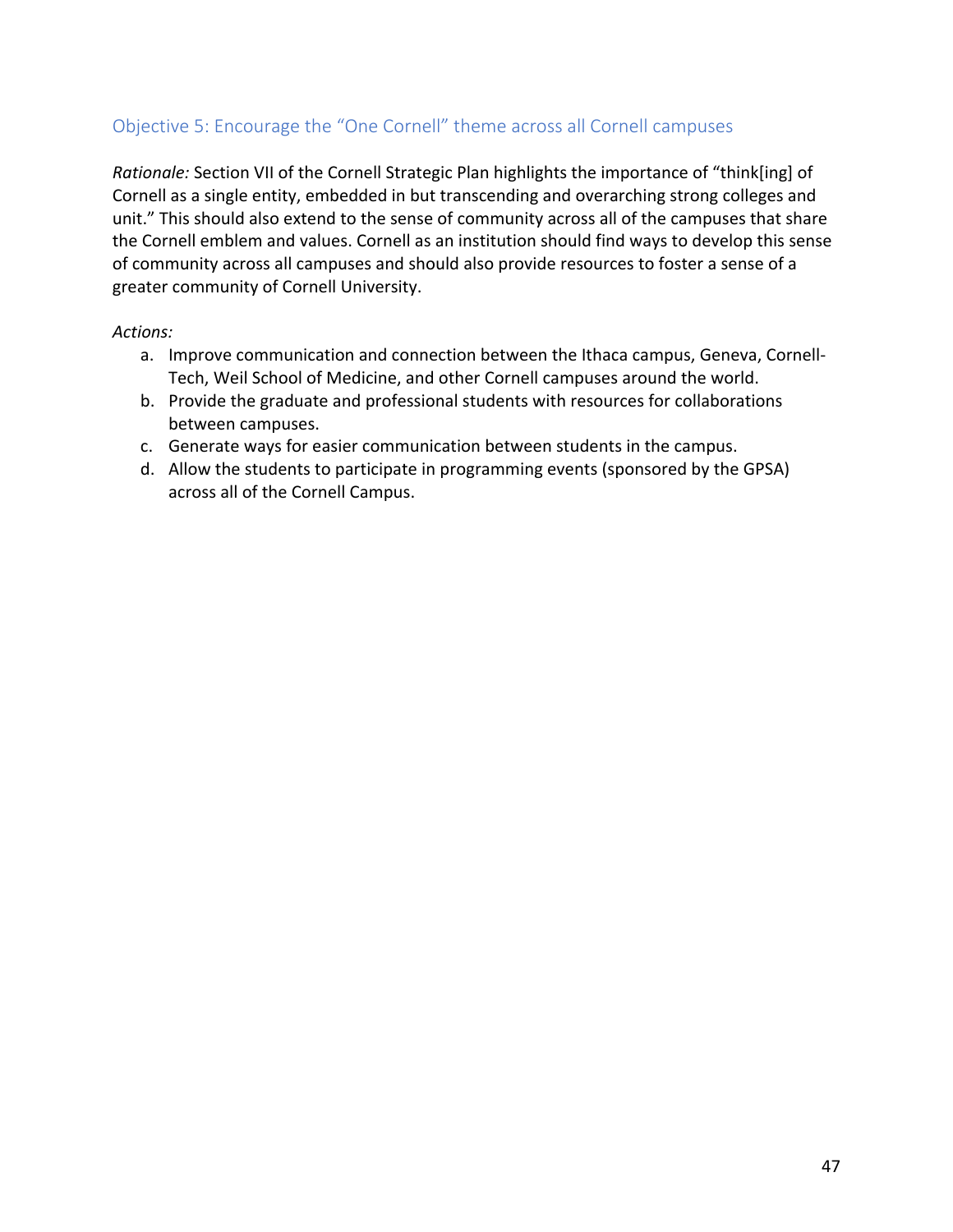# The Members

## GPCI Committee

 Conor Bednarski Alexa Cohn Motasem Kalaji Breanne Kisselstein Eugene Law Andy Barrientos-Gomez Margaret Jodlowski Kavya Krishnan Alex Loiben Manisha Munasinghe Ekarina Winarto

## Graduate and Professional Assembly, Academic Year 2019-2020

 Andy Barrientos-Gomez, President Alexa Cohn, Executive Vice President Victoria Kasonde, Vice President of Operations Taylor Tejeda, Vice President of Communications Alex Loiben, Counsel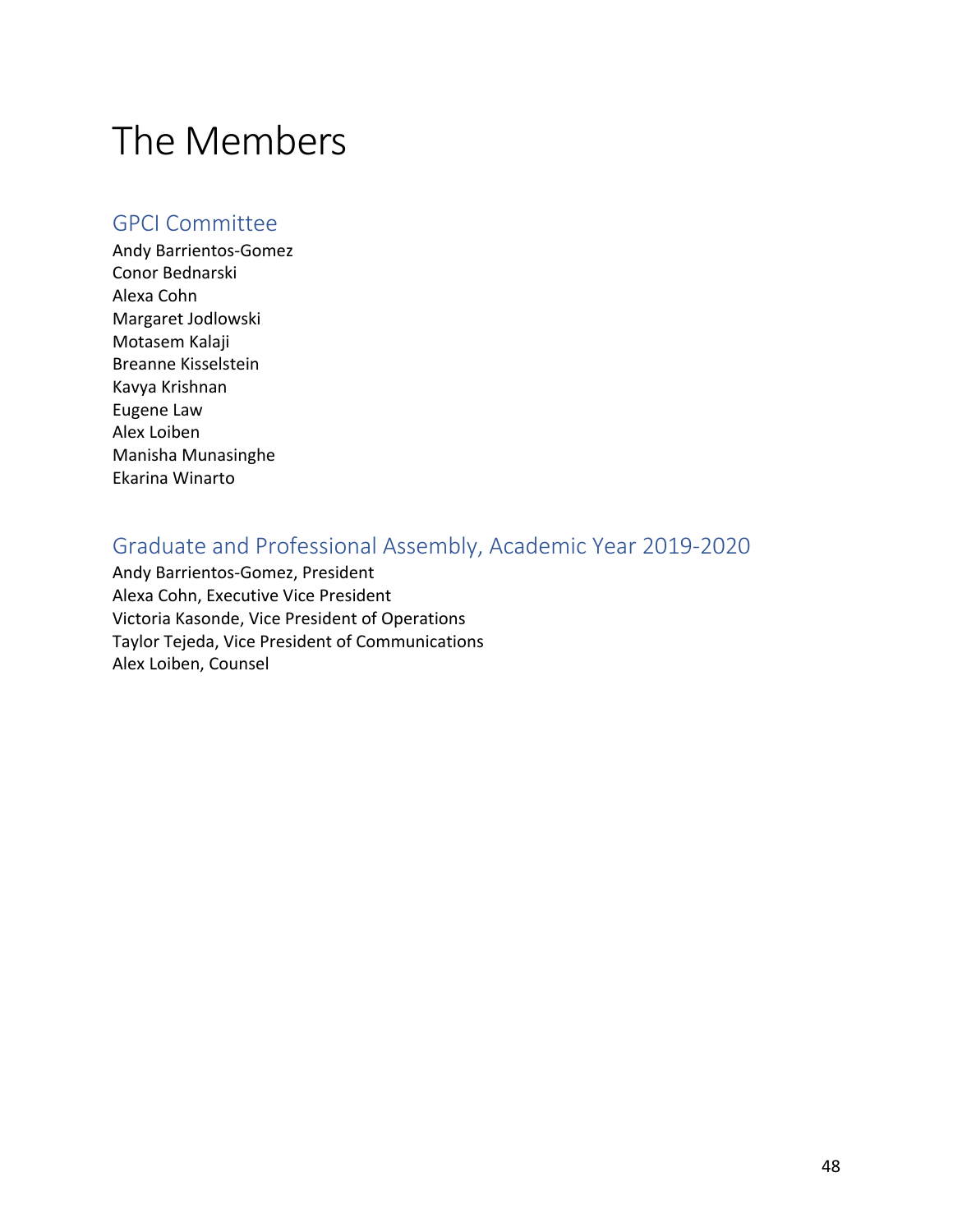## Resolution 8: A Resolution to Adopt the Graduate and Professional Community Initiative

 *Sponsored by:* Alexa Cohn, Executive Vice President & Chair of GPCI Committee

 **Whereas,** the GPSA in 2006-2007 created the Graduate Community Initiative (2007 GCI) to elevate discussion around graduate and professional students on campus; and

 **Whereas,** the GPSA in 2012-2013 wrote a new 5-year strategic plan known as the Graduate and Professional Community Initiative (2013 GPCI); and

 **Whereas,** the GPCI Ad Hoc Committee has evaluated both the 2007 GCI and 2013 GPCI, reviewed the progress made since 2013, identified eight major topic areas on which to focus, and drafted a full document entitled "Graduate and Professional Community Initiative 2020: A Strategic Plan for the Graduate and Professional Student Community"; and

 **Whereas,** in order to understand the needs of graduate and professional students, the Ad Hoc Committee reached out to the graduate and professional student community by organizing town halls, meeting with various university administrators and community stakeholders, engaging in discussions during GPSA meetings, and soliciting feedback via electronic forms sent to relevant communities; and

 **Whereas,** having a strategic plan for the graduate and professional student community that is developed collaboratively and comprehensively addresses issues will help the GPSA better advocate for the needs of our community; and

 **Whereas,** the university administration and community stakeholders can use this document to better understand the needs of all graduate and professional students and to adopt the recommendations in collaboration with GPSA for a better campus community; therefore, be it

 **Resolved,** that the GPSA adopts the attached Graduate and Professional Community Initiative as the five-year strategic plan for GPSA and the graduate and professional community; and

 **Resolved,** that the GPCI Ad Hoc will write the Introduction and Supplementary Appendix to be included in the final document; and

 **Resolved,** that this Resolution and the Graduate and Professional Community Initiative be sent to *Martha Pollack*, President; *Robert Harrison*, Chair of Board of Trustees; *Vijay Pendakur*, Dean of Students; *Ryan Lombardi,* Vice President for Student and Campus Life; *Michael Kotlikoff*, Provost; *Barbara Knuth*, Dean of the Graduate School; *Jan Allen*, Associate Dean for Academic and Student Affairs; *Janna Lamey*, Associate Dean for Graduate Student Life; *Jason Kahabka*, Associate Dean for Administration; *Sara Xayarath Hernandez*, Associate Dean for Inclusion and Student Engagement; *Caleb Yu*, Graduate and International Career Advisor; *Jennifer Forbes*, Director of the Big Red Barn; *Gina Giambattista*, Director of the Office of Assemblies; *Eduardo Peñalver* Dean, Cornell Law School; *Lorin D. Warnick*, Austin O. Hooey Dean of Veterinary  Medicine; *Mark W. Nelson*, Dean of the Samuel Curtis Johnson Graduate School of Management; *Charles Van Loan*, Dean of Faculty; *Kathryn Boor*, Dean of the College of